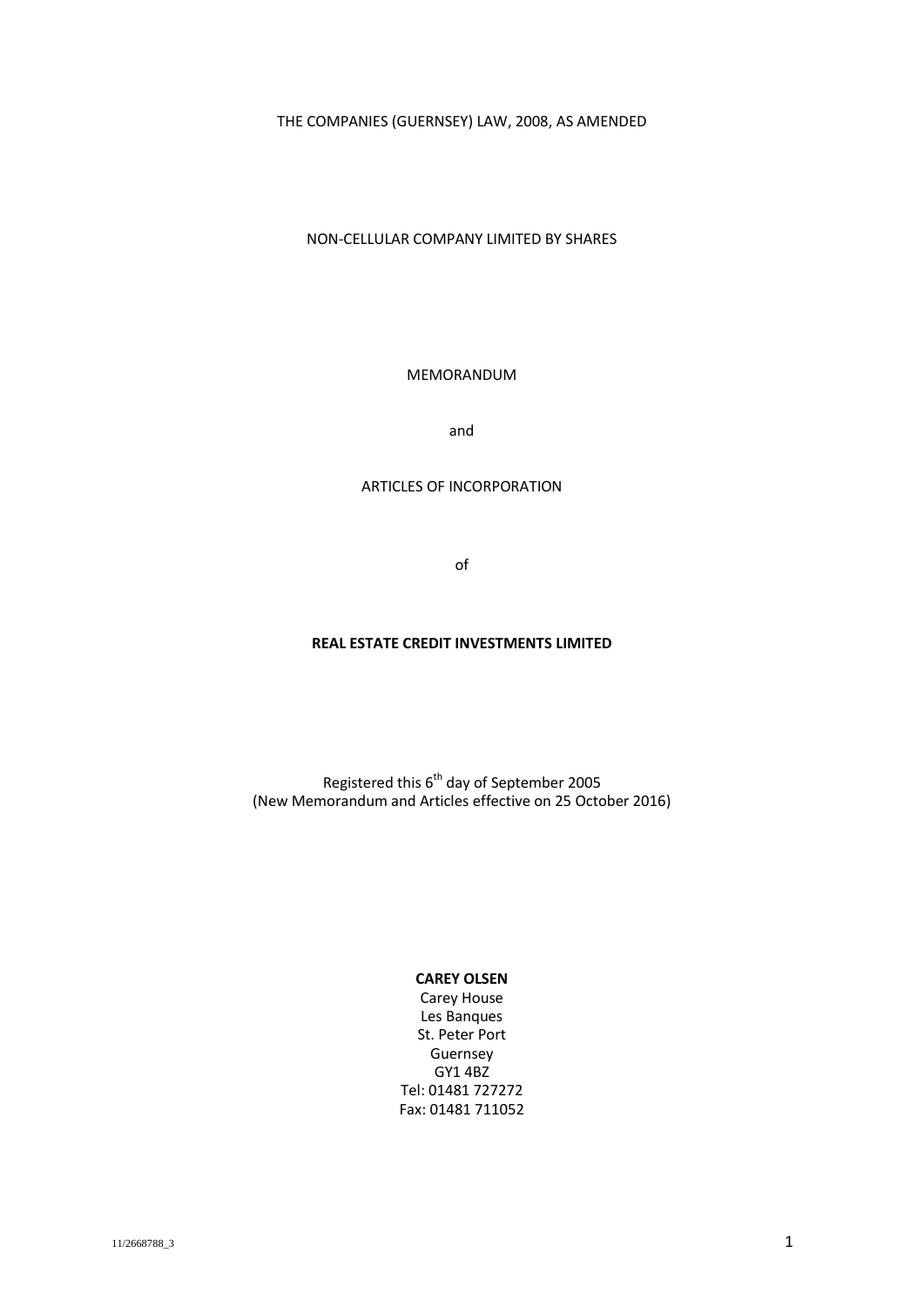### THE COMPANIES (GUERNSEY) LAW, 2008 (AS AMENDED) (the "**Law**")

### NON-CELLULAR COMPANY LIMITED BY SHARES

#### MEMORANDUM OF INCORPORATION

of

### **REAL ESTATE CREDIT INVESTMENTS LIMITED (the "Company")**

1. Words and expressions contained in this memorandum of incorporation have the same meanings as in the Law.

2. The Company's name is "**REAL ESTATE CREDIT INVESTMENTS LIMITED**".

3. The Company's registered office will be situated in Guernsey.

4. The Company is a non-cellular company within the meaning of section 2(1)(c) of the Companies (Guernsey) Law, 2008 (as amended) (the "**Law**").

5. The Company is limited by shares within the meaning of section 2(2)(a)(i) of the Law.

6. The liability of the Members is limited to the amount for the time being remaining unpaid on the shares held by each of them respectively.

7. The Company shall have power by special resolution to make provision in this Memorandum of Incorporation for any matter mentioned in section 15(7) of the Law.

8. The Company shall have power by special resolution to alter any provision in this Memorandum of Incorporation mentioned in section 15(7) of the Law.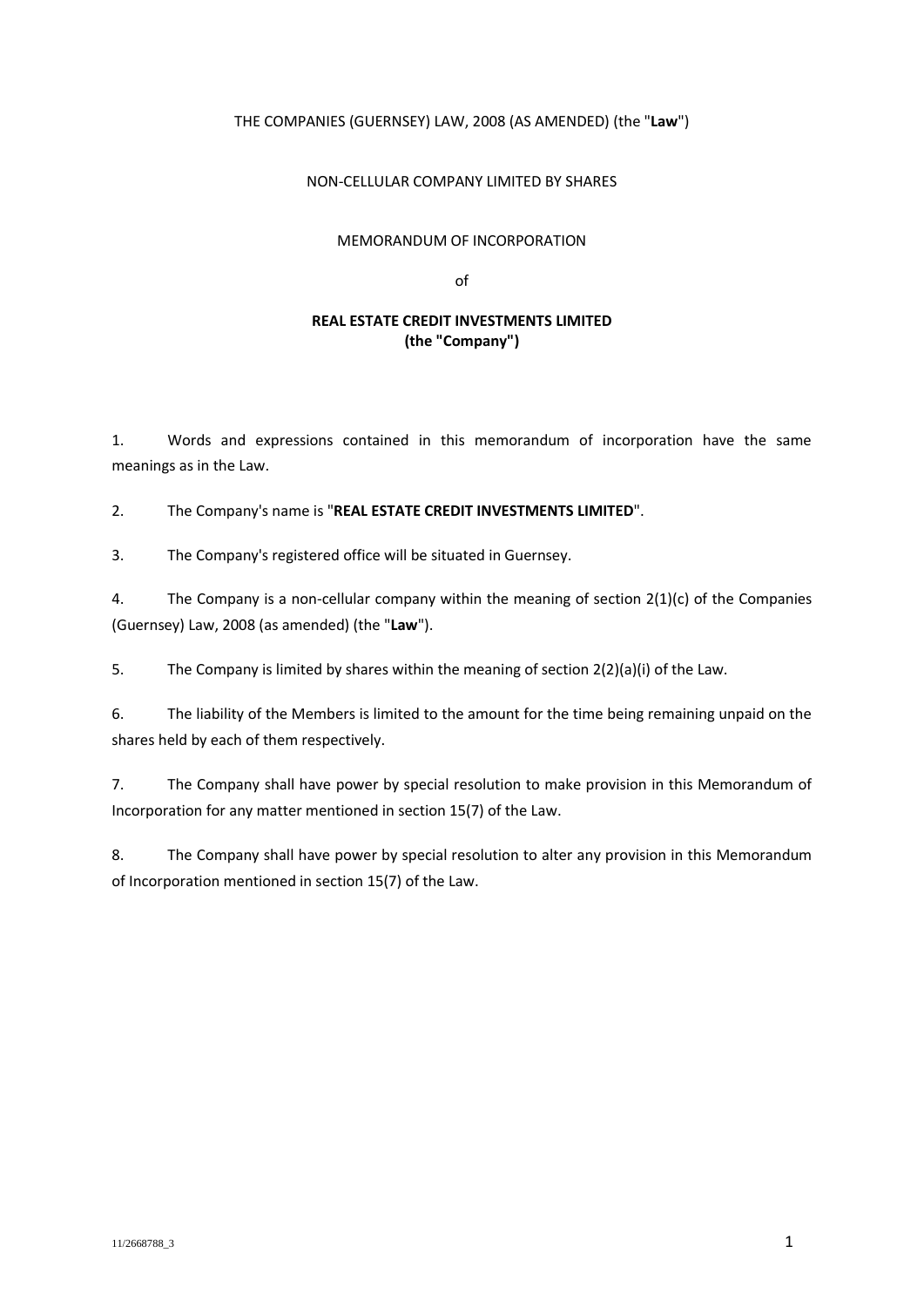# **TABLE OF CONTENTS**

| 1.  |  |
|-----|--|
| 2.  |  |
| 3.  |  |
| 4.  |  |
| 5.  |  |
| 5A. |  |
| 6.  |  |
| 7.  |  |
| 8.  |  |
| 9.  |  |
| 10. |  |
| 11. |  |
| 12. |  |
| 13. |  |
| 14. |  |
| 15. |  |
| 16. |  |
| 17. |  |
| 18. |  |
| 19. |  |
| 20A |  |
| 20. |  |
| 21. |  |
| 22. |  |
| 23. |  |
| 24. |  |
| 25. |  |
| 26. |  |
| 27. |  |
| 28. |  |
| 29. |  |
| 30. |  |
| 31. |  |
| 32. |  |
| 33. |  |
| 34. |  |
| 35. |  |
| 36. |  |
| 37. |  |
| 38. |  |
| 39. |  |
| 40. |  |
| 41. |  |
| 42. |  |
| 43. |  |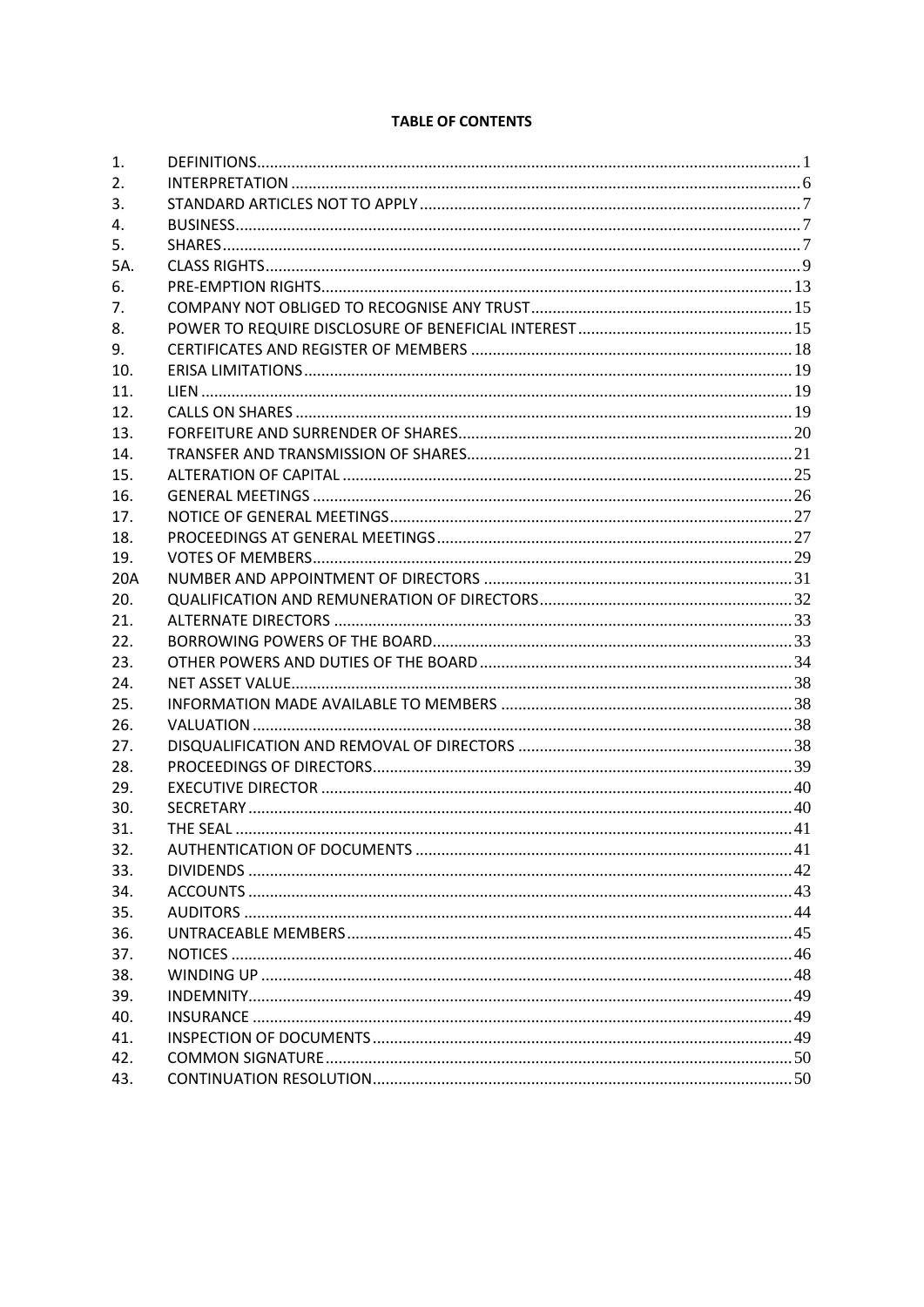### THE COMPANIES (GUERNSEY) LAW, 2008, AS AMENDED

### NON-CELLULAR COMPANY LIMITED BY SHARES

#### ARTICLES OF INCORPORATION

of

#### **REAL ESTATE CREDIT INVESTMENTS LIMITED**

### 1. **DEFINITIONS**

In these Articles the following words shall bear the following meanings if not inconsistent with the subject or context:-

| <b>Words</b>                 | <b>Meanings</b>                                                                                                                                                                                                                                                                                                                                                                                                                                                                                                                                                                                                                                                     |
|------------------------------|---------------------------------------------------------------------------------------------------------------------------------------------------------------------------------------------------------------------------------------------------------------------------------------------------------------------------------------------------------------------------------------------------------------------------------------------------------------------------------------------------------------------------------------------------------------------------------------------------------------------------------------------------------------------|
| <b>Admission</b>             | Admission of the relevant shares to listing on the<br>Official List and to trading on the London Stock<br>Exchange's main market for listed securities.                                                                                                                                                                                                                                                                                                                                                                                                                                                                                                             |
| <b>Articles</b>              | These Articles of Incorporation as now framed and at<br>any time altered.                                                                                                                                                                                                                                                                                                                                                                                                                                                                                                                                                                                           |
| at any time                  | At any time or times and includes for the time being<br>and from time to time.                                                                                                                                                                                                                                                                                                                                                                                                                                                                                                                                                                                      |
| <b>Auditor</b>               | The auditor for the time being of the Company.                                                                                                                                                                                                                                                                                                                                                                                                                                                                                                                                                                                                                      |
| <b>Authorised Operator</b>   | EUI or such other person as may for the time being be<br>authorised under the Regulations to operate an<br>Uncertificated System.                                                                                                                                                                                                                                                                                                                                                                                                                                                                                                                                   |
| <b>Benefit Plan Investor</b> | The term "Benefit Plan Investor" shall mean (i) an<br>employee benefit plan (as defined by Section 3(3) of<br>ERISA), whether or not it is subject to Title I of ERISA; (ii)<br>a plan as described in Section 4975 of the U.S. Code,<br>whether or not it is subject to Section 4975 of the U.S.<br>Code; (iii) an entity whose underlying assets include the<br>assets of any plan described in clause (i) or (ii) by reason<br>of the plan's investment in such entity (including but<br>not limited to an insurance company general account);<br>or (iv) an entity that otherwise constitutes a "benefit<br>plan investor" within the meaning of the Plan Asset |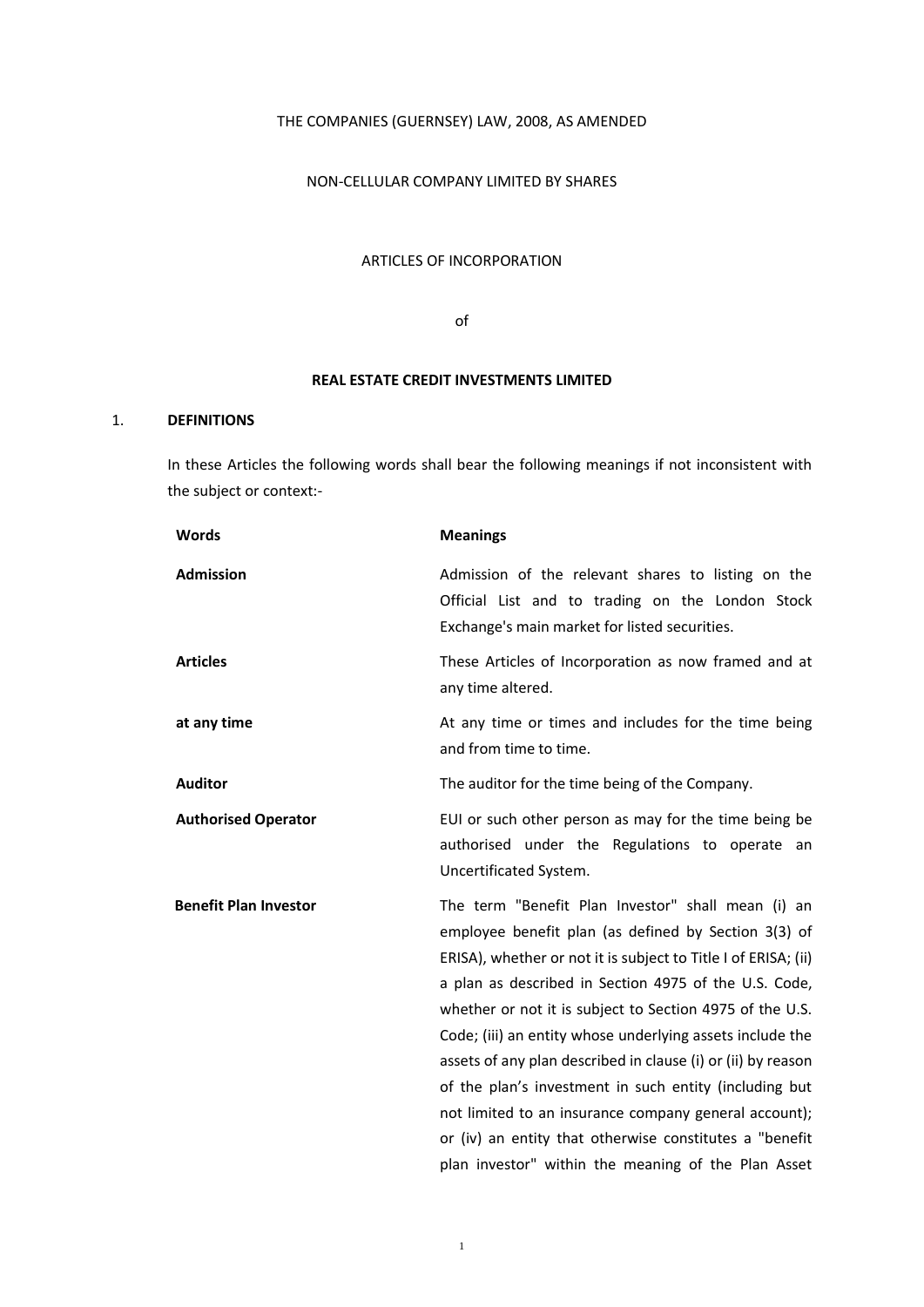Regulation.

| <b>Board</b>                      | The Directors at any time or the Directors present at a<br>duly convened meeting at which a quorum is present<br>or, as the case may be, the Directors assembled as a<br>committee of such Board.                                                                                                                                                                                                                                                                                                                      |
|-----------------------------------|------------------------------------------------------------------------------------------------------------------------------------------------------------------------------------------------------------------------------------------------------------------------------------------------------------------------------------------------------------------------------------------------------------------------------------------------------------------------------------------------------------------------|
| <b>Business Day</b>               | A weekday (other than a Saturday or Sunday) on which<br>the majority of banks in New York and Guernsey are<br>open for normal banking business.                                                                                                                                                                                                                                                                                                                                                                        |
| <b>Certificated</b>               | A unit of a security which is not an Uncertificated unit<br>and is normally held in certificated form.                                                                                                                                                                                                                                                                                                                                                                                                                 |
| <b>Companies Law</b>              | The Companies (Guernsey) Law, 2008 (as amended).                                                                                                                                                                                                                                                                                                                                                                                                                                                                       |
| <b>Constructive Ownership</b>     | The term "Constructive Ownership" shall mean<br>ownership of the Share Capital by a Person, whether<br>the interest in the Share Capital is held directly or<br>indirectly (including by a nominee), and shall include<br>interests that would be treated as owned through the<br>application of Section 318(a) of the U.S. Code, as<br>modified by Section 856(d)(5) of the U.S. Code. The<br>terms "Constructive Owner," "Constructively Owns"<br>and "Constructively Owned" shall have the correlative<br>meanings. |
| <b>Controlling Person</b>         | Any person (other than a Benefit Plan Investor) that has<br>discretionary authority or control with respect to the<br>assets of the Company or that provides investment<br>advice for a fee (direct or indirect) with respect to such<br>assets, or any affiliate of such a person.                                                                                                                                                                                                                                    |
| <b>Dematerialised Instruction</b> | An instruction sent or received by means of an<br>Uncertificated System.                                                                                                                                                                                                                                                                                                                                                                                                                                               |
| <b>Director</b>                   | A Director of the Company for the time being.                                                                                                                                                                                                                                                                                                                                                                                                                                                                          |
| dividend                          | Includes bonus.                                                                                                                                                                                                                                                                                                                                                                                                                                                                                                        |
| <b>ERISA</b>                      | The United States of America Employee Retirement<br>Income Security Act of 1974, as amended.                                                                                                                                                                                                                                                                                                                                                                                                                           |
| <b>ERISA Plan Investor</b>        | The term "ERISA Plan Investor" shall mean a Benefit<br>Plan Investor that is subject to Title 1 of ERISA or<br>section 4975 of the U.S. Code.                                                                                                                                                                                                                                                                                                                                                                          |
| EUI                               | Euroclear UK and Ireland Limited.                                                                                                                                                                                                                                                                                                                                                                                                                                                                                      |

2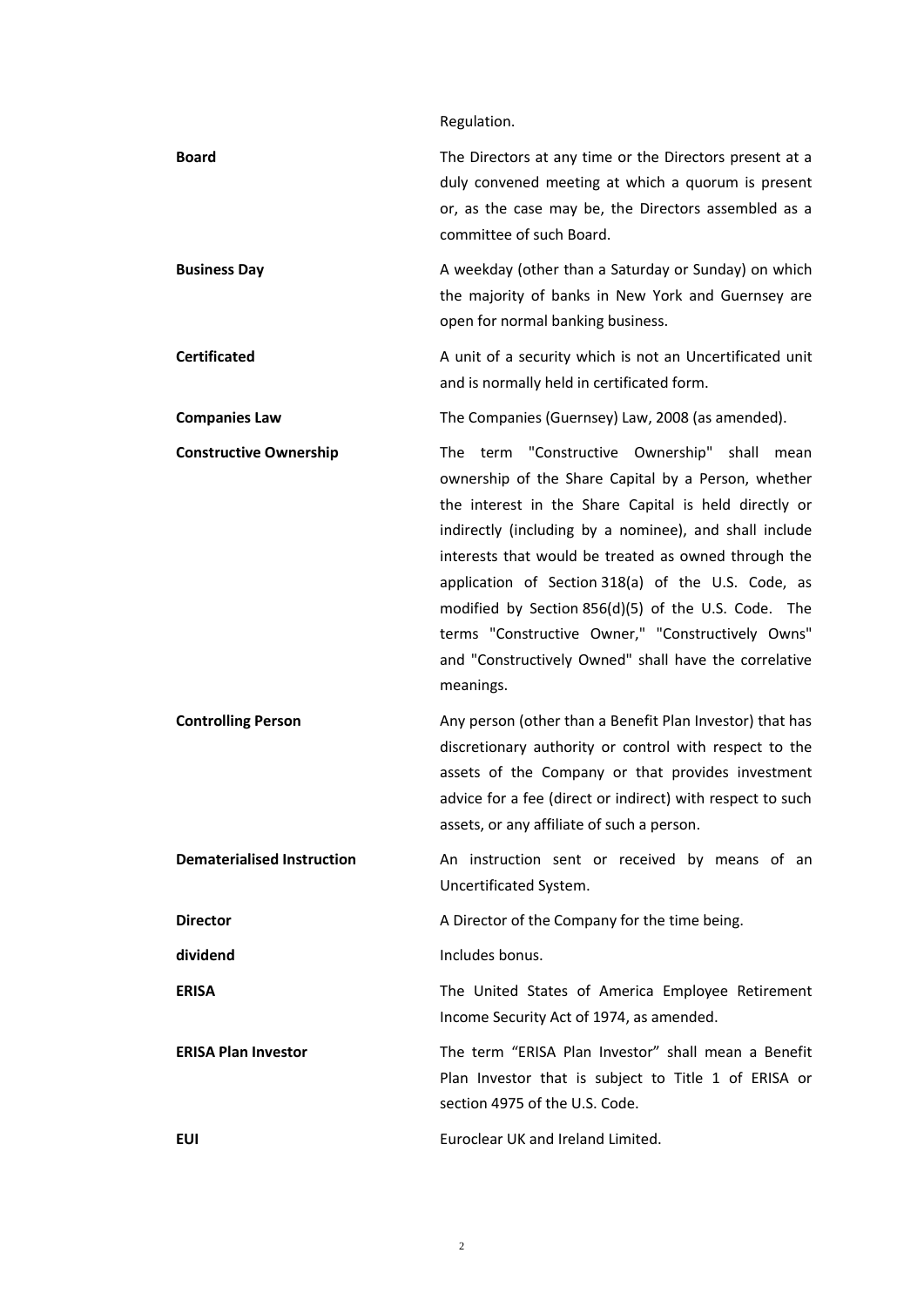| <b>Executor</b>                         | Includes administrator.                                                                                                                                                                                |
|-----------------------------------------|--------------------------------------------------------------------------------------------------------------------------------------------------------------------------------------------------------|
| <b>Extraordinary Resolution</b>         | A resolution of the Members in general meeting passed<br>by a majority of not less than three quarters of the<br>votes recorded, including, where there is a poll, any<br>votes cast by proxy.         |
| <b>Fair Market Value</b>                | The term "Fair Market Value" shall mean the fair<br>market value as determined in good faith at the sole<br>discretion of the Board of Directors of the Company.                                       |
| <b>Final Capital Entitlement</b>        | the Repayment Amount for all Preference Shares on<br>liquidation of the Company.                                                                                                                       |
| <b>The Financial Services Authority</b> | The Financial Services Authority acting in its capacity as<br>the competent listing authority for the purposes of Part<br>VI of the Financial Services and Markets Act 2000, as<br>amended.            |
| <b>Fixed Cover Ratio</b>                | 2.39                                                                                                                                                                                                   |
| Group                                   | Any holding company of the Company and any<br>subsidiary of such holding company and any subsidiary<br>of the Company.                                                                                 |
| Laws                                    | The Companies Law and every other Order in Council,<br>Act or Ordinance for the time being in force concerning<br>companies registered in Guernsey and affecting the<br>Company.                       |
|                                         |                                                                                                                                                                                                        |
| Liquidator                              | Any liquidator of the Company appointed at any time<br>under the Laws.                                                                                                                                 |
| <b>London Stock Exchange</b>            | London Stock Exchange plc.                                                                                                                                                                             |
| <b>Member</b>                           | In relation to shares means the person whose name is<br>entered in the Register as the holder of the shares and<br>includes any person entitled on the death, disability or<br>insolvency of a Member. |
|                                         | In relation to shares in the capital of the Company held<br>in an Uncertificated System, means:                                                                                                        |
|                                         | a person who is permitted by an Authorised<br>a)<br>Operator to transfer, by means of that<br>Uncertificated System, title to Uncertificated<br>shares of the Company held by him; or                  |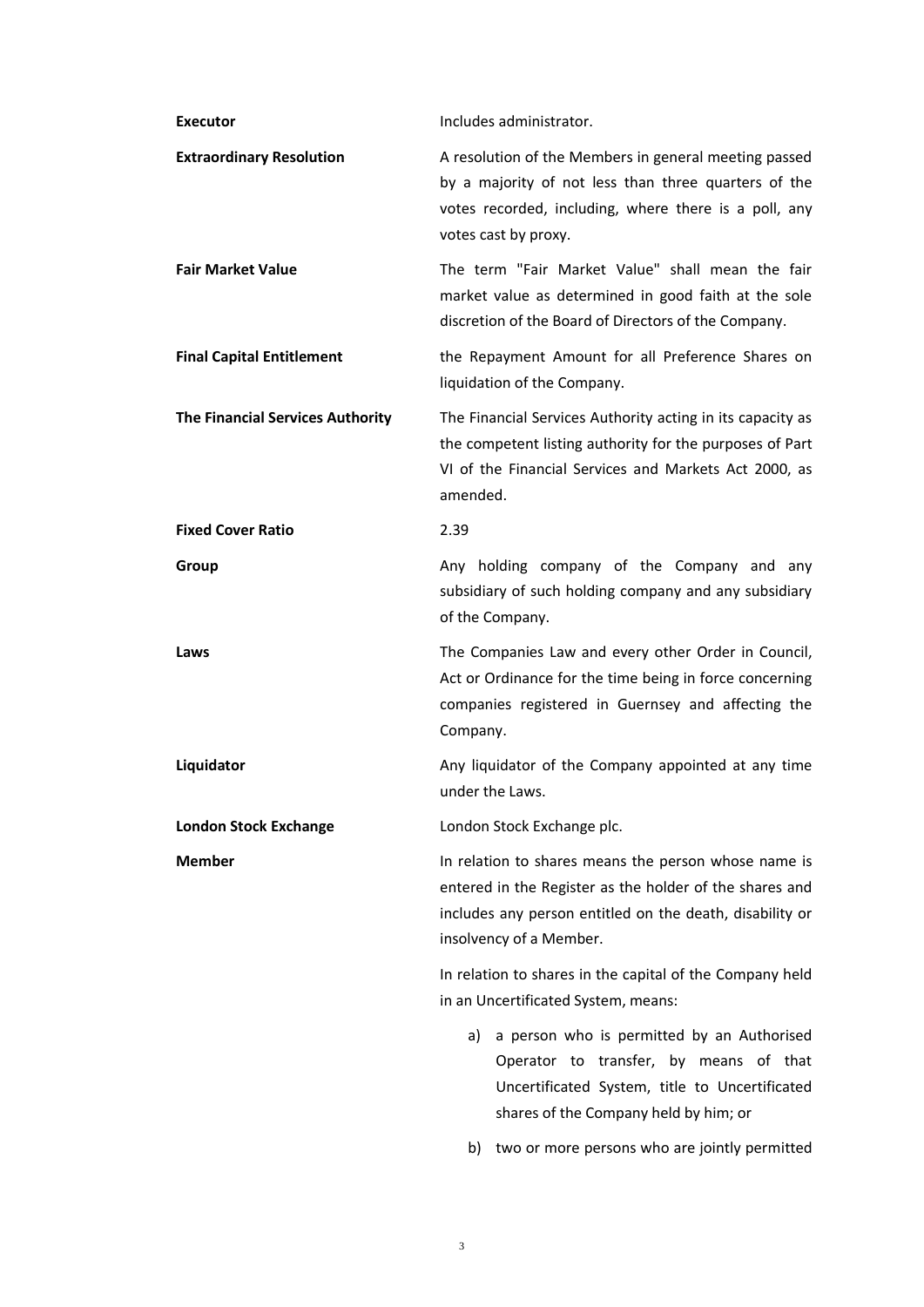to do so.

**Memorandum** The Memorandum of Incorporation of the Company for the time being current.

**month** Calendar month.

**Non-Qualified Holder** Any person, as determined by the Directors, to whom a sale or transfer of shares, or in relation to whom the holding of shares (whether directly or indirectly affecting such person, and whether taken alone or in conjunction with other persons, connected or not, or any other circumstances appearing to the Directors to be relevant): (a) would or could be in breach of the laws or requirements of any jurisdiction or governmental authority; (b) might result in the Company incurring a liability to taxation; or (c) would or could (i) cause the Company's assets to be deemed "plan assets" for the purpose of ERISA or the US Code; (ii) cause the Company to be required to register as an "investment company" under the US Investment Company Act (including because the holder of the shares is not a "qualified purchaser" as defined in Section 2(a)(51) of the US Investment Company Act and the related rules and regulations thereunder) or to lose an exemption or status thereunder to which it might otherwise be entitled; (iii) cause the Company to have to register under the US Exchange Act of 1934, as amended (the "US Exchange Act"), or any similar legislation; (iv) cause the Company not to be considered a "foreign private issuer" as such term is defined in Rule 3b-4(c) under the US Exchange Act; (v) result in a person holding shares in violation of the transfer restrictions put forth in any prospectus published by the Company, from time to time; or (vi) cause the Company to be a "controlled foreign corporation" for the purposes of the US Code.

| Office                        | The registered office at any time of the Company.                                                     |
|-------------------------------|-------------------------------------------------------------------------------------------------------|
| <b>Ordinary Resolution</b>    | A resolution of the Company passed as an ordinary<br>resolution in accordance with the Companies Law. |
| <b>Ordinary Shares</b>        | The ordinary shares of no par value each in the capital<br>of the Company.                            |
| <b>Participating Security</b> | A security (including a share) the title to units of which                                            |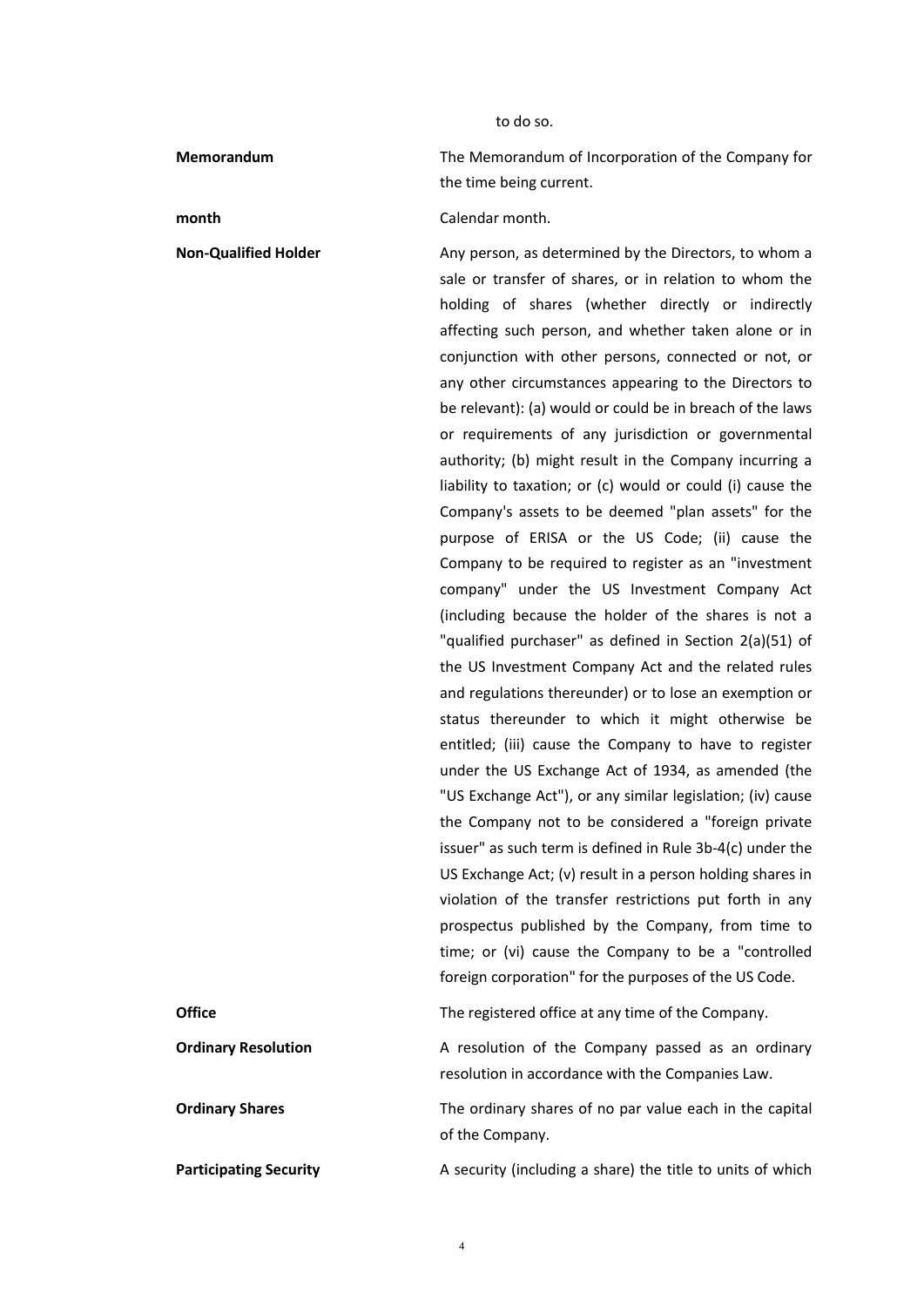|                                 | is permitted by an Authorised Operator to<br>be<br>transferred by means of an Uncertificated System.                                                                                                                                                            |
|---------------------------------|-----------------------------------------------------------------------------------------------------------------------------------------------------------------------------------------------------------------------------------------------------------------|
| <b>Payment Date</b>             | The term Payment Date has the meaning assigned to it<br>in Article 5A.1.3.                                                                                                                                                                                      |
| <b>Plan Asset Regulation</b>    | The plan asset regulation promulgated by the United<br>States Department of Labor under ERISA at 29 C.F.R.<br>2510.3-101.                                                                                                                                       |
| <b>Preference Dividend</b>      | The term Preference Dividend has the meaning<br>assigned to it in Article 5A.1.1.                                                                                                                                                                               |
| <b>Preference Exchange Rate</b> | the Sterling: Euro exchange rate which is fixed at the 31<br>March 2011 rate of 1.12956                                                                                                                                                                         |
| <b>Preference Shares</b>        | The 8 per cent. cumulative redeemable preference<br>shares of no par value each in the capital of the<br>Company.                                                                                                                                               |
| proxy                           | Includes attorney.                                                                                                                                                                                                                                              |
| <b>Register</b>                 | The register of Members kept pursuant to the Laws<br>which shall, unless the context otherwise requires,<br>include the register required to be kept by the Company<br>under the Regulations and the Rules in respect of<br>shares held in Uncertificated form. |
| <b>Regulations</b>              | The Uncertificated Securities (Guernsey) Regulations<br>2009 (as amended from time to time).                                                                                                                                                                    |
| <b>Repayment Amount</b>         | The term Repayment Amount has the meaning assigned<br>to it in Article 5A.2.1.                                                                                                                                                                                  |
| <b>Rules</b>                    | The rules, including any manuals, issued from time to<br>time by an Authorised Operator governing the<br>admission of securities to and the operation of the<br>Uncertificated System managed by such Authorised<br>Operator.                                   |
| <b>Secretary</b>                | Includes a temporary or assistant secretary and any<br>person appointed by the Board to perform any of the<br>duties of secretary of the Company.                                                                                                               |
| <b>Shares</b>                   | The shares in the capital of the Company (of whatever<br>class) from time to time;                                                                                                                                                                              |
| <b>Special Resolution</b>       | A resolution of the Company passed as a special<br>resolution in accordance with the Companies Law.                                                                                                                                                             |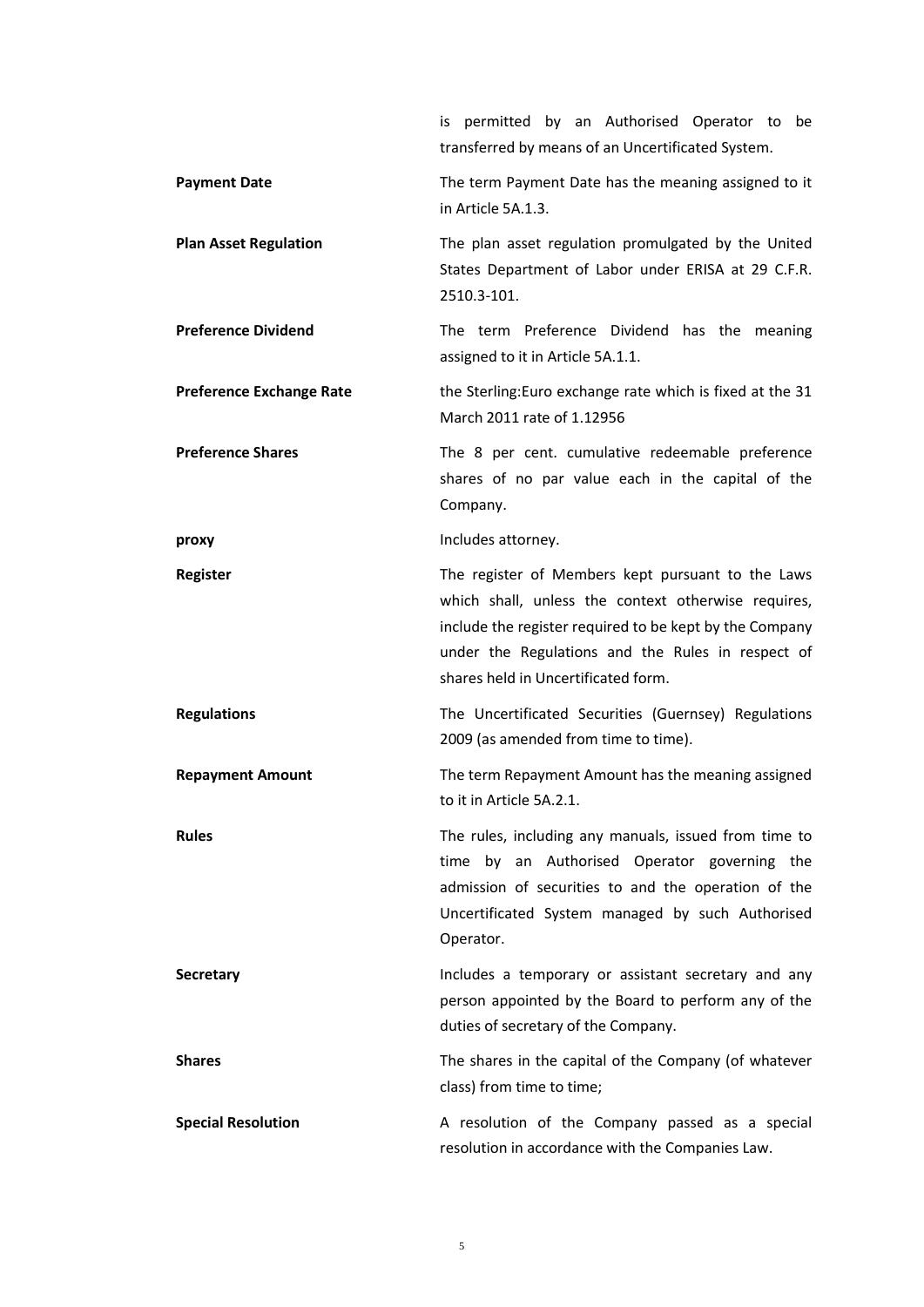| <b>Trustee</b>               | The term "Trustee" shall mean the Person unaffiliated<br>with the Company that is appointed by the Company to<br>serve as trustee of a trust.                                                                                                                                                                                     |
|------------------------------|-----------------------------------------------------------------------------------------------------------------------------------------------------------------------------------------------------------------------------------------------------------------------------------------------------------------------------------|
| 25% Threshold                | The term "25% Threshold" shall mean ownership by<br>Benefit Plan Investors, in the aggregate, of 25 per cent<br>or more of the value of any class of capital or equity<br>interest in the Company (calculated by excluding the<br>value of any capital or other equity interest held by any<br>Controlling Person).               |
| Uncertificated               | A unit of a Guernsey security, title to which is recorded<br>on the relevant Register or on the Company's register of<br>non-share securities as being held in uncertificated<br>form, and title to which may be transferred by means of<br>an Uncertificated System in accordance with the<br>Regulations and the Rules, if any. |
| <b>Uncertificated System</b> | Any computer-based systems and its related facilities<br>and procedures that are provided by an Authorised<br>Operator and by means of which title to units of a<br>security (including shares) can be evidenced and<br>transferred in accordance with the Regulations without<br>a written certificate or instrument.            |
| <b>United Kingdom</b>        | The United Kingdom of Great Britain and Northern<br>Ireland.                                                                                                                                                                                                                                                                      |
| U.S. Code                    | The United States Internal Revenue Code of 1986, as<br>amended.                                                                                                                                                                                                                                                                   |
|                              |                                                                                                                                                                                                                                                                                                                                   |

### 2. **INTERPRETATION**

- 2.1 The singular includes the plural and *vice versa*.
- 2.2 The masculine includes the feminine.
- 2.3 Words importing persons include corporations.
- 2.4 Expressions referring to writing include any mode of representing or reproducing words (but only to the extent that (a) the Directors so resolve, either generally or in relation to particular categories of document, and (b) (the recipient (if not the Company) has requested or agreed) including electronic communication.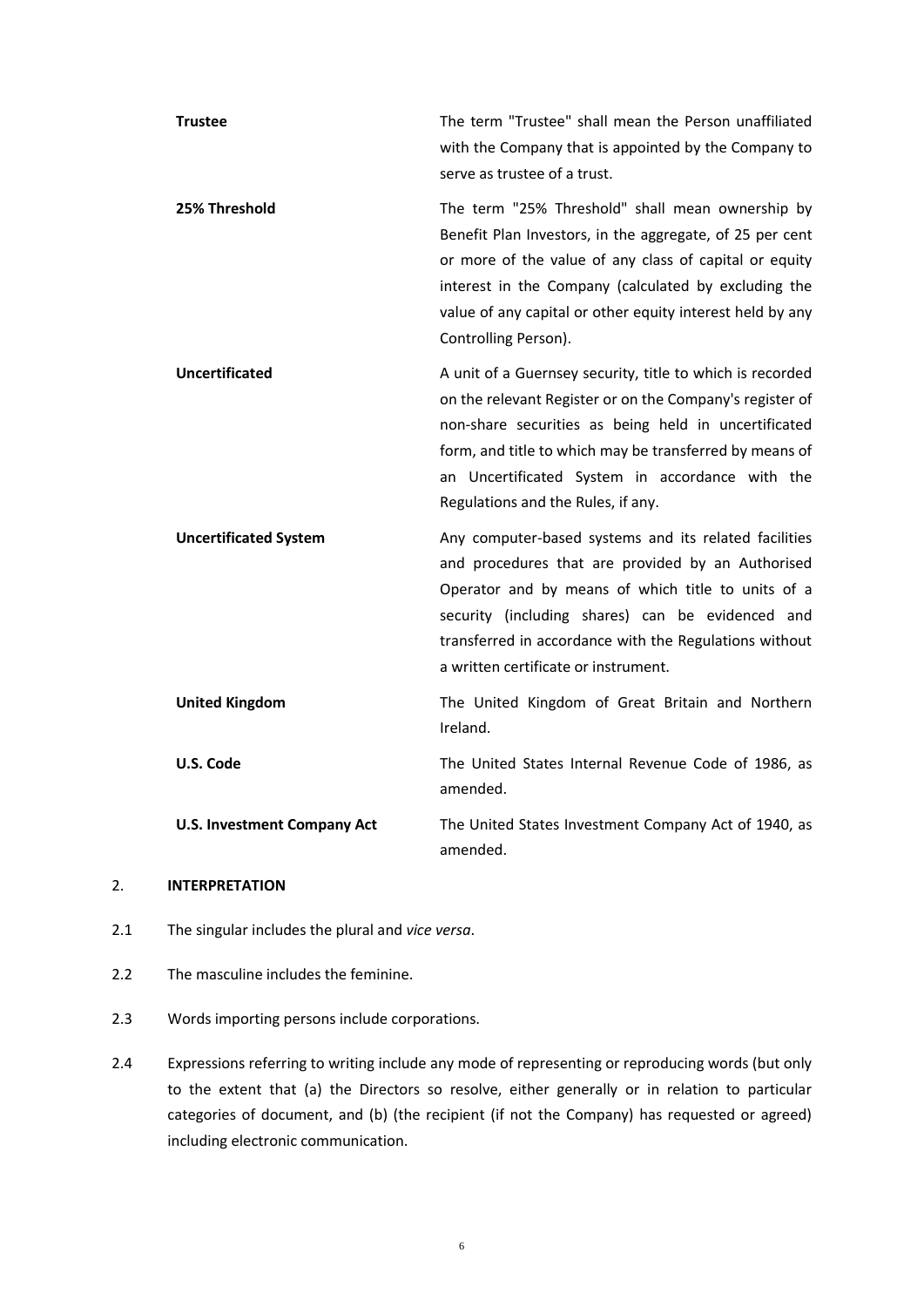- 2.5 References to enactments shall include references to any modifications or re-enactments thereof for the time being in force.
- 2.6 The word "**may**" shall be construed as permissive and the word "**shall**" shall be construed as imperative.
- 2.7 Subject to the above, any words defined in the Laws shall, if not inconsistent with the subject or context, bear the same meaning in these Articles.
- 2.8 The headings are inserted for convenience only and shall not affect the interpretation of these Articles.
- 2.9 The expression "**officer**" shall include a Director, manager and the Secretary, but shall not include an auditor.
- 2.10 Any words or expressions defined in the Regulations shall (if not inconsistent with the subject or context) bear the same meanings in these Articles.
- 2.11 The expressions "**sent in electronic form**" and "**electronic means**" shall have the same respective meanings as in the Companies Law.
- 2.12 The expression "**address**" shall include, in relation to electronic communication, any number or address used for the purposes of such communication.

### 3. **STANDARD ARTICLES NOT TO APPLY**

The standard articles prescribe by the States of Guernsey Commerce and Employment Department pursuant to section 16(2) of the Companies Law shall not apply to the Company.

### 4. **BUSINESS**

Any branch or kind of business which by the Memorandum or by these Articles is either expressly or impliedly authorised to be undertaken may be undertaken or suspended at any time by the Board whether commenced or not.

#### 5. **SHARES**

- 5.1 Subject to these Articles, the Company has power to issue an unlimited number of shares of no par value each.
- 5.2 Subject to the terms and rights attaching to shares already in issue and these Articles, any new shares shall be of such class and amount and have such preference or priority as regards dividends or in the distribution of assets or as to voting or otherwise over any other shares of any class whether then issued or not or be subject to such stipulations deferring them to any other shares with regard to dividends or in the distribution of the assets as the Board may determine.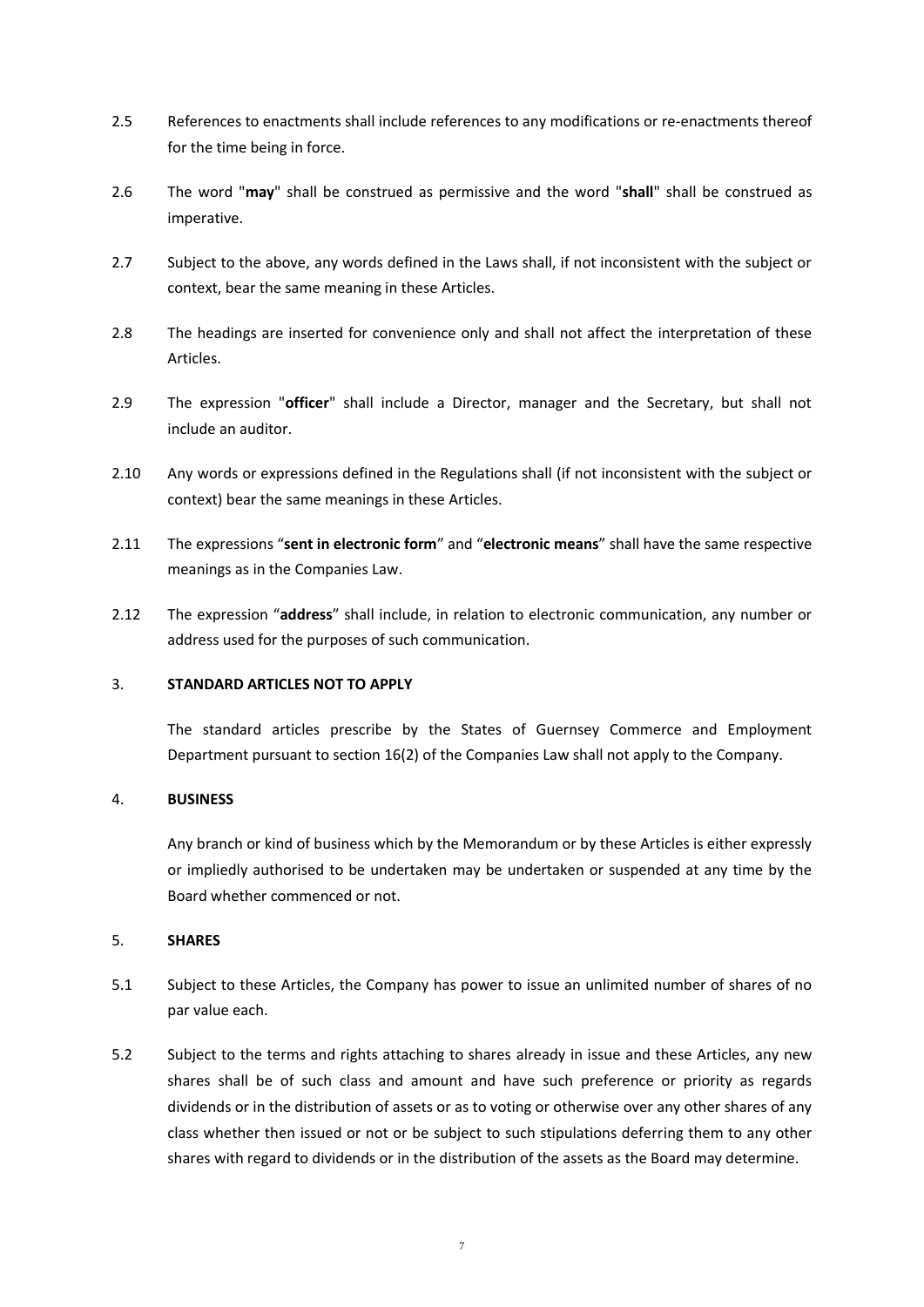- 5.3 Where subscription monies are not an exact multiple of the subscription price a fraction of a share shall be allotted to the subscriber who shall be registered as the holder of such fraction **PROVIDED THAT** any holding of shares is a multiple of 1/1,000 part of a share.
- 5.4 Any shares may, with the sanction either of the Board or an ordinary resolution, be issued on terms that they are or at the option of the Company or the holder are liable to be redeemed on such terms and in such manner as the Company before the issue may by ordinary resolution determine and subject to and in default of such determination as the Board may determine.
- 5.5 The Company may from time to time, subject to the provisions of the Laws, purchase its own shares (including any redeemable shares) in any manner authorised by the Laws and may either cancel them or hold any such shares as treasury shares provided that the number of shares held as treasury shares shall not at any time exceed any limits set out in the Laws.
- 5.6 If at any time the shares of the Company are divided into different classes, all or any of the rights for the time being attached to any share or class of shares (and notwithstanding that the Company may or may be about to be in liquidation) may be varied or abrogated in such manner (if any) as may be provided by such rights or, in the absence of any such provision, either with the consent in writing of the holders of not less than three-quarters of the capital committed or agreed to be committed in respect of the issued shares of the class or with the sanction of an Extraordinary Resolution passed at a separate general meeting of the holders of shares of the class duly convened and held as provided in these Articles, but so that the quorum at such meeting (other than an adjourned meeting) shall be two persons holding or representing by proxy at least one third of the capital committed or agreed to be committed in respect of the issued shares of the class in question.
- 5.7 The rights conferred upon the holders of the shares of any class issued with preferred or other rights shall not (unless otherwise expressly provided by the terms of issue of the shares of that class) be deemed to be varied by (a) the creation or issue of further shares ranking as regards participation in the profits or assets of the Company in some or all respects *pari passu* therewith but in no respect in priority thereto or (b) the purchase or redemption by the Company of any of its own shares.
- 5.8 The special rights conferred upon the holders of any shares or class of shares issued with preferred, deferred or other special rights shall not be deemed to be varied by the exercise of any powers under Articl[e 6.](#page-15-0)
- 5.9 Subject to the provisions of these Articles the unissued shares shall be at the disposal of the Board which may allot, grant options over (including, without limitation, by way of granting phantom stock, stock appreciation rights or other similar rights) or otherwise dispose of them to such persons on such terms and conditions and at such times as the Board determines but so that the amount payable on application on each share shall be fixed by the Board.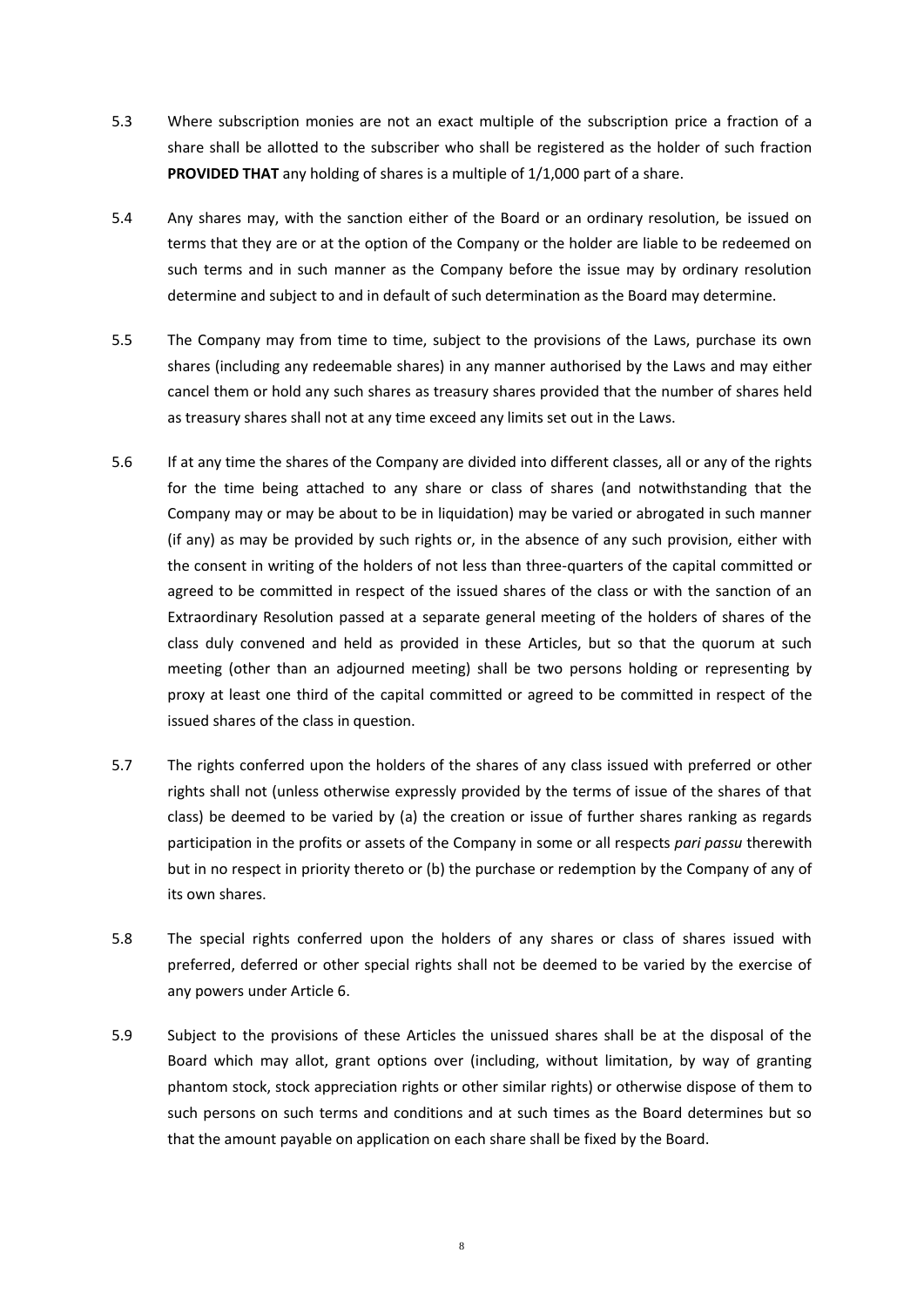- 5.10 Where the Company has only a single class of shares the Directors may issue shares in accordance with section 293 of the Companies Law.
- <span id="page-11-0"></span>5.11 Subject to the provision of these Articles and to the rights attributable to such class of shares, where the Directors have resolved to issue different classes of shares, the unissued shares shall be at the disposal of the Board which has the authority to allot, grant options over and attach to an unlimited number of such shares preferred, deferred or other special rights or such restrictions, whether in regard to dividend, voting, return of capital or otherwise and so that the amount payable on application on each share shall be fixed by the Directors and, in all cases, subject to the following:
	- 5.11.1 the authority of the Directors to issue shares under this Article [5.11](#page-11-0) shall expire on the fifth anniversary of the date of the adoption of these Articles unless the Members, by ordinary resolution, revoke that authority; and
	- 5.11.2 at or before the expiry of the fifth anniversary of the adoption of these Articles, the Members may, by ordinary resolution, extend the power of the Board to issue shares under this Articl[e 5.11](#page-11-0) for further periods. Each period of extension shall be for no more than five years.
- 5.12 The Company may pay commission in money or shares to any person in consideration of his subscribing or agreeing to subscribe whether absolutely or conditionally for any shares in the Company or procuring or agreeing to procure subscriptions whether absolute or conditional for any shares in the Company provided that the rate or amount of commission shall be fixed by the Board. The Company may also pay brokerages.
- 5.13 The Directors may at any time after the allotment of any share but before any person has been entered in the Register as the holder:
	- 5.13.1 recognise a renunciation thereof by the allottee in favour of some other person and accord to any allottee of a share a right to effect such renunciation; and/or
	- 5.13.2 allow the rights represented thereby to be one or more participating securities,

in each case upon and subject to such terms and conditions as the Directors may think fit to impose.

### **5A. CLASS RIGHTS**

The following rights shall attach to the Ordinary Shares and the Preference Shares:

5A.1 Income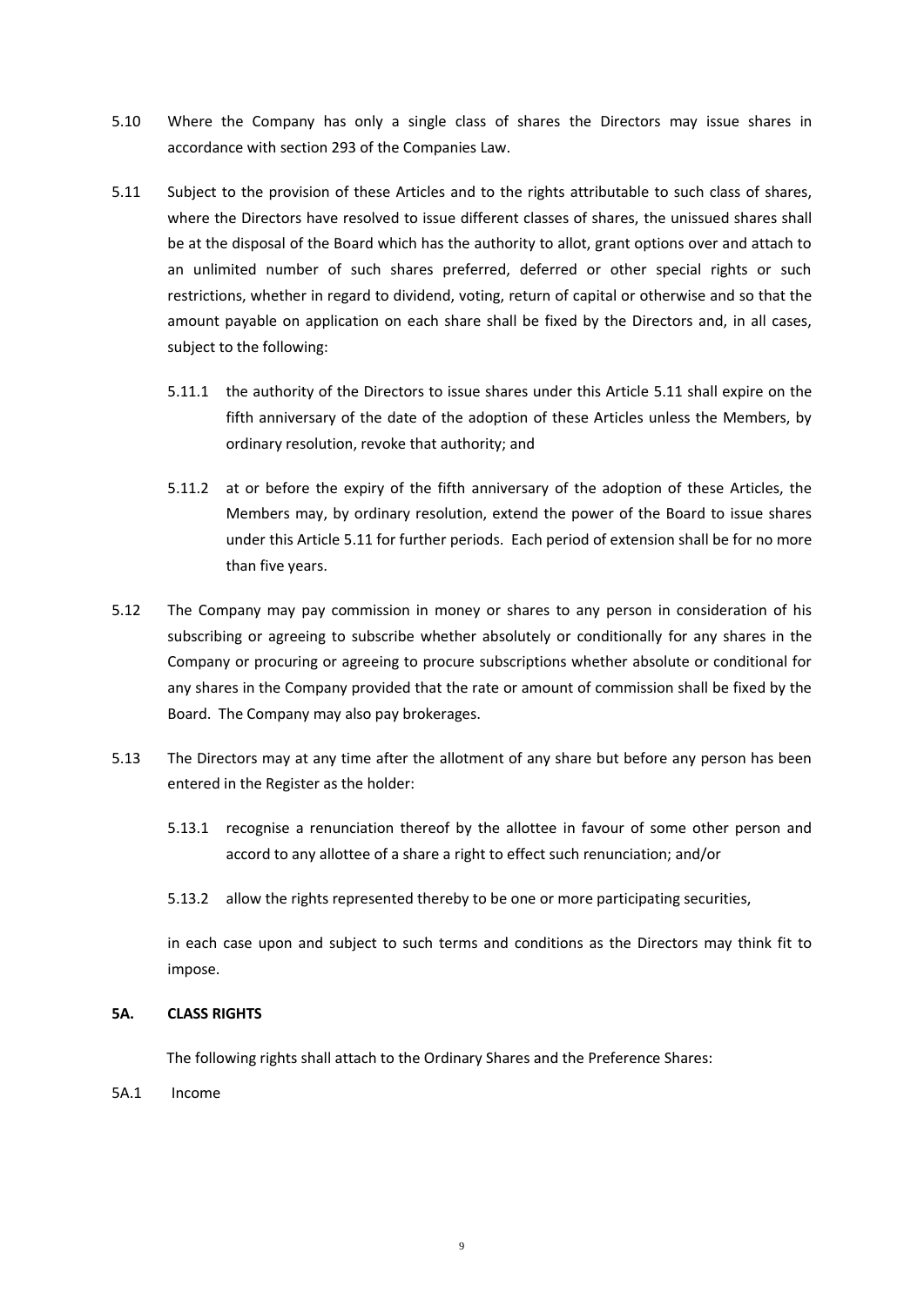- 5A.1.1 The holders of Preference Shares shall be entitled to be paid a fixed cumulative preferential dividend at the rate of eight pence per Preference Share per annum (**"Preference Dividend"**).
- 5A.1.2 The Preference Dividend shall be payable in priority to any payment to the holders of any other shares of the Company.
- 5A.1.3 The Preference Dividend shall accrue from day to day and shall be payable quarterly in equal amounts on 31 March, 30 June, 30 September and 31 December in each year (each a **"Payment Date"**) in respect of the calendar quarter ending on those days. Notwithstanding any other Payment Date which may arise before such date, the first dividend payment shall be made on 31 December 2010 in respect of the period commencing on and including the date of Admission of the Preference Shares and ending on and including that date. Payment of dividends thereafter shall be made as and when the next Payment Date arises.
- 5A.1.4 Each of the Preference Shareholders shall be entitled to a further sum on the amount of any Preference Dividend not paid within 14 days of the relevant Payment Date at the rate of 8 per cent. per annum calculated on a daily basis from (but excluding) the Payment Date to (but excluding) the date payment of such amount of the Preference Dividend is made, such further sum to be payable on the date of such payment (the "**Additional Amount**").
- 5A.1.5 If the Preference Dividend or any part thereof cannot be satisfied in full out of the Company's assets, the Company shall pay to Preference Shareholders the maximum sum (if any) which can then, consistently with the Laws, be paid out of the Company's Assets. Where the Company has been unable to pay any part of the Preference Dividend pursuant to the foregoing on every succeeding Payment Date the Company shall pay out of the Company's Assets to Preference Shareholders (i) first the balance of the Preference Dividend(s) for the time being remaining outstanding and any Additional Amount (so far as not already paid) (the "**Rolled Over Amount**") and (ii) second the Preference Dividend payable on that Payment Date pursuant to Article 5A.1.3, in each case up to an amount equal to the maximum sum (if any) which on such Payment Date can, consistently with the Laws, be paid by the Company out of its assets.
- 5A.1.6 All references to dividends or payments in this Article 5A.1 are exclusive of any associated tax credit.
- 5A.1.7 The Company shall at the request at any time of the holders of not less than five per cent. of the Preference Shares then in issue promptly procure:
	- (a) a certificate or other determination by the Auditors as to the financial position of the Company and its ability to pay the Preference Dividend; and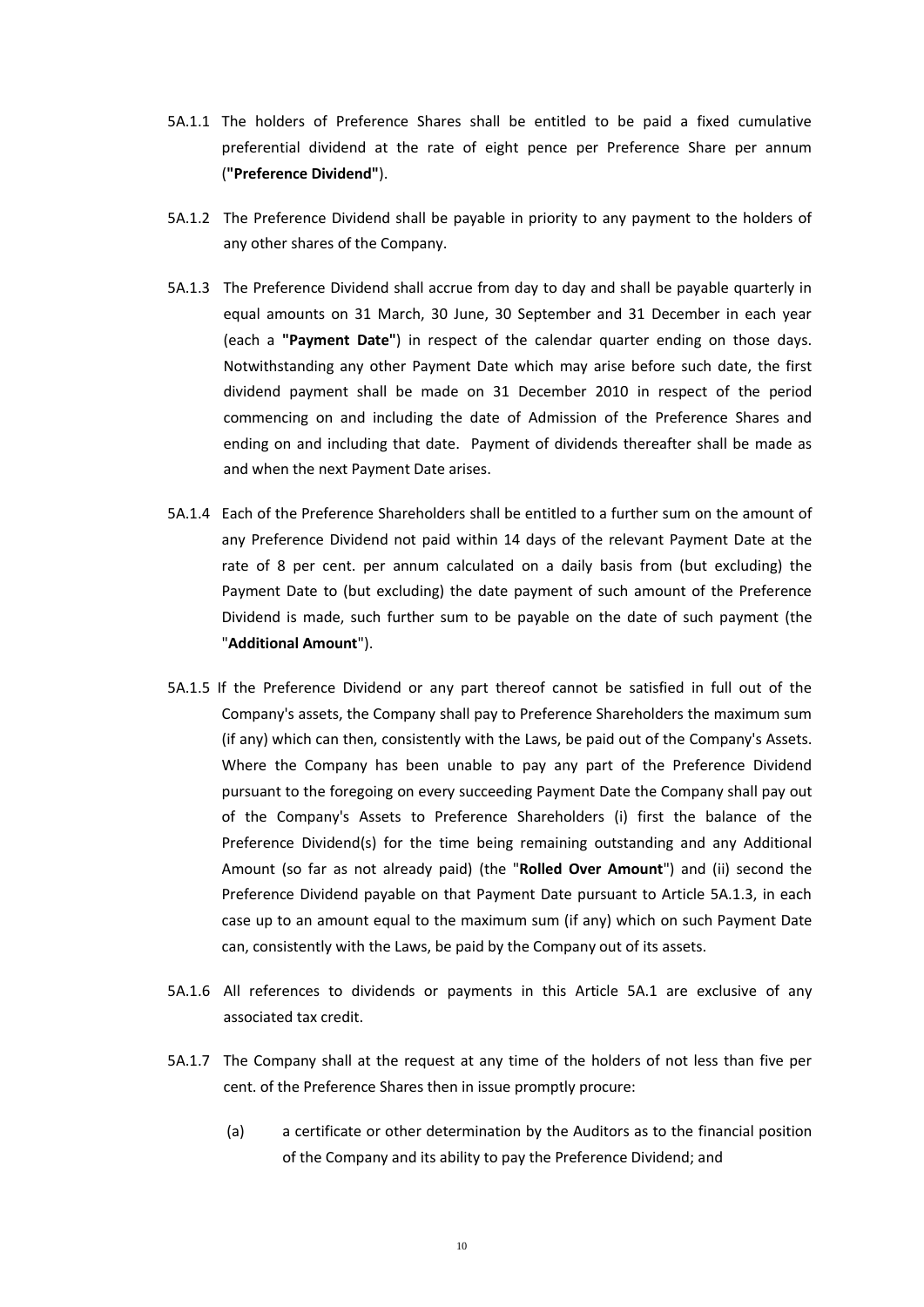(b) the preparation of interim accounts,

provided that not more than one request for interim accounts or for a certificate of the Auditors may be made in each financial year.

- 5A.1.8 All dividends declared in respect of the Preference Shares shall be distributed among the Preference Shareholders in proportion to the amount paid up on the Preference Shares held by them.
- 5A.1.9 After payment of the Preference Dividend and any further sum payable to the Preference Shareholders, any additional sums shall be available for distribution to the Ordinary Shareholders in accordance with the provisions of these Articles.
- 5A.1.10 All dividends declared in respect of a class of Ordinary Shares shall be distributed among the relevant class of Ordinary Shareholders in proportion to the amount paid up on the Ordinary Shares held by them.
- 5A.2 Capital
	- 5A.2.1 On a return of capital on liquidation or otherwise (other than by way of repurchase or redemption of shares in accordance with the Articles and the Companies Law) the assets available for distribution among the Members shall be applied first in repaying to the holders of Preference Shares the sum of £1.00 per Preference Share together with a sum equal to any arrears and accruals of the Preference Dividend and any further sum payable in respect of the Preference Dividend in each case calculated down to the date of the return of capital and to be payable whether or not such dividend or further sum has been declared or earned (the "**Repayment Amount**"). Secondly, the balance of such assets shall belong to and be distributed among the holders of Ordinary Shares in proportion to the number of Ordinary Shares held by them.
- 5A.3 Redemption of Preference Shares
	- 5A.3.1 The Preference Shares shall be issued as redeemable shares within the meaning of the Companies Law. The Preference Shares shall be redeemed by the Company in the following circumstances, in accordance with the terms of, and subject to the conditions set out in, applicable law and regulation including the Companies Law and the Revised Articles:
		- (a) at any time, by way of the purchase of any such Preference Shares by the Company through the facilities of the London Stock Exchange; or
		- (b) upon a change of control of the Company (defined as the acquisition by a single person or persons acting in concert of more than 50 per cent. of the voting rights attached to the Ordinary Shares), but only if a majority of Preference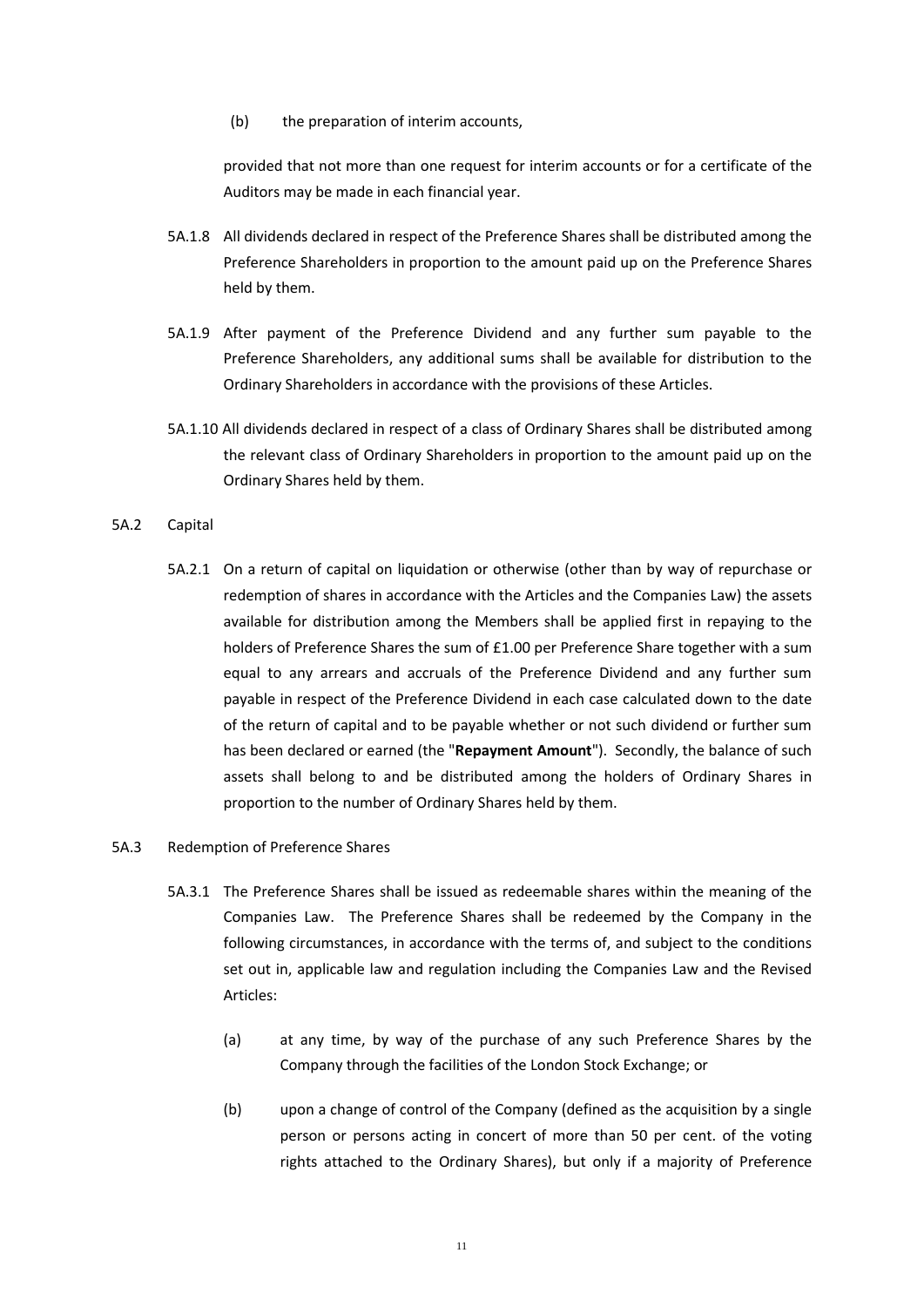Shareholders attending and voting at a special class meeting of Preference Shareholders (which shall be convened within 60 days of the change of control of the Company) so resolve by way of an ordinary resolution, at a price equal to the Repayment Amount; or

- (c) if more than 75 per cent. of the Preference Shares have been redeemed before the expiration of the seven year period referred to under Article 5A.3.1 (d) below, by way of a mandatory redemption programme launched by the Company at its sole discretion, at a price equal to the higher of (i) the Repayment Amount, or (ii) the average mid-market closing price over the 5 Business Days prior to the announcement of the launch of such programme; or
- (d) if not redeemed earlier pursuant to Articles 5A.3.1(a) to 5A.3.1(c) above, on a date that is seven years after their issue at the Repayment Amount.
- 5A.3.2 Redeemed Preference Shares shall be cancelled or held in treasury (subject to applicable law and regulations).
- 5A.4 Voting
	- 5A.4.1 Subject to Article 5A.4.2, notwithstanding the provisions of Article [19](#page-31-0) the Preference Shares shall not entitle the holders thereof to vote upon any resolution at any general meeting of the Company but the Preference Shareholders shall be entitled to receive notice of and to attend and speak at any general meeting of the Company.
	- 5A.4.2 If at any time:
		- (a) the payment of the Preference Dividend on any of the Preference Shares or any part thereof is more than 12 months in arrears; or
		- (b) the redemption of any of the Preference Shares is more than one month overdue;

then in relation to any general meeting held at any time whilst either of the events specified in 5A.4.2(a) or 5A.4.2(b) above remains applicable (or any adjournment thereof) the holders of Preference Shares shall be entitled to vote at as Members of any general meeting in accordance with the provisions of Article [19](#page-31-0) as if the voting restrictions in Article 5A.4.1 were not applicable. Articl[e 19](#page-31-0) shall apply to the holders of Preference Shares as it does to the holders of Ordinary Shares so that the reference to a "Member" in Article [19](#page-31-0) shall be read to include holders of Preference Shares.

5A.5 In the event of a disagreement as to the calculation of the Preference Dividend or any other amount payable by the Company to the Preference Shareholders, the disagreement may be referred by the Company or the holders of one third of the Preference Shares in issue to an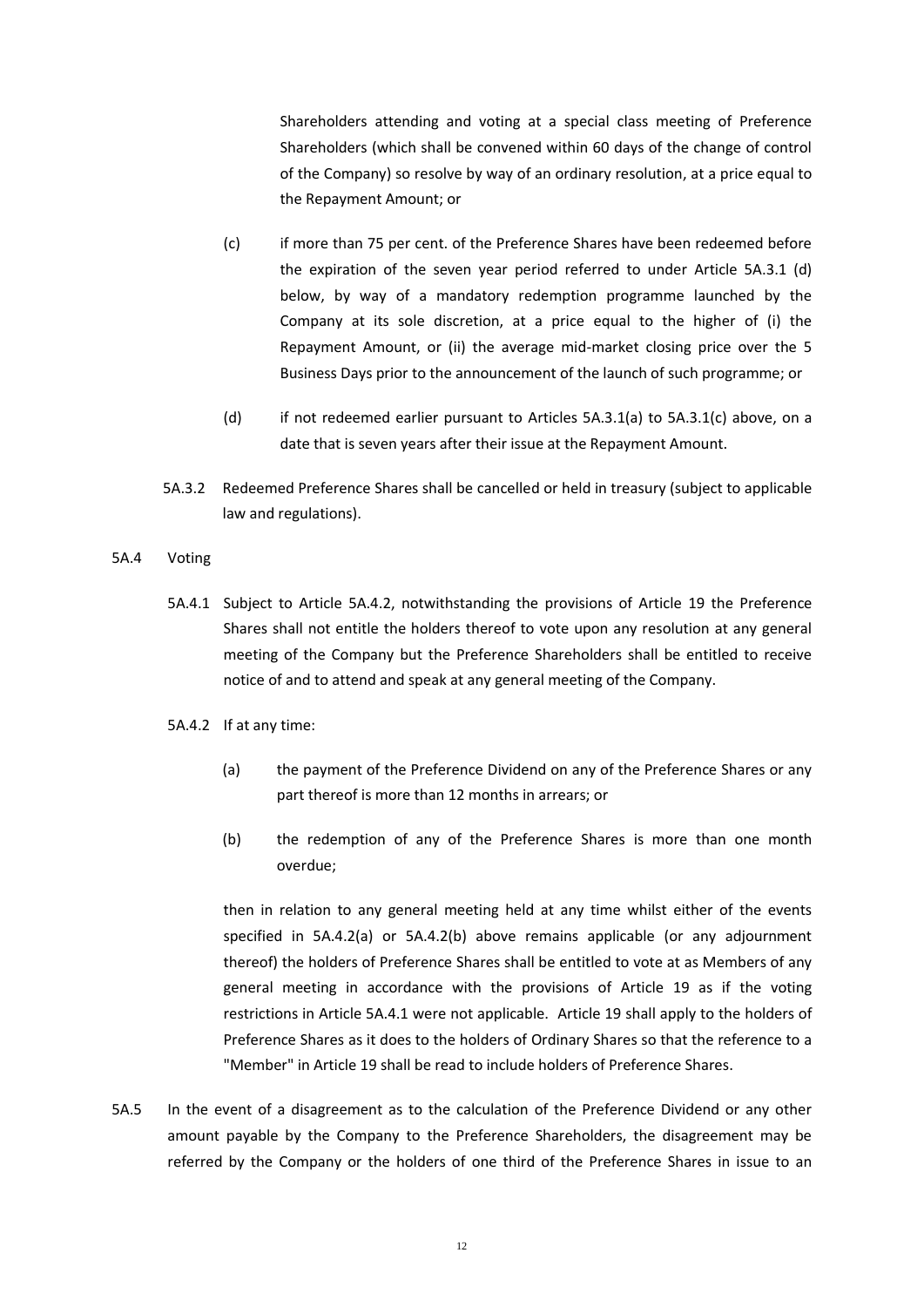accountant (acting as an expert and not as an arbitrator) nominated by agreement (or, in the event of disagreement as to nomination, appointed by the President for the time being of the Institute of Chartered Accountants in England and Wales at the request of either the Company or the holders of such number of the Preference Shares) whose decision shall, save in the case of fraud or manifest error, be final and binding. When notifying the Company and the Preference Shareholders of his determination, the expert shall give written reasons therefor. The cost of any such determination shall be borne by the Company.

#### <span id="page-15-0"></span>6. **PRE-EMPTION RIGHTS**

- 6.1 In this Articl[e 6](#page-15-0) "equity securities" means:
	- 6.1.1 ordinary shares in the Company (ordinary shares, for the purposes of this Article [6](#page-15-0) only, being shares other than shares that as respects dividends and capital carry a right to participate only up to a specified amount in a distribution); or
	- 6.1.2 rights to subscribe for, or to convert securities into, ordinary shares in the Company.
- 6.2 In this Articl[e 6](#page-15-0) references to the allotment of equity securities include:
	- 6.2.1 the grant of a right to subscribe for, or to convert any securities into, ordinary shares in the Company; and
	- 6.2.2 the sale of ordinary shares in the Company that immediately before the sale are held by the Company as treasury shares.
- <span id="page-15-1"></span>6.3 The Company shall not allot equity securities to a person on any terms unless:
	- 6.3.1 it has made an offer to each person who holds ordinary shares in the Company to allot to him, on the same or more favourable terms, a proportion of those securities that is as nearly as practicable equal to the proportion in number held by him of the ordinary share capital of the Company; and
	- 6.3.2 the period during which any such offer may be accepted has expired or the Company has received notice of the acceptance or refusal of every offer so made.
- 6.4 Equity securities that the Company has offered to allot to a holder of ordinary shares may be allotted to him, or anyone in whose favour he has renounced his right to their allotment, without contravening Article [6.3](#page-15-1) and if Article [6.3](#page-15-1) applies in relation to the grant of such right, it will not apply in relation to the allotment of shares in pursuance of that right.
- 6.5 Shares held by the Company as treasury shares shall be disregarded for the purposes of this Article [6,](#page-15-0) so that the Company is not treated as a person who holds ordinary shares; and the treasury shares are not treated as forming part of the share capital of the Company.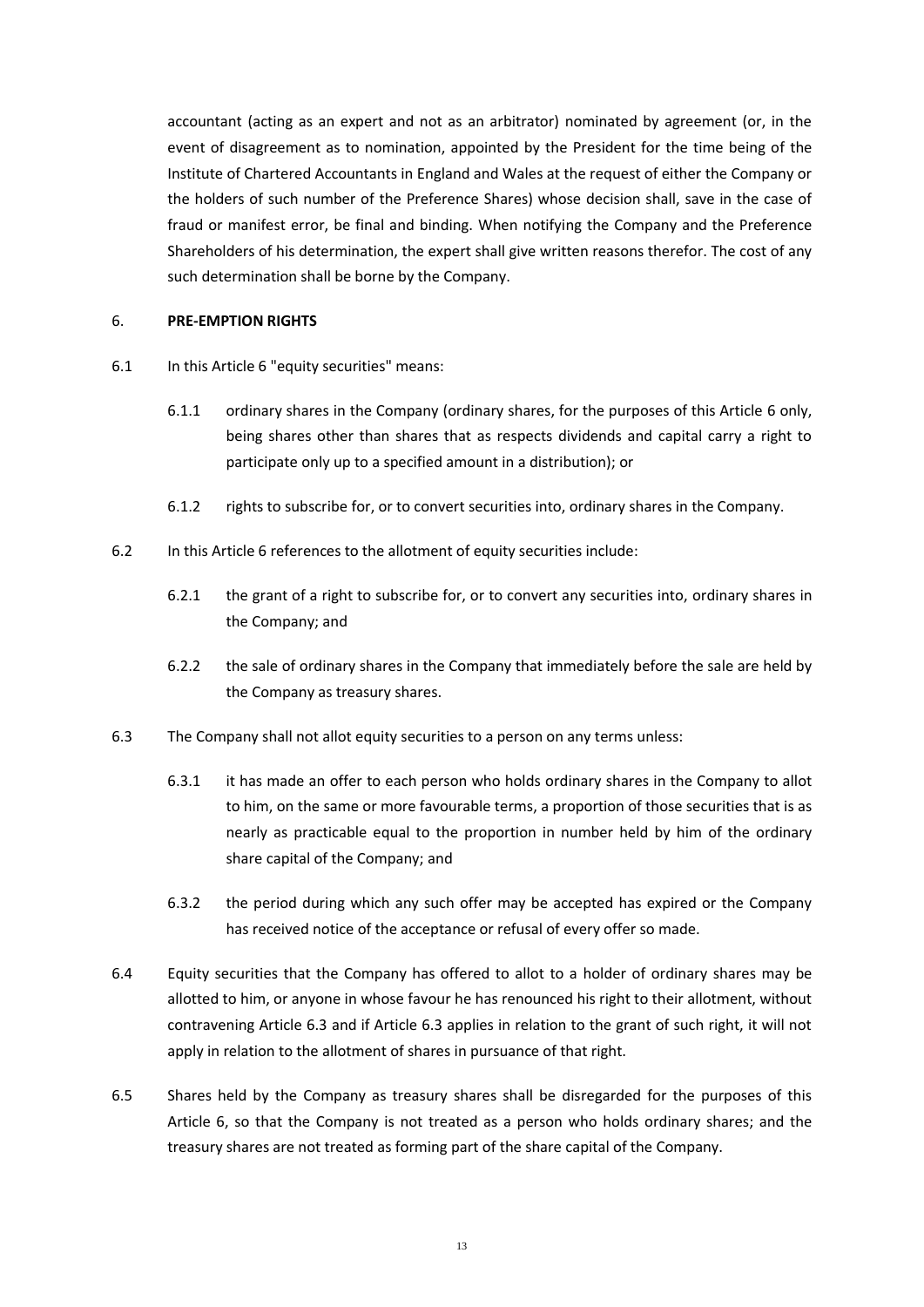- 6.6 Any offer required to be made by the Company pursuant to Article [6.3](#page-15-1) should be made by a notice (given in accordance with Article [37\)](#page-48-0) and such offer must state a period during which such offer may be accepted and such offer shall not be withdrawn before the end of that period. Such period must be a period of at least 14 days beginning on the date on which such offer is deemed to be delivered or received (as the case may be) pursuant to Article [37.](#page-48-0)
- 6.7 Article [6.3](#page-15-1) shall not apply in relation to the allotment of bonus shares, nor to a particular allotment of equity securities if these are, or are to be, wholly or partly paid otherwise than in cash.
- <span id="page-16-0"></span>6.8 The Company may by Extraordinary Resolution resolve that Article [6.3](#page-15-1) shall be excluded or that such Article shall apply with such modifications as may be specified in the resolution:
	- 6.8.1 generally in relation to the allotment by the Company of equity securities;
	- 6.8.2 in relation to allotments of a particular description; or
	- 6.8.3 in relation to a specified allotment of equity securities;

and any such resolution must:

- 6.8.4 state the maximum number of equity securities in respect of which Article [6.3](#page-15-1) is excluded or modified; and
- 6.8.5 specify the date on which such exclusion or modifications will expire, which must be not more than five years from the date on which the resolution is passed.
- <span id="page-16-1"></span>6.9 Any resolution passed pursuant to Articl[e 6.8](#page-16-0) may:
	- 6.9.1 be renewed or further renewed by Special Resolution of the Company for a further period not exceeding five years; and
	- 6.9.2 be revoked or varied at any time by Special Resolution of the Company.
- 6.10 Notwithstanding that any such resolution referred to in Article [6.8](#page-16-0) or [6.9](#page-16-1) has expired, the Directors may allot equity securities in pursuance of an offer or agreement previously made by the Company if the resolution enabled the Company to make an offer or agreement that would or might require equity securities to be allotted after it expired.
- 6.11 In this Article [6,](#page-15-0) in relation to an offer to allot equity securities a reference (however expressed) to the holder of equity securities of any description is to whoever was the holder of equity securities of that description at the close of business on a date to be specified in the offer and the specified date must fall within the period of 28 days immediately before the date of the offer.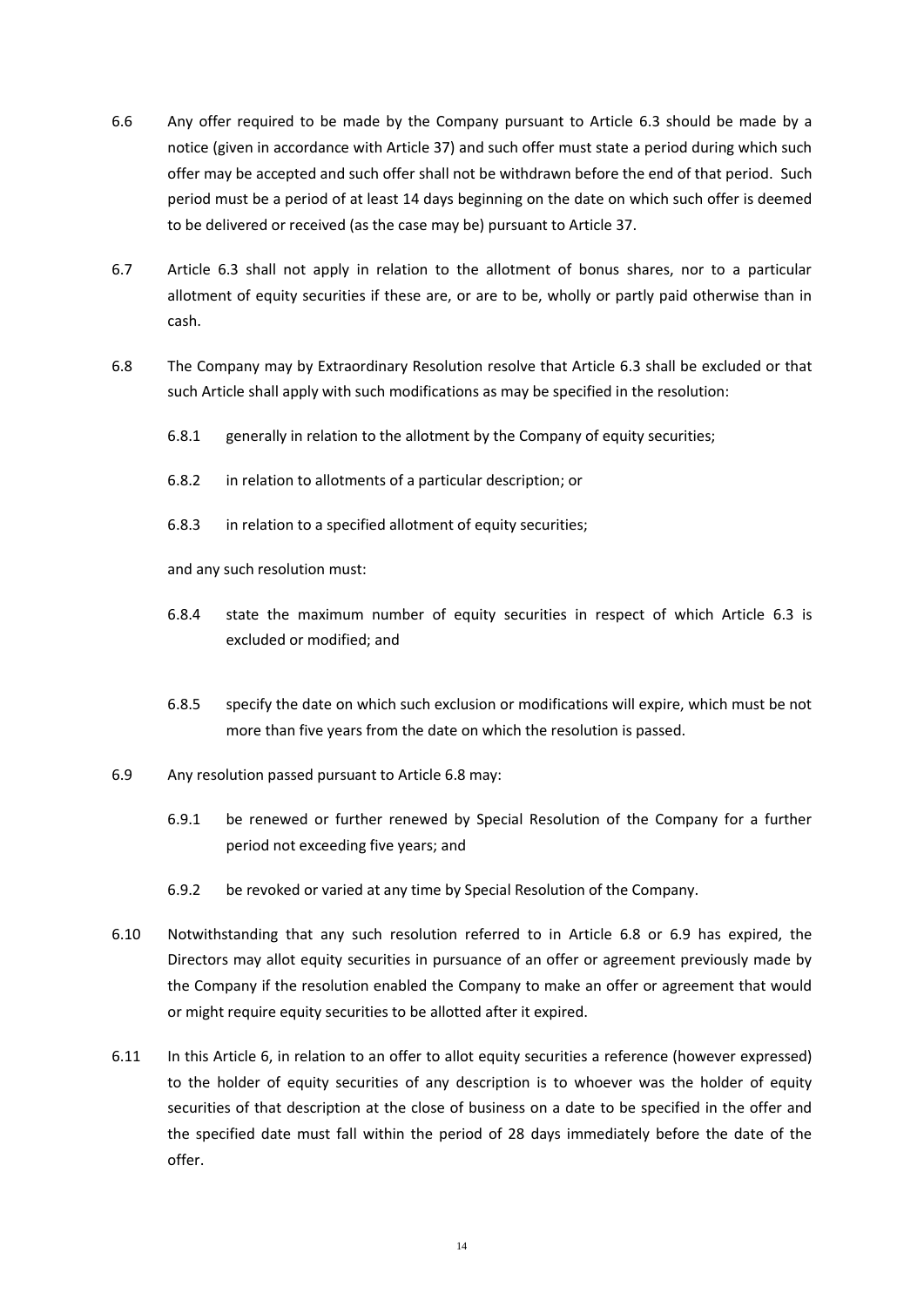#### 7. **COMPANY NOT OBLIGED TO RECOGNISE ANY TRUST**

Except as ordered by a court of competent jurisdiction or as required by law the Company shall not be affected or bound by or be compelled in any way to recognise (even when having notice) any equitable contingent future or partial interest in any share or fraction or (except only as by these Articles or by law otherwise provided) any other rights in respect of any share except an absolute right to the entirety in the registered holder and whether or not such share shall be entered in the Register as held in trust nor shall the Company be bound to see to the execution of any trust to which any share may be subject.

#### 8. **POWER TO REQUIRE DISCLOSURE OF BENEFICIAL INTEREST**

- <span id="page-17-0"></span>8.1 The Directors shall have power by notice in writing to require any Member to disclose to the Company the identity of any person other than the Member (an "**interested party**") who has any interest in the shares held by the Member and the nature of such interest.
- 8.2 Any such notice shall require any information in response to such notice to be given in writing within such reasonable time as the Directors shall determine.
- 8.3 The Company shall maintain a register of interested parties to which the provisions of sections 123 and 124 of the Companies Law shall apply *mutatis mutandis* as if the register of interested parties was the Register of Members and whenever in pursuance of a requirement imposed on a Member as aforesaid the Company is informed of an interested party the identity of the interested party and the nature of the interest shall be promptly inscribed therein together with the date of the request.
- <span id="page-17-1"></span>8.4 Directors may be required to exercise their powers under Article [8.1](#page-17-0) above on the requisition of Members holding at the date of the deposit of the requisition not less than one-tenth of such of the paid-up capital of the Company.
- 8.5 A requisition under Articl[e 8.4](#page-17-1) must:-
	- 8.5.1 state that the requisitionists are requiring the Company to exercise its powers under this Article;
	- 8.5.2 specify the manner in which they require those powers to be exercised;
	- 8.5.3 give reasonable grounds for requiring the Company to exercise those powers in the manner specified; and
	- 8.5.4 be signed by the requisitionists and deposited at the Office.
- 8.6 A requisition may consist of several documents in like form each signed by one or more requisitionists.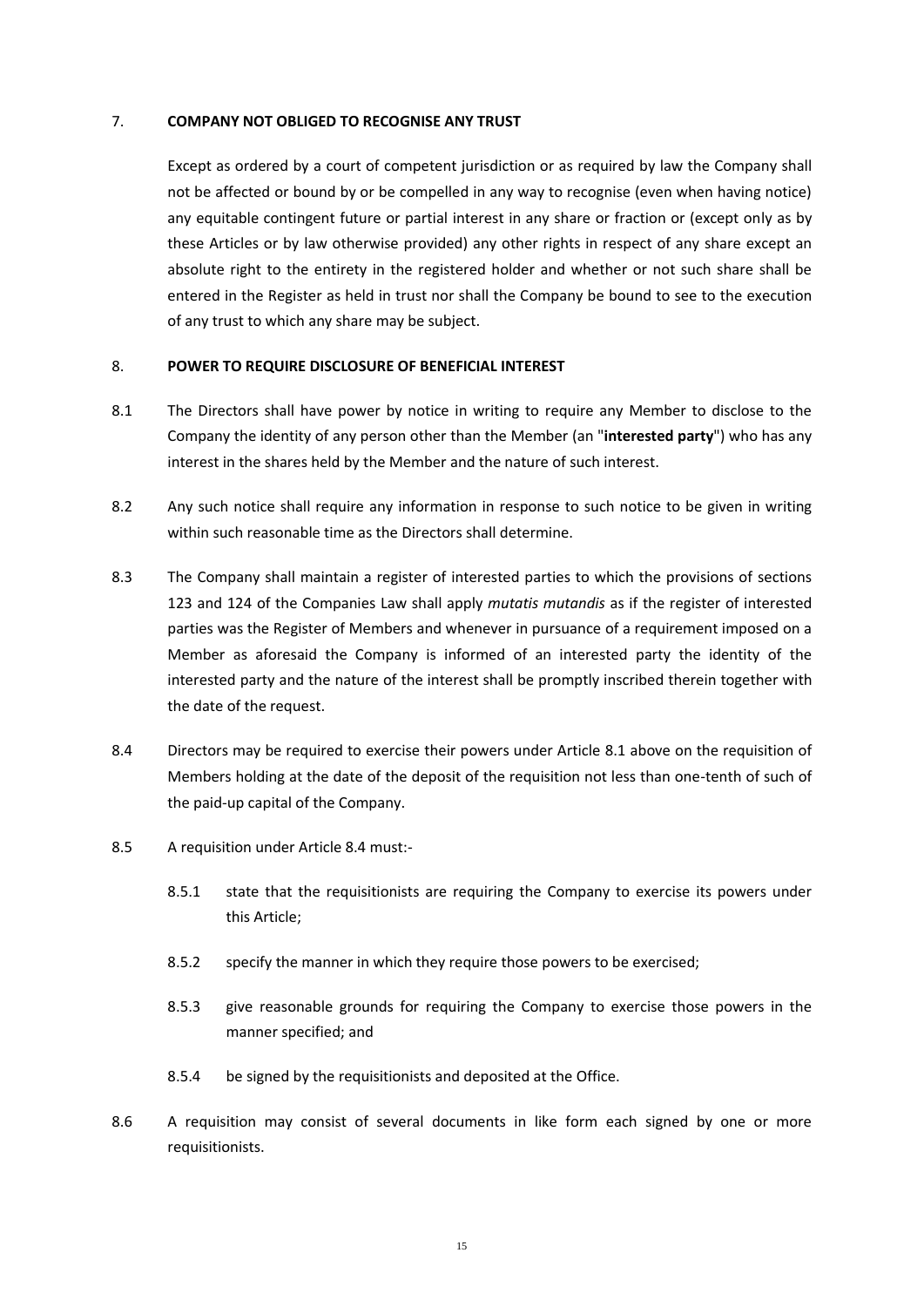- 8.7 On the deposit of a requisition complying with this section it is the Directors' duty to exercise their powers under Articl[e 8.1](#page-17-0) in the manner specified in the requisition.
- 8.8 If any Member has been duly served with a notice given by the Directors in accordance with Article [8.1](#page-17-0) and is in default for the prescribed period in supplying to the Company the information thereby required, then the Directors may in their absolute discretion at any time thereafter serve a notice (a "**direction notice**") upon such Member.
- <span id="page-18-0"></span>8.9 A direction notice may direct that, in respect of:-
	- 8.9.1 any shares in relation to which the default occurred (all or the relevant number as appropriate of such shares being the "**default shares**"); and
	- 8.9.2 any other shares held by the Member;

the Member shall not be entitled to vote at a general meeting or meeting of the holders of any class of shares of the Company either personally or by proxy to exercise any other right conferred by membership in relation to meetings of the Company or of the holders of any class of shares of the Company.

- <span id="page-18-2"></span><span id="page-18-1"></span>8.10 Where the default shares represent at least 0.25% of the class of shares concerned, the direction notice may additionally direct that in respect of the default shares:-
	- 8.10.1 any dividend or part thereof which would otherwise be payable on such shares shall be retained by the Company without any liability to pay interest thereon when such money is finally paid to the Member;
	- 8.10.2 no transfer other than an approved transfer (as set out in Article [8.14.3\)](#page-19-0) of the default shares held by such Member shall be registered unless:-
		- (a) the Member is not himself in default as regards supplying the information requested; and
		- (b) when presented for registration the transfer is accompanied by a certificate by the Member in a form satisfactory to the Directors to the effect that after due and careful enquiry the Member is satisfied that no person in default as regards supplying such information is interested in any of the shares the subject of the transfer.
- 8.11 The Company shall send to each other person appearing to be interested in the shares the subject of any direction notice a copy of the notice, but failure or omission by the Company to do so shall not invalidate such notice.
- 8.12 If shares are issued to a Member as a result of that Member holding other shares in the Company and if the shares in respect of which the new shares are issued are default shares in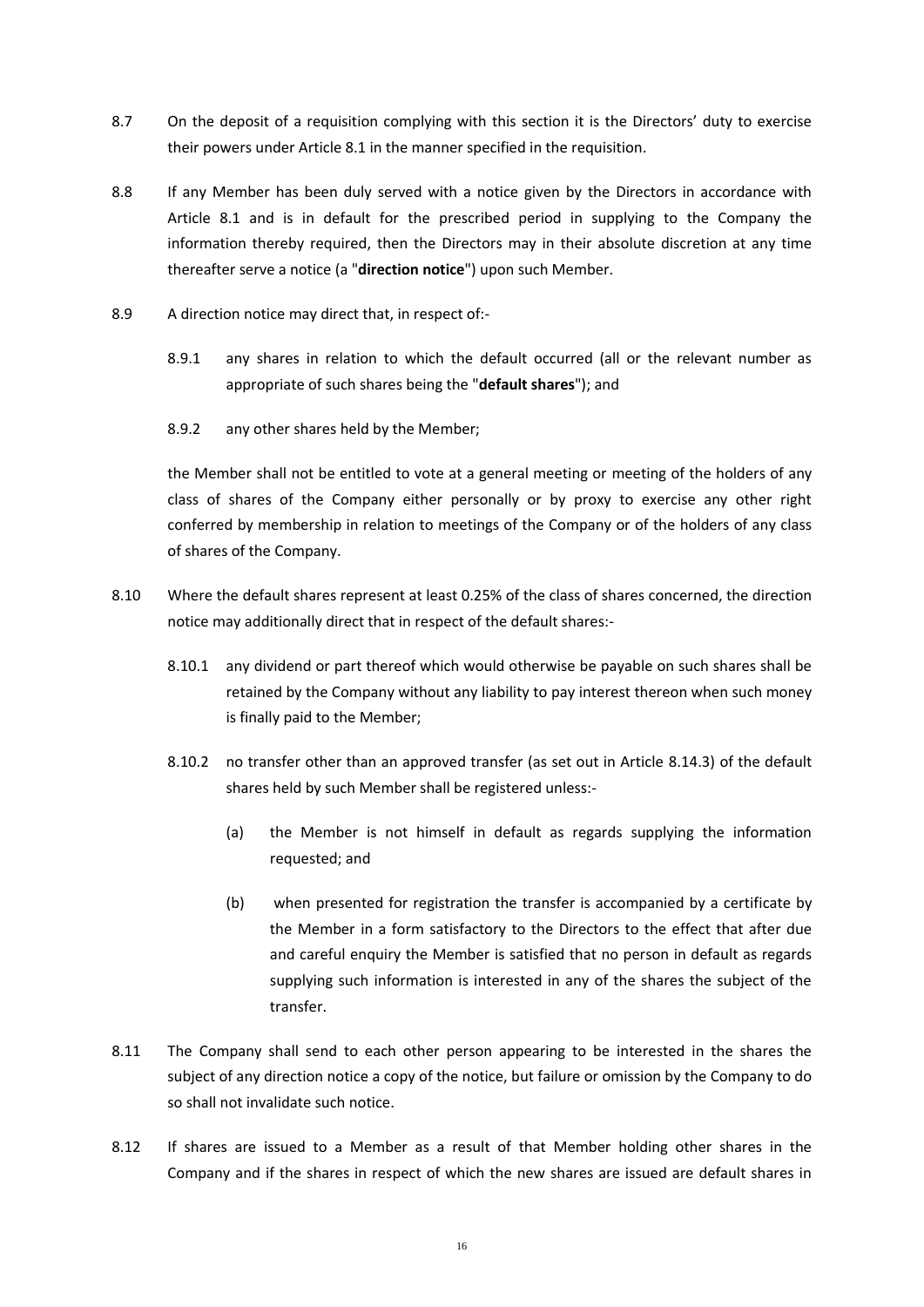respect of which the Member is for the time being subject to particular restrictions, the new shares shall on issue become subject to the same restrictions whilst held by that Member as such default shares. For this purpose, shares which the Company procures to be offered to Members *pro rata* (or *pro rata* ignoring fractional entitlements and shares not offered to certain Members by reason of legal or practical problems associated with offering shares outside the United Kingdom or Guernsey) shall be treated as shares issued as a result of a Member holding other shares in the Company.

- 8.13 Any direction notice shall have effect in accordance with its terms for as long as the default, in respect of which the direction notice was issued, continues but shall cease to have effect in relation to any shares which are transferred by such Member by means of an approved transfer as set out in Article [8.14.3\(c\).](#page-19-1) As soon as practical after the direction notice has ceased to have effect (and in any event within 7 days thereafter) the Directors shall procure that the restrictions imposed by Articles [8.9](#page-18-0) and [8.10](#page-18-1) shall be removed and that dividends withheld pursuant to Article [8.10.1](#page-18-2) are paid to the relevant Member.
- <span id="page-19-1"></span><span id="page-19-0"></span>8.14 For the purpose of this Article:-
	- 8.14.1 a person shall be treated as appearing to be interested in any shares if the Member holding such shares has given to the Company a notification which either (a) names such person as being so interested or (b) fails to establish the identities of those interested in the shares and (after taking into account the said notification and any other relevant notification) the Company knows or has reasonable cause to believe that the person in question is or may be interested in the shares;
	- 8.14.2 the prescribed period in respect of any particular Member is 28 days from the date of service of the said notice in accordance with Article [8.1](#page-17-0) except where the default shares represent at least 0.25% of the class of shares concerned in which case such period shall be 14 days;
	- 8.14.3 a transfer of shares is an approved transfer if but only if:-
		- (a) it is a transfer of shares to an offeror by way or in pursuance of acceptance of a public offer made to acquire all the issued shares in the capital of the Company not already owned by the offeror or connected person of the offeror in respect of the Company; or
		- (b) the Directors are satisfied that the transfer is made pursuant to a sale of the whole of the beneficial ownership of the shares to a party unconnected with the Member and with other persons appearing to be interested in such shares; or
		- (c) the transfer results from a sale made through a recognised investment exchange (as defined in the Financial Services and Markets Act 2000, as amended) or any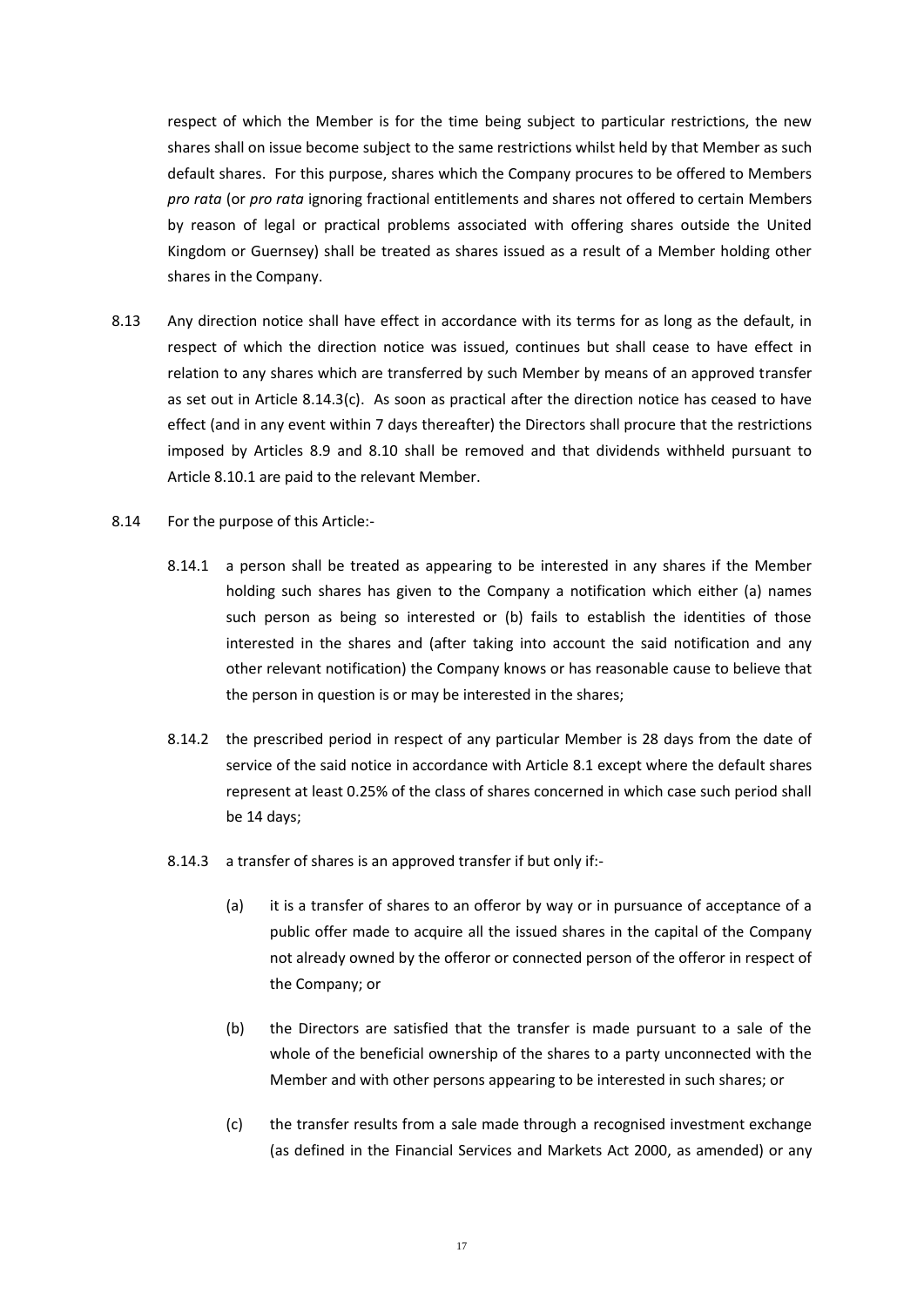stock exchange outside the United Kingdom on which the Company's shares are listed or normally traded.

For the purposes of this sub paragraph any person referred to in Article [23.7](#page-38-0) in relation to Directors shall, *mutatis mutandis*, be included amongst the persons who are connected with the Member or any person appearing to be interested in such shares.

8.15 Any Member who has given notice of an interested party in accordance with Article [8.1](#page-17-0) who subsequently ceases to have any party interested in his shares or has any other person interested in his shares shall notify the Company in writing of the cessation or change in such interest and the Directors shall promptly amend the register of interested parties accordingly.

#### 9. **CERTIFICATES AND REGISTER OF MEMBERS**

- <span id="page-20-0"></span>9.1 Subject to the Laws, the Regulations, and the Rules, the Board may issue shares as Certificated shares or as Uncertificated shares in its absolute discretion.
- 9.2 Subject to Articl[e 9.1,](#page-20-0) the Company shall issue:-
	- 9.2.1 without payment one certificate to each person for all his shares of each class and when part only of the shares comprised in a certificate is sold or transferred a balance certificate; or
	- 9.2.2 upon payment of such sum as the Board may determine several certificates each for one or more shares of any class.
- 9.3 Any certificate issued shall specify the shares to which it relates and the amount paid up and the distinguishing numbers (if any).
- 9.4 All forms of certificate for shares or debentures or representing any other form of security (other than letters of allotment scrip certificates and other like documents) may if determined by the Board be issued under the common signature of the Company and may be signed mechanically.
- 9.5 If a share certificate is issued and is defaced lost or destroyed it may be replaced or renewed without charge (other than exceptional out of pocket expenses) on such terms (if any) as to evidence and indemnity as the Board thinks fit.
- 9.6 Shares of any class may be traded through an Uncertificated System and held in Uncertificated form in accordance with such arrangements as may from time to time be permitted by any statute, regulation, order, instrument or rule in force affecting the Company.
- 9.7 The Company shall keep the Register at the Office in accordance with the Laws.
- 9.8 The Company shall not be bound to register more than 4 persons as the joint holders of any share or shares. In the case of a Certificated share held jointly by several persons, the Company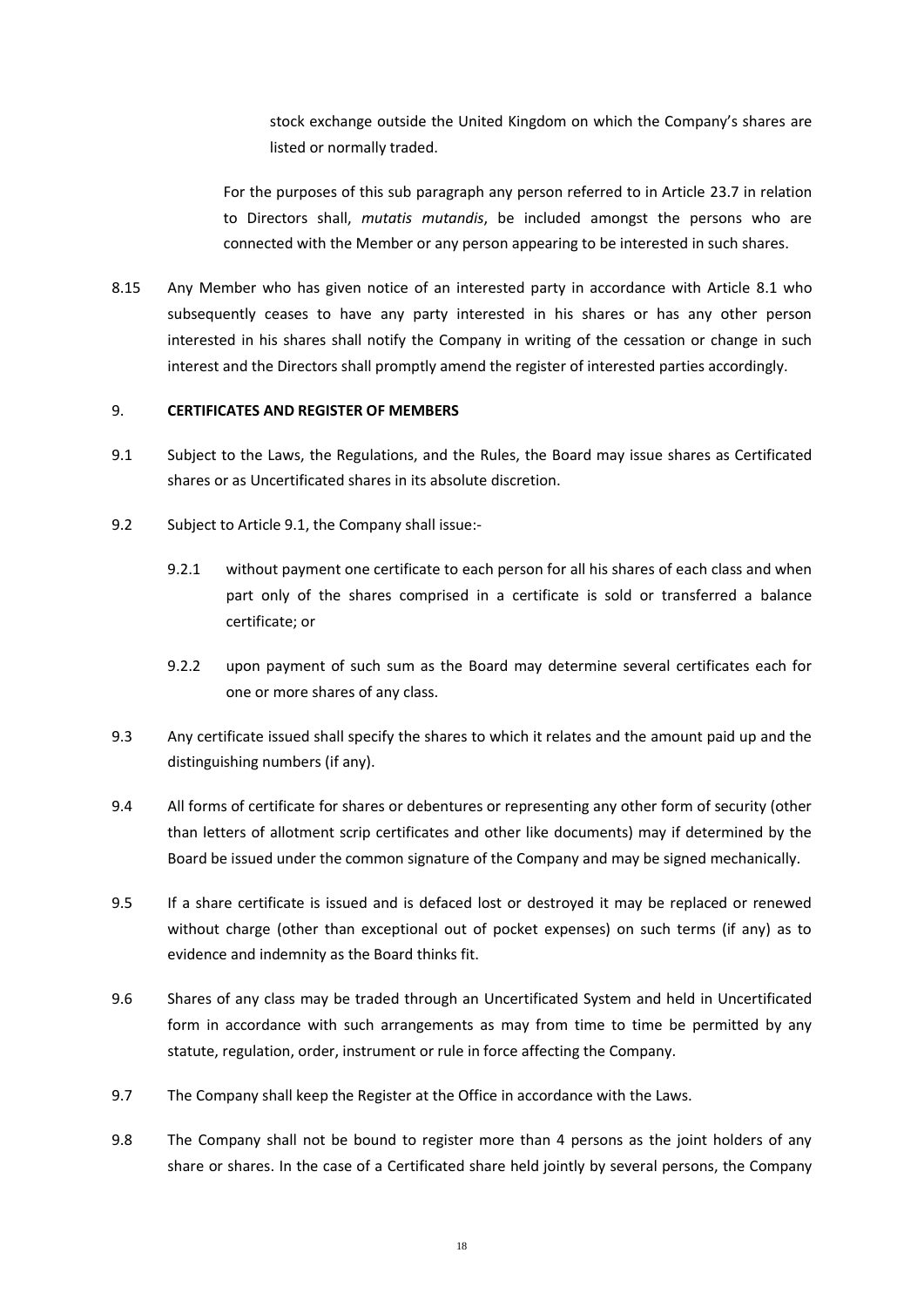shall not be bound to issue more than one certificate therefor and delivery of a certificate to one of the joint holders shall be sufficient delivery to all.

#### <span id="page-21-0"></span>10. **ERISA LIMITATIONS**

10.1 *ERISA Ownership Limitations*. No ERISA Plan Investor may acquire shares without the Company's prior written consent (which consent may be withheld in the Company's sole and absolute discretion). Shares held by or on behalf of ERISA Plan Investors are subject to the provisions requiring a compulsory transfer of shares in Articl[e 14.14](#page-26-0) below.

#### 11. **LIEN**

- 11.1 The Company shall have a first and paramount lien (extending to all dividends payable) on all shares (not being fully paid) for all moneys whether presently payable or not called or payable at a fixed time in respect of those shares and for all the debts and liabilities of the holder to the Company and that whether the same shall have been incurred before or after notice to the Company of any equitable or other interest of any person (other than such holder) and whether the time for payment or discharge shall have arrived or not and notwithstanding that the same are joint debts or liabilities of such holder and any other person (whether a Member or not).
- 11.2 For the purpose of enforcing such lien, the Company may sell, in such manner as the Directors think fit, any shares on which the Company has a lien, but no sale shall be made unless some sum in respect of which the lien exists is presently payable, nor until the expiration of 14 days after a notice in writing, stating and demanding payment of the sum presently payable, and giving notice of intention to sell in default, shall have been served on the holder for the time being of the shares or the person entitled by reason of his death or bankruptcy to the shares. For the purpose of giving effect to any such sale the Directors may authorise some person to transfer to the purchaser thereof the shares so sold.
- 11.3 The net proceeds of such sale, after payment of the costs of such sale, shall be applied in or towards payment or satisfaction of the debt or liability in respect whereof the lien exists, so far as the same is presently payable and any residue shall (subject to a like lien for debts or liabilities not presently payable as existed upon the shares prior to the sale) be paid to the person entitled to the shares at the time of the sale. The purchaser shall be registered as the holder of the shares so transferred and he shall not be bound to see to the application of the purchase money, nor shall his title to the shares be affected by any irregularity or invalidity in the proceedings in relation to the sale.

#### 12. **CALLS ON SHARES**

12.1 The Board may at any time make calls upon the Members in respect of any moneys unpaid on their shares (whether on account of the nominal value or by way of premium and not by the conditions of allotment made payable at fixed times) and each Member shall pay to the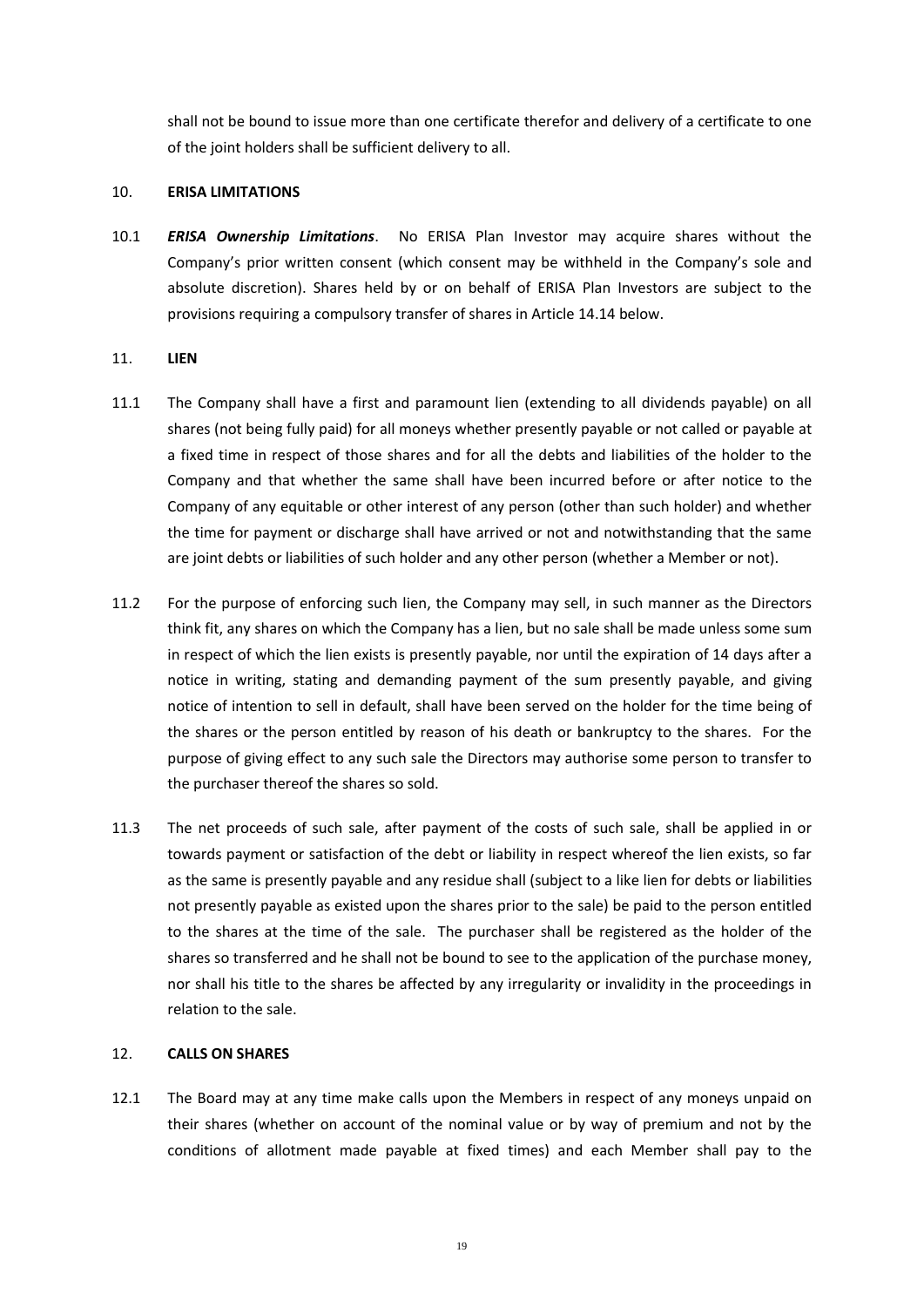Company at the time and place appointed the amount called. A call may be revoked or postponed.

- 12.2 Joint holders shall be jointly and severally liable to pay calls.
- 12.3 If a sum called in respect of a share is not paid before or on the day appointed the person from whom the sum is due shall pay interest from the day appointed to the time of actual payment at such rate (not exceeding 15 per cent per annum) as the Board may determine but the Directors shall be at liberty in any case or cases to waive payment of such interest wholly or in part.
- 12.4 Any sum which by the terms of issue of a share becomes payable on allotment or at any fixed date shall for the purposes of these Articles be deemed to be a call duly made and payable on the date on which by the terms of issue the same becomes payable and in the case of nonpayment all the relevant provisions of these Articles as to payment of interest and expenses forfeiture or otherwise shall apply as if such sum had become payable by virtue of a call duly made and notified.
- 12.5 Directors may, if they think fit, receive from any Member willing to advance the same all or any part of the money uncalled and unpaid upon the shares held by him beyond the sums actually called up thereon as payment in advance of calls, and such payment in advance of calls shall extinguish, so far as the same shall extend, the liability upon the shares in respect of which it is advanced, and upon the money so received or so much thereof as from time to time exceeds the amount of the calls then made upon the shares in respect of which it has been received, the Company may (until the same would, but for such advance, become presently payable) pay interest at such rate as the Member paying such sum and the Directors agree upon **PROVIDED THAT** any amount paid up in advance of calls shall not entitle the holder of the shares upon which such amount is paid to participate in respect thereof in any dividend until the same would but for such advance become presently payable.
- 12.6 The Board may on an issue of shares differentiate between holders as to amount of calls and times of payment.

### <span id="page-22-0"></span>13. **FORFEITURE AND SURRENDER OF SHARES**

- 13.1 If a Member fails to pay any call or instalment on the day appointed, the Board may at any time during such period as any part remains unpaid serve notice requiring payment of so much of the call or instalment as is unpaid together with any interest which may have accrued and any expenses which may have been incurred by the Company by reason of non-payment.
- 13.2 The notice shall state a further day on or before which the payment required by the notice is to be made and the place where the payment is to be made and that in the event of non-payment the shares in respect of which the call was made or instalment is payable will be liable to be forfeited. If the requirements of any such notice are not complied with any share in respect of which the notice has been given may at any time before payment has been made be forfeited by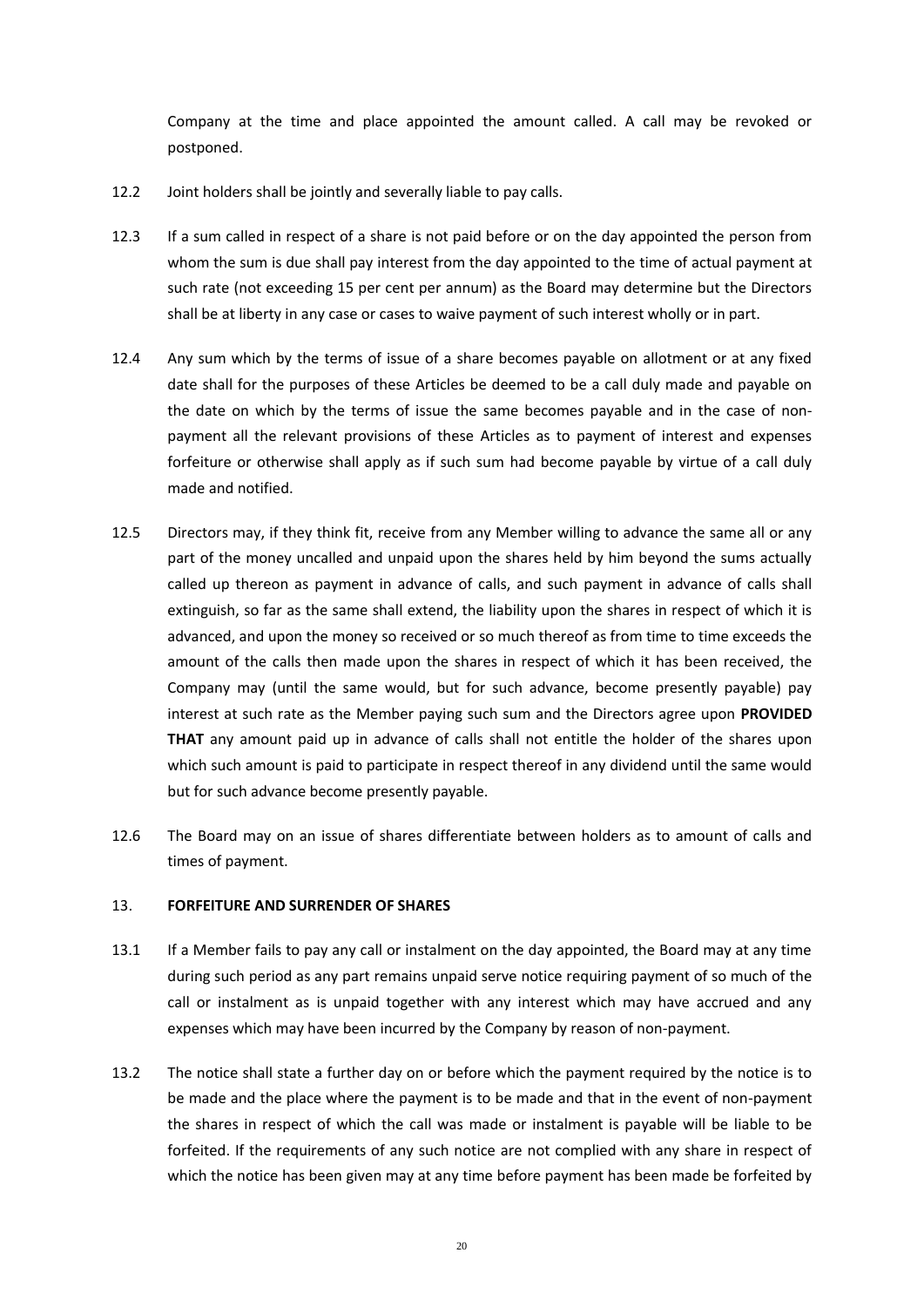a resolution of the Board to that effect. Such forfeiture shall include all dividends declared in respect of the forfeited share and not actually paid before the forfeiture.

- 13.3 Notice of forfeiture shall forthwith be given to the former holder and an entry of such notice and forfeiture shall forthwith be made and dated in the Register opposite the entry of the share; but no forfeiture shall be in any manner invalidated by any omission or neglect to give notice or to make entry.
- 13.4 A forfeited share shall be deemed to be the property of the Company and may be sold reallotted or otherwise disposed of on such terms as the Board shall think fit with or without all or any part of the amount previously paid on the share being credited as paid and at any time before a sale or disposition the forfeiture may be cancelled.
- 13.5 A person whose shares have been forfeited shall cease to be a Member in respect of the forfeited shares, but shall notwithstanding the forfeiture remain liable to pay to the Company all monies which at the date of forfeiture were presently payable by him to the Company in respect of the shares with interest thereon from the date of forfeiture until payment at such rate (not exceeding 15 per cent per annum) as the Directors may determine and the Directors may enforce payment without any allowance for the value of the shares at the time of forfeiture.
- 13.6 The Board may accept from any Member on such terms as shall be agreed a surrender of any shares in respect of which there is a liability for calls. Any surrendered share may be disposed of in the same manner as a forfeited share.
- 13.7 A declaration in writing by a Director or the Secretary that a share has been duly forfeited or surrendered or sold to satisfy a lien of the Company on the date stated in the declaration shall be conclusive evidence of the facts therein as against all persons claiming to be entitled to the shares.
- 13.8 The Company may receive the consideration given for any share on any sale or disposition and may execute a transfer of the share in favour of the person to whom the same is sold or disposed of and he shall thereupon be registered as the holder and shall not be bound to see to the application of the purchase money nor shall his title be affected by any irregularity or invalidity in forfeiture sale re-allotment or disposal.

### <span id="page-23-0"></span>14. **TRANSFER AND TRANSMISSION OF SHARES**

14.1 Under and subject to the Regulations and the Rules, the Directors shall have power to implement such arrangements as they may, in their absolute discretion, think fit in order for any class of shares to be admitted to settlement by means of an Uncertificated System. Where they do so, the provisions of this Article [14](#page-23-0) shall commence to have effect immediately prior to the time at which the relevant Authorised Operator admits the class to settlement by means of the relevant Uncertificated System.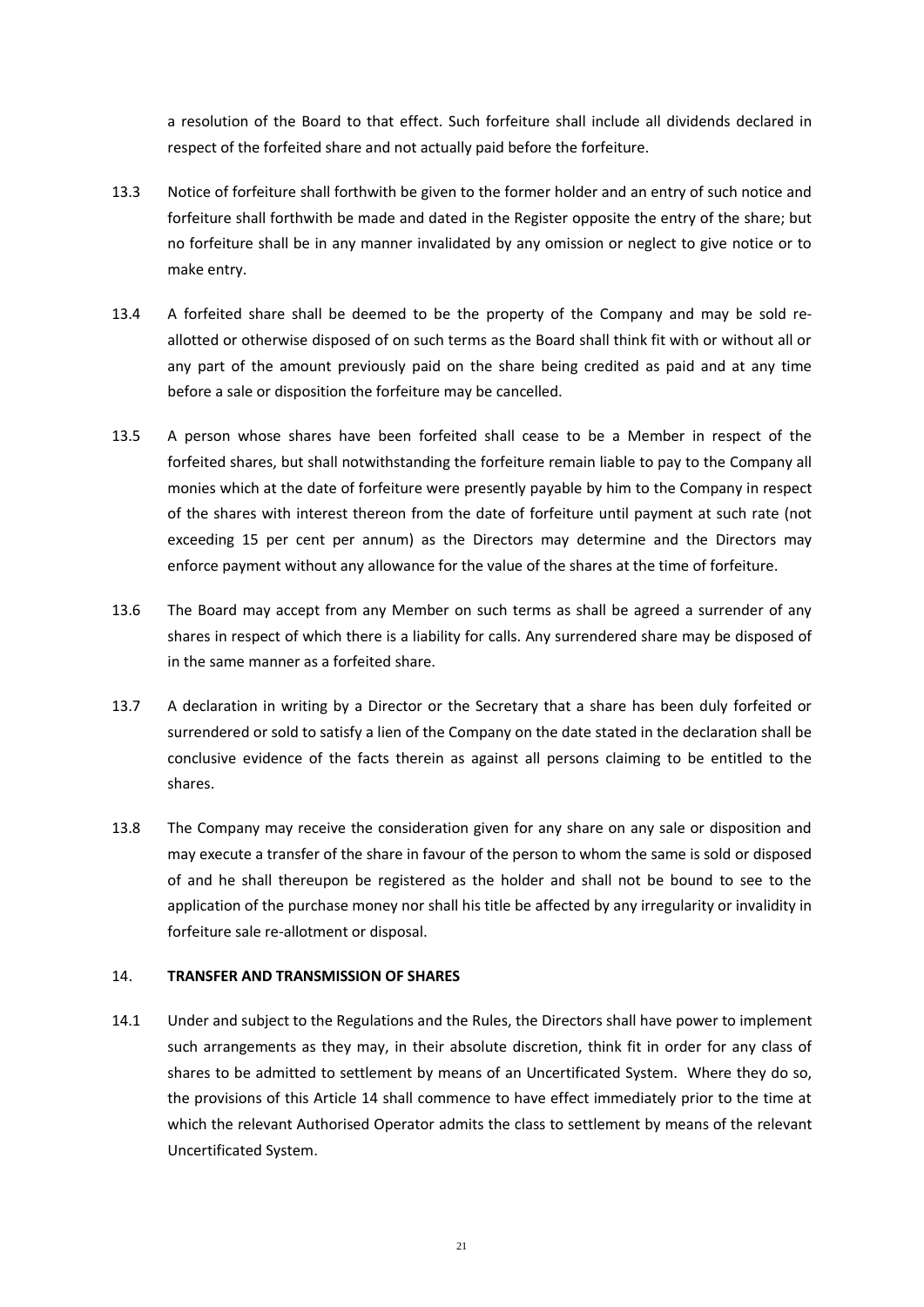- <span id="page-24-0"></span>14.2 In relation to any class of shares which, for the time being, an Authorised Operator has admitted to settlement by means of an Uncertificated System, and for so long as such class remains so admitted, no provision of these Articles shall apply or have effect to the extent that it is in any respect inconsistent with:-
	- 14.2.1 the holding of shares of that class in Uncertificated form;
	- 14.2.2 the transfer of title to shares of that class by means of that Uncertificated System; or
	- 14.2.3 the Regulations or the Rules.
- 14.3 Without prejudice to the generality of Article [14.2](#page-24-0) and notwithstanding anything contained in these Articles where any class of shares is, for the time being, admitted to settlement by means of an Uncertificated System:
	- 14.3.1 such securities may be issued in Uncertificated form in accordance with and subject as provided in the Regulations and the Rules;
	- 14.3.2 unless the Directors otherwise determine, such securities held by the same holder or joint holder in Certificated form and Uncertificated form shall be treated as separate holdings;
	- 14.3.3 such securities may be changed from Uncertificated to Certificated form, and from Certificated to Uncertificated form, in accordance with and subject as provided in the Regulations and the Rules;
	- 14.3.4 title to such of the shares as are recorded on the register as being held in Uncertificated form may be transferred only by means of the Uncertificated System and as provided in the Regulations and the Rules (and in particular) no provision of these Articles shall apply in respect of such shares to the extent that these Articles require or contemplate the effecting of a transfer by an instrument in writing and the production of a certificate for the security to be transferred;
	- 14.3.5 the Company shall comply in all respects with the Regulations and the Rules;
	- 14.3.6 no provision of these Articles shall apply so as to require the Company to issue a certificate to any person holding such shares in Uncertificated form; and
	- 14.3.7 the maximum number of joint holders of a share shall be four.
- 14.4 Words and expressions not specifically defined in this Article shall bear the same meaning as those words and expressions defined in the Regulations and the Rules.
- 14.5 Subject to such of the restrictions of these Articles as may be applicable: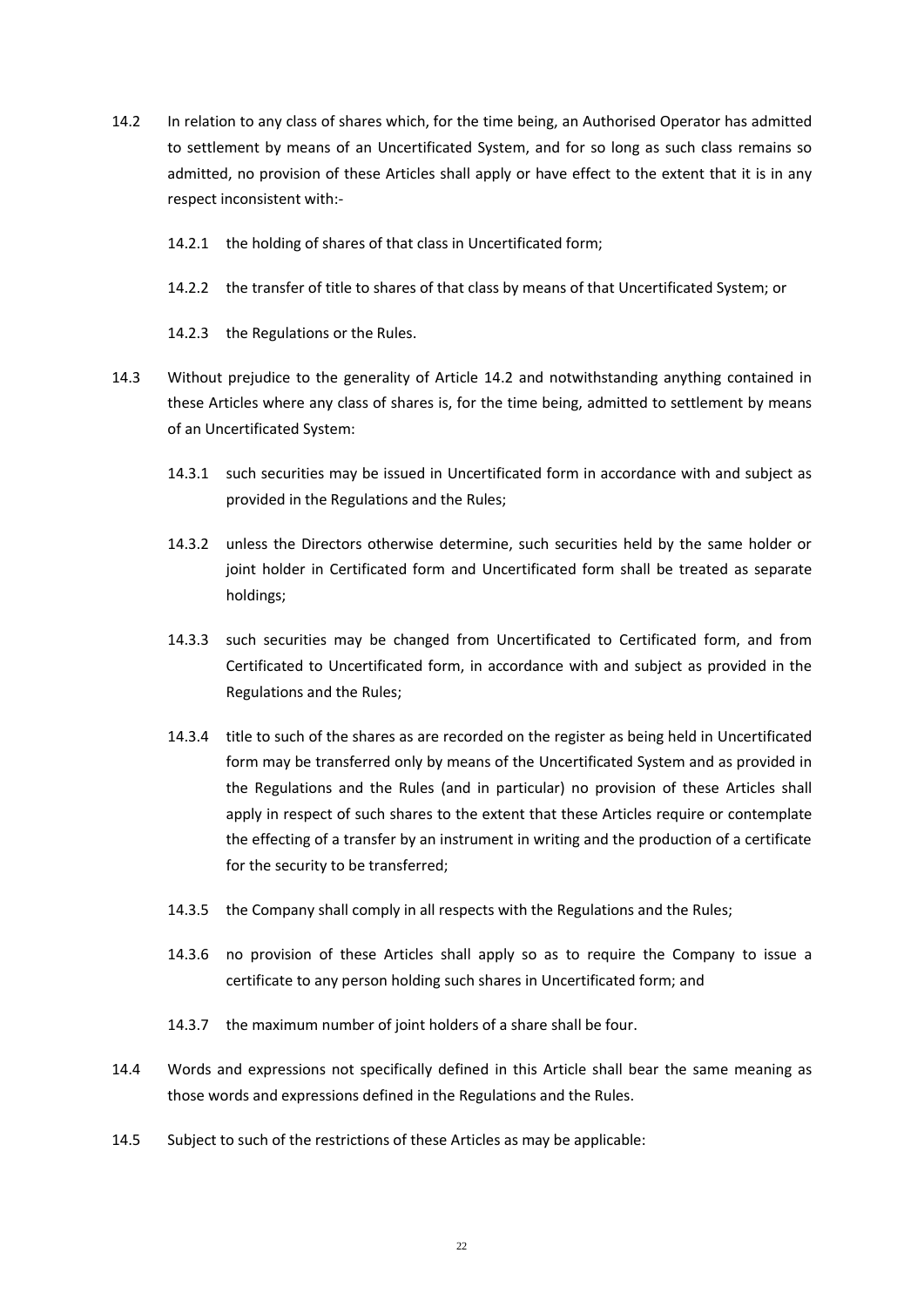- 14.5.1 any Member may transfer all or any of his Uncertificated shares by means of an Uncertificated System in such manner provided for, and subject to the Regulations and the Rules and accordingly no provision of these Articles shall apply in respect of an Uncertificated share to the extent that it requires or contemplates the effecting of a transfer by an instrument in writing or the production of a certificate for the shares to be transferred;
- 14.5.2 any Member may transfer all or any of his Certificated shares by an instrument of transfer in any usual form or in any other form which the Board may approve; and
- 14.5.3 an instrument of transfer of a Certificated share shall be signed by or on behalf of the transferor and, unless the share is fully paid, by or on behalf of the transferee. An instrument of transfer of a Certificated share need not be under seal.
- 14.6 Every instrument of transfer of a Certificated share shall be left at the Office or such other place as the Board may prescribe with the certificate of every share to be transferred and such other evidence as the Board may reasonably require to prove the title of the transferor or his right to transfer the shares; and the transfer and certificate (if any) shall remain in the custody of the Board but shall be at all reasonable times produced at the request and expense of the transferor or transferee or their respective representatives. A new certificate shall be delivered free of charge to the transferee after the transfer is completed and registered on his application and when necessary a balance certificate shall be delivered if required by him in writing.
- 14.7 The Board may, in its absolute discretion and without giving a reason, refuse to register a transfer of any share in Certificated form or Uncertificated form (subject to paragraph [14.8](#page-26-1) below) which is not fully paid or on which the Company has a lien provided, in the case of a listed share that this would not prevent dealings in the share from taking place on an open and proper basis on the London Stock Exchange. In addition, subject to paragraph [14.8](#page-26-1) below, the Directors may refuse to register a transfer of shares which is prohibited by Article [10](#page-21-0) and may also refuse to register a transfer of shares unless:-
	- 14.7.1 it is in respect of only one class of shares;
	- 14.7.2 it is in favour of a single transferee or not more than 4 joint transferees;
	- 14.7.3 it is delivered for registration to the Office or such other place as the Board may decide, accompanied by the certificate for the shares to which it relates and such other evidence as the Board may reasonably require to prove title of the transferor and the due execution by him of the transfer or, if the transfer is executed by some other person on his behalf, the authority of that person to do so; and
	- 14.7.4 the transfer is not in favour of any Non-Qualified Holder.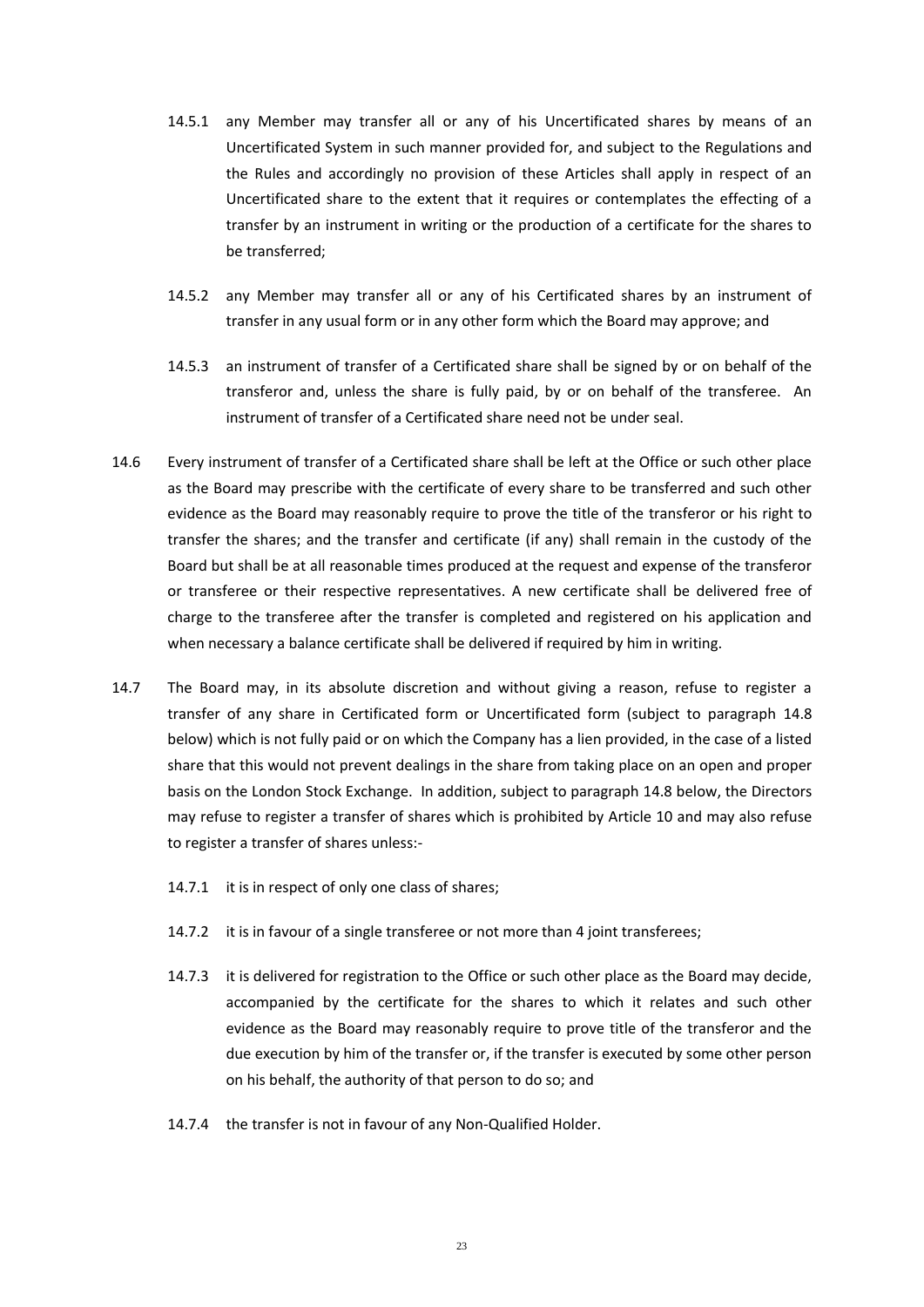- <span id="page-26-1"></span>14.8 The Board may only decline to register a transfer of an Uncertificated share subject to and in accordance with the Regulations and the Rules.
- 14.9 If the Board refuses to register the transfer of a share it shall, within 2 months after the date on which the transfer was lodged with the Company, send notice of the refusal to the transferee.
- 14.10 The registration of transfers may be suspended at such times and for such periods (not exceeding 30 days in any one year) as the Board may decide and either generally or in respect of a particular class of share except that, in respect of any shares which are participating securities, the Register shall not be closed without the consent of the relevant Authorised Operator.
- 14.11 No fee shall be payable to the Company in respect of the registration of any transfer, probate, letters of administration, certificate of marriage or death, power of attorney, instruction or other document relating to or affecting the title to any shares.
- 14.12 On the death of a Member, the survivors where the deceased was a joint holder and the executor or administrator of the deceased where he was a sole holder shall be the only persons recognised by the Company as having any title to or interest in his shares; but nothing herein shall release the estate of a deceased joint holder from any liability in respect of any share jointly held.
- 14.13 A person so becoming entitled to a share in consequence of the death, bankruptcy or incapacity of a Member or otherwise by operation of law (subject as hereinafter provided), upon supplying to the Company such evidence as the Directors may reasonably require to show his title to the share, shall have the right to receive and may give a discharge for all dividends and other money payable or other advantages due on or in respect of the share, but he shall not be entitled to receive notice of or to attend or vote at meetings of the Company, or save as aforesaid, to any of the rights or privileges of a Member unless and until he shall be registered as a Member in respect of the share PROVIDED ALWAYS that the Board may at any time give notice requiring any such person to elect either to be registered himself or to transfer the share and if the notice is not complied with within 90 days the Board may thereafter withhold all dividends or other monies payable or other advantages due in respect of the share until the requirements of the notice have been complied with.
- <span id="page-26-0"></span>14.14 If it shall come to the notice of the Directors that any shares are owned directly or beneficially by any Non-Qualified Holder, the Directors may give notice to such person requiring him (i) to provide the Directors within thirty days with sufficient satisfactory documentary evidence to satisfy the Directors that such person (as applicable) is not a Non-Qualified Holder or (ii) to sell or transfer his ordinary shares to a person qualified to own the same within thirty days and within such thirty days to provide the Directors with satisfactory evidence of such sale or transfer. If any person upon whom such a notice is served pursuant to this sub-paragraph does not within thirty days after such notice transfer his ordinary shares to a person qualified to own the same or establish to the satisfaction of the Directors (whose judgment shall be final and binding) that he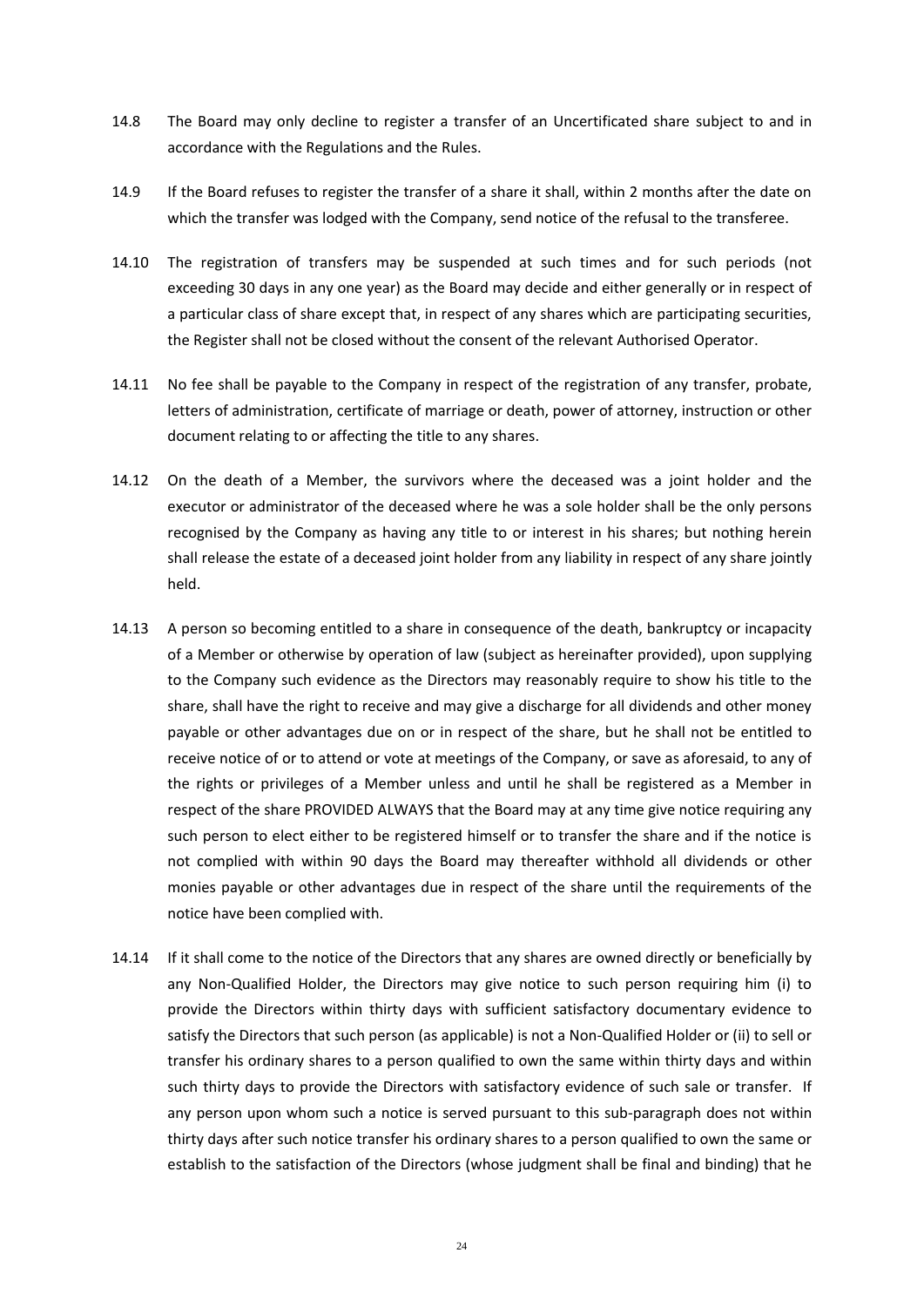is qualified and entitled to own the ordinary shares he shall be deemed upon the expiration of such thirty days to have forfeited his ordinary shares and the Directors shall be empowered at their discretion to follow the procedure pursuant to Articl[e 13.](#page-22-0)

#### 15. **ALTERATION OF CAPITAL**

- 15.1 Subject to the terms and rights attaching to the shares and these Articles, any new shares shall be of such class and amount and have such preference or priority as regards dividends or in the distribution of assets or as to voting or otherwise over any other shares of any class whether then issued or not or be subject to such stipulations deferring them to any other shares with regard to dividends or in the distribution of the assets as the Board may determine.
- 15.2 Subject as provided elsewhere in these Articles, the Company may by ordinary resolution:-
	- 15.2.1 increase its capital by the creation of new shares of such amount as the resolution may prescribe;
	- 15.2.2 consolidate and divide all or any of its share capital into shares of larger amount than its existing shares;
	- 15.2.3 subdivide all or any of its shares into shares of smaller amount than is fixed by the Memorandum so however that in subdivision the proportion between the amount paid and the amount if any unpaid on each reduced share shall be the same as it was in the case of the share from which the reduced share is derived and so that the resolution whereby any share is subdivided may determine that as between the holders of the shares resulting from subdivision one or more of the shares may have such preferred deferred or other rights over the others as the Company has power to attach to unissued or new shares;
	- 15.2.4 cancel any shares which at the date of the resolution have not been taken or agreed to be taken by any person and diminish the amount of its authorised share capital by the amount of the shares so cancelled;
	- 15.2.5 convert all or any of its fully paid shares the nominal amount of which is expressed in a particular currency into fully paid shares of a nominal amount of a different currency, the conversion being effected at the rate of exchange (calculated to not less than 3 significant figures) current on the date of the resolution or on such other date as may be specified therein; and
	- 15.2.6 where its share capital is expressed in a particular currency or former currency, denominate or redenominate it, whether by expressing its amount in units or subdivisions of that currency or former currency or otherwise.
- 15.3 The Board on any consolidation of shares may deal with fractions of shares in any manner.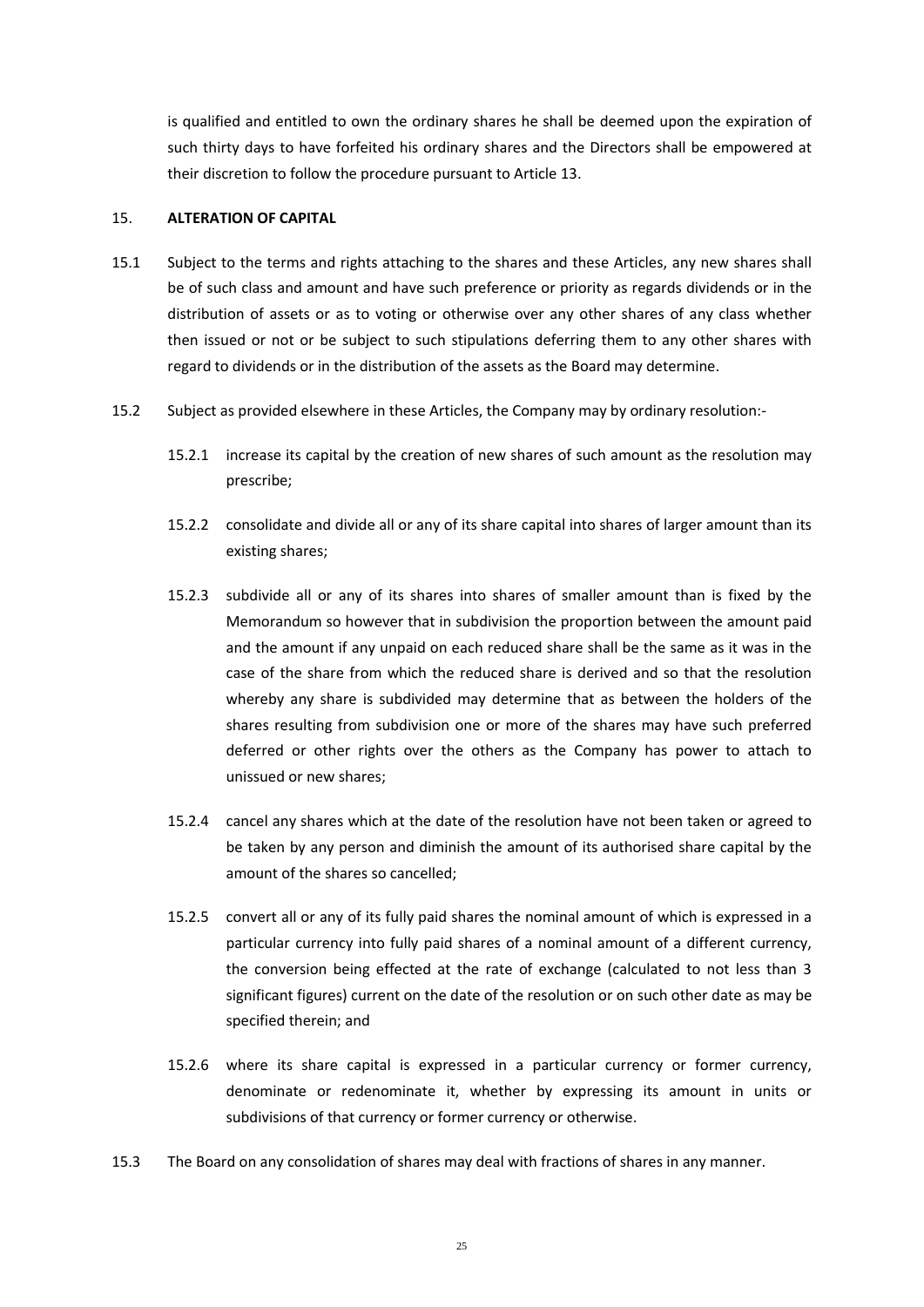#### 16. **GENERAL MEETINGS**

- 16.1 General meetings (which are annual general meetings) shall be held once at least in each calendar year provided that not more than 15 months may elapse between one annual general meeting and the next. All general meetings (other than annual general meetings) shall be called extraordinary general meetings. General meetings shall be held in Guernsey or such other place as may be determined by the Directors from time to time.
- 16.2 A Member shall not be entitled in respect of any share held by him to attend or vote (either personally or by representative or by proxy) at any general meeting or separate class meeting of the Company unless all calls due from him in respect of that share have been paid.
- 16.3 A Member shall not, if the Directors so determine, be entitled in respect of any share held by him to attend or vote (either personally or by representative or by proxy) at any general meeting or separate class meeting of the Company or to exercise any other right conferred by membership in relation to any such meeting if he or any other person appearing to be interested in such shares has failed to comply with a notice requiring the disclosure of Members' interests and given under the Articles within 14 days, in a case where the shares in question represent at least 0.25 per cent. of their class, or within 28 days, in any other case, from the date of such notice. The restrictions will continue until the information required by the notice is supplied to the Company or until the shares in question are transferred or sold in circumstances specified for this purpose in the Articles.
- 16.4 A Member participating by video link or telephone conference call or other electronic or telephonic means of communication in a meeting shall be treated as forming part of the quorum of that meeting provided that the Members present at the meeting can hear and speak to the participating Member.
- 16.5 A video link or telephone conference call or other electronic or telephonic means of communication in which a quorum of Members participates and all participants can hear and speak to each other shall be a valid meeting which shall be deemed to take place where the chairman is present unless the Members resolve otherwise.
- 16.6 Any general meeting convened by the Board, unless its time shall have been fixed by the Company in general meeting or unless convened in pursuance of a requisition may be postponed by the Board by notice in writing and the meeting shall, subject to any further postponement or adjournment, be held at the postponed date for the purpose of transacting the business covered by the original notice.
- 16.7 The Board may whenever it thinks fit and shall on the requisition in writing of one or more holders representing more than one-tenth of the issued share capital of the Company upon which all calls or other sums then due have been paid, forthwith proceed to convene an extraordinary general meeting.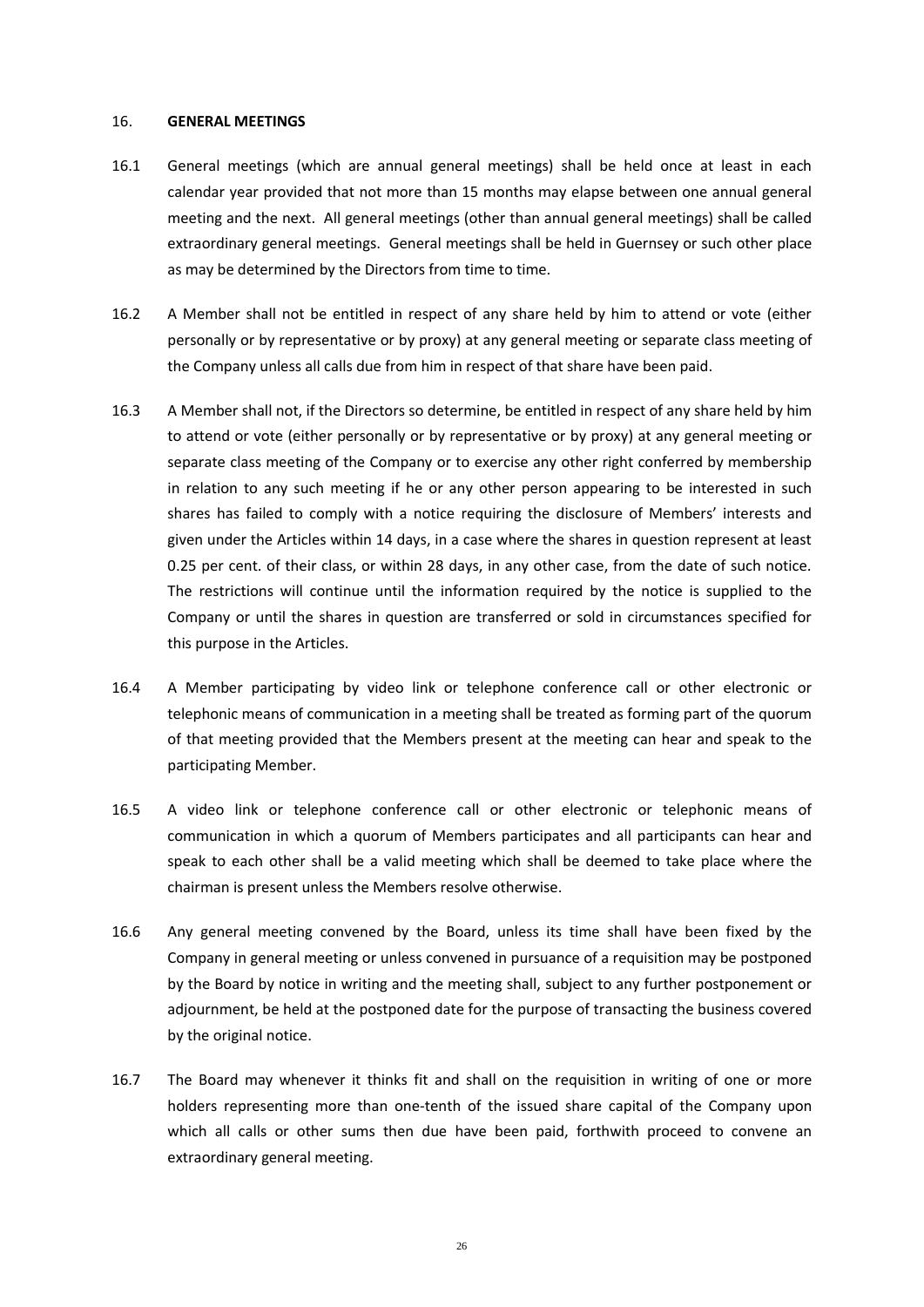- 16.8 The requisition shall be dated and shall state the object of the meeting and shall be signed by the requisitionists and deposited at the Office and may consist of several documents in like form each signed by one or more of the requisitionists.
- 16.9 If the Board does not proceed to cause a meeting to be held within 21 days from the date of the requisition being so deposited the requisitionists or a majority of them in value may themselves convene the meeting.
- 16.10 Any meeting convened by requisitionists shall be convened in the same manner (as nearly as possible) as that in which meetings are convened by the Board.

### 17. **NOTICE OF GENERAL MEETINGS**

- 17.1 Not less than 21 days notice specifying the time and place of any general meeting and specifying also in the case of any special business the general nature of the business to be transacted shall be given by notice sent by post by the Secretary or other officer of the Company or any other person appointed in that behalf by the Board to such Members as are entitled to receive notices provided that with the consent in writing of all the Members entitled to receive notices of such meeting a meeting may be convened by a shorter notice or at no notice and in any manner they think fit. In every notice there shall appear a statement that a Member entitled to attend and vote is entitled to appoint one or more proxies to attend and vote instead of him and that a proxy need not be a Member.
- 17.2 The accidental omission to give notice of any meeting to or the non-receipt of such notice by any Member shall not invalidate any resolution (or any proposed resolution otherwise duly approved) passed or proceeding at any meeting.

#### 18. **PROCEEDINGS AT GENERAL MEETINGS**

- 18.1 The quorum for a general meeting shall be two Members present in person or by proxy.
- 18.2 If within five minutes from the time appointed for the meeting a quorum is not present, the meeting if convened by or upon a requisition shall be dissolved. If otherwise convened it shall stand adjourned for 7 days at the same time and place or to such other day and at such other time and place as the Board may determine and (subject to Article [18.4\)](#page-30-0) no notice of adjournment need be given. On the resumption of an adjourned meeting, those Members present in person or by proxy shall constitute the quorum.
- 18.3 At any general meeting the Chairman of the Directors, failing whom a Deputy Chairman, failing whom any Director present and willing to act and, if more than one, chosen by the Directors present at the meeting, shall preside as chairman. If no Director is present within five minutes after the time appointed for holding the meeting and willing to act as chairman, the members present and entitled to vote shall choose one of their number to be chairman of the meeting.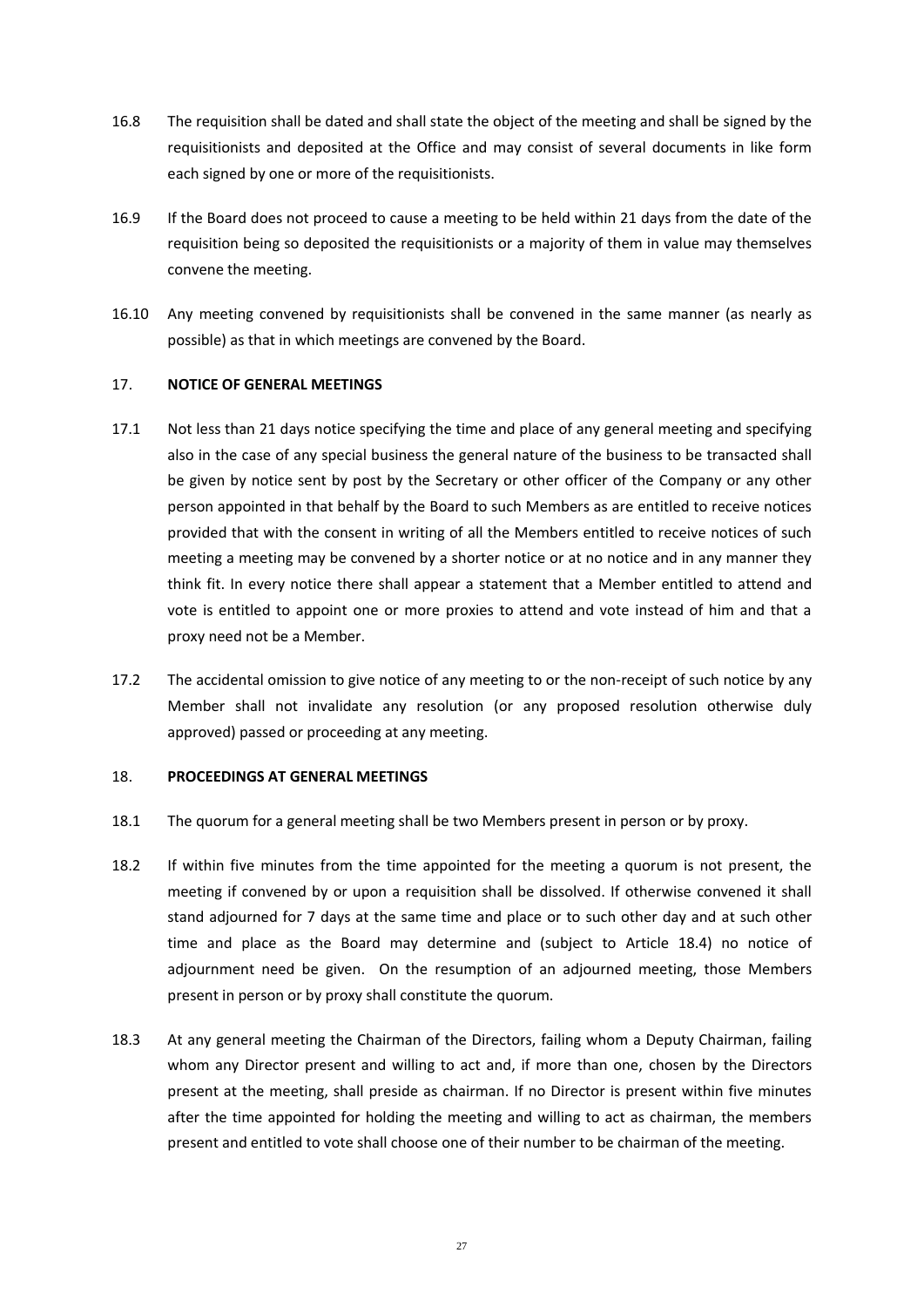- <span id="page-30-0"></span>18.4 The chairman may with the consent of any meeting at which a quorum is present and shall if so directed by the meeting adjourn the meeting at any time and to any place but no business shall be transacted at any adjourned meeting other than the business left unfinished at the meeting from which the adjournment took place. When a meeting is adjourned for 30 days or more notice of the adjourned meeting shall be given as in the case of an original meeting. Save as aforesaid it shall not be necessary to give any notice of an adjournment or of the business to be transacted at an adjourned meeting.
- 18.5 If an amendment shall be proposed to any resolution under consideration but shall in good faith be ruled out of order by the chairman of the meeting the proceedings on the substantive resolution shall not be invalidated by any error in such ruling. In the case of a resolution duly proposed as a special or Extraordinary Resolution, no amendment thereto (other than a mere clerical amendment to correct a patent error) may in any event be considered or voted upon.
- 18.6 At any meeting, a resolution put to the vote shall be decided by a show of hands or by a poll at the option of the chairman. Nevertheless before or on the declaration of the result a poll may be demanded:-
	- 18.6.1 by the chairman; or
	- 18.6.2 by one Member present in person or by proxy provided he represents at least one-tenth of the subscribed capital; or
	- 18.6.3 by two Members present in person or by proxy.

The demand for a poll may be withdrawn.

- 18.7 Unless a poll be demanded a declaration by the chairman that a resolution has on a show of hands been carried or carried unanimously or by a particular majority or lost and an entry to that effect in the minute book shall be conclusive evidence of the fact without proof of the number or proportion of the votes recorded.
- 18.8 A poll if demanded shall be taken at the meeting at which the same is demanded or at such other time and place as the chairman shall direct and the result shall be deemed the resolution of the meeting.
- 18.9 If a poll is duly demanded, it shall be taken in such manner and at such place as the chairman may direct (including the use of ballot or voting papers or tickets) and the result of a poll shall be deemed to be the resolution of the meeting at which the poll was demanded. The chairman may, in the event of a poll appoint scrutineers and may adjourn the meeting to some place and time fixed by him for the purpose of declaring the result of the poll.
- 18.10 A poll demanded on the election of a chairman and a poll demanded on a question of adjournment shall be taken forthwith. A poll demanded on any other question shall be taken at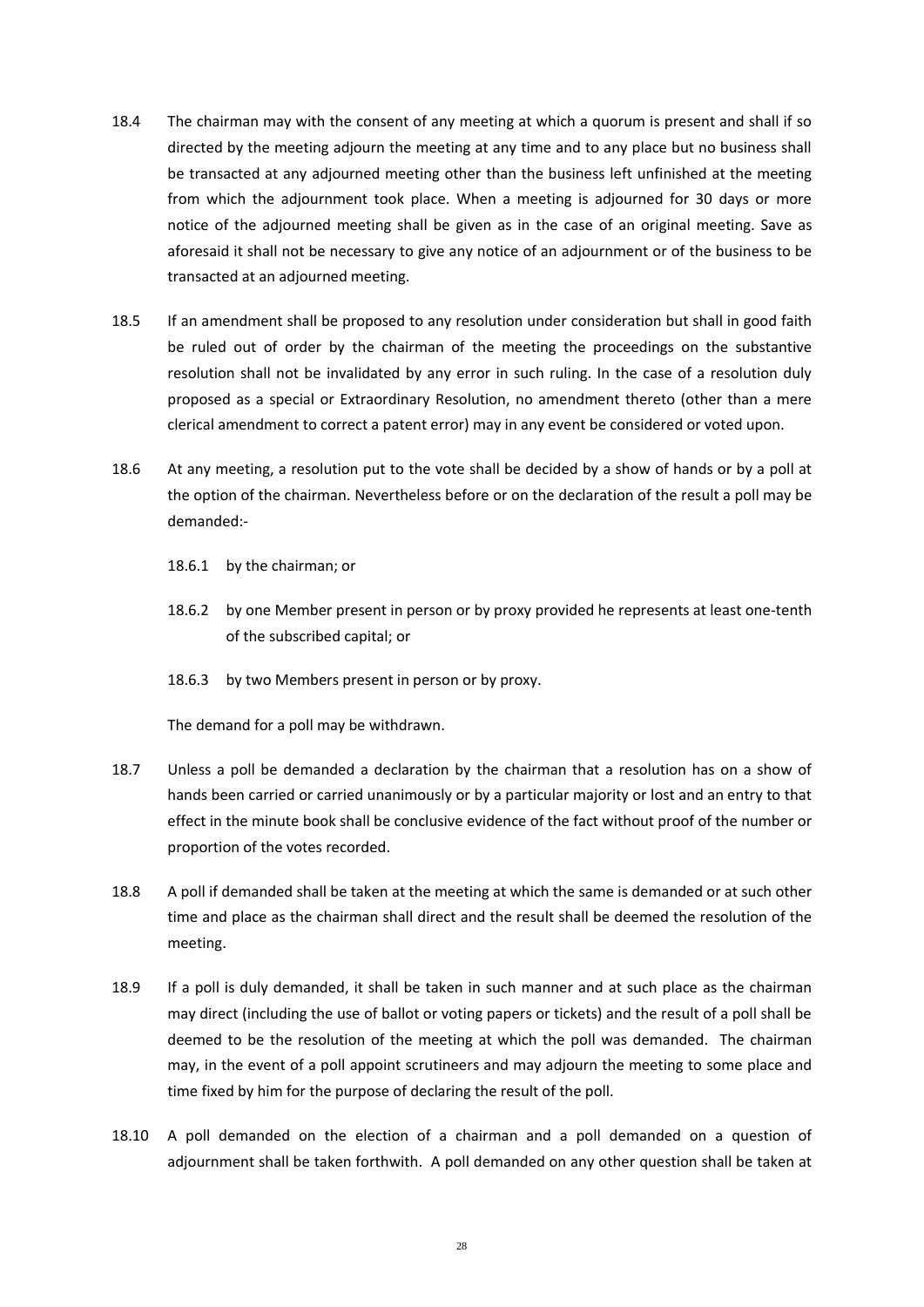such time and place as the chairman directs not being more than 30 days from the date of the meeting or adjourned meeting at which the poll was demanded.

18.11 In case of an equality of votes on a poll the chairman shall have a second or casting vote in addition to any other vote he may have.

### <span id="page-31-0"></span>19. **VOTES OF MEMBERS**

- 19.1 Subject to any special rights or restrictions for the time being attached to any class of share:-
	- 19.1.1 On a show of hands every Member present in person or by proxy shall have one vote.
	- 19.1.2 On a poll every Member present in person or by proxy shall have one vote for each share held by him.
- 19.2 Where there are joint registered holders of any share such persons shall not have the right of voting individually in respect of such share but shall elect one of their number to represent them and to vote whether in person or by proxy in their name. In default of such election the person whose name stands first on the Register shall alone be entitled to vote.
- 19.3 Any Member being under any legal disability may vote by his curator or other legal guardian. Any of such persons may vote either personally or by proxy.
- 19.4 On a poll votes may be given either personally or by proxy and a Member entitled to more than one vote need not use all his votes or cast all the votes he uses in the same way. A proxy need not be a Member. An instrument of proxy may be valid for one or more meetings.
- 19.5 No Member shall be entitled to be present or take part in any proceedings or vote either personally or by proxy at any meeting unless all calls due from him have been paid. No Member shall be entitled to vote in respect of any shares unless he has been registered as their holder. For the purposes of determining which persons are entitled to attend or vote at a meeting and how many votes such person may cast, the Company may specify in the notice of the meeting a time, not more than 48 hours before the time fixed for the meeting, by which a person must be entered on the Register in order to have the right to attend or vote at the meeting.
- 19.6 No objection shall be raised to the qualification of any voter except at the meeting or adjourned meeting at which the vote objected to is given or tendered and every vote not disallowed shall be valid for all purposes. Any objection made in due time shall be referred to the chairman whose decision shall be final and binding.
- 19.7 Subject to the provisions of the Companies Law, the instrument appointing a proxy shall be in any common form or in such other form as the Directors may approve and (i) if in writing but not sent in electronic form, made under the hand of the appointor or of his attorney duly authorised in writing or if the appointor is a corporation under its common seal or under the hand of an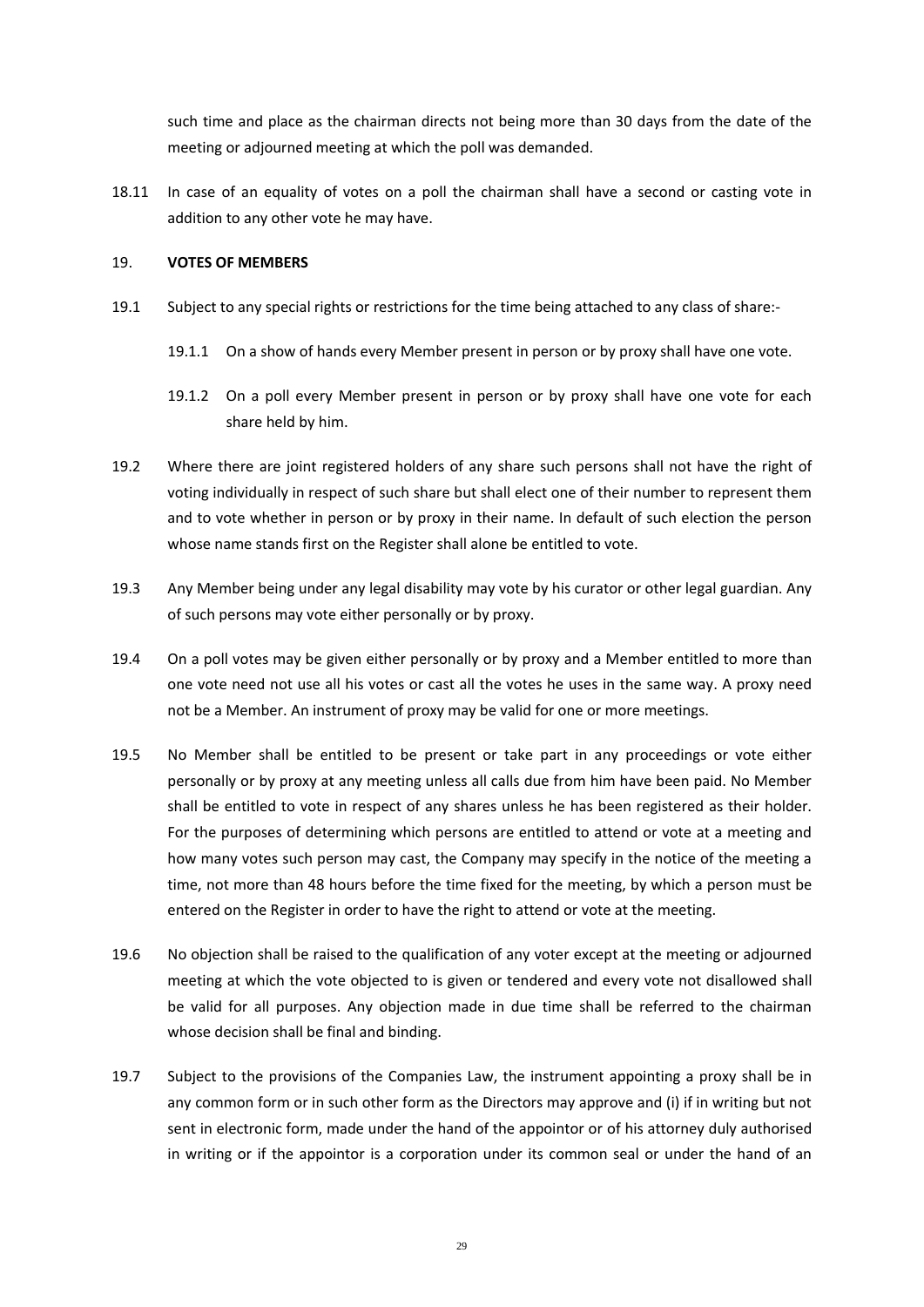officer or attorney duly authorised in that behalf, or (ii) if sent in electronic form, submitted by or on behalf of the appointor and authenticated.

- 19.8 The instrument appointing a proxy and the power of attorney or other authority (if any) under which it is signed, or a copy of that power or authority certified notarially or in some other way approved by the Directors shall:
	- 19.8.1 in the case of an instrument in writing (including, whether or not the appointment of a proxy is sent in electronic form, any such power of attorney or other authority) be deposited at the Company's registered office or at such other place as may be nominated by the Directors in the notice of the relevant meeting not less than 48 hours before the time of the holding of the meeting or adjourned meeting at which the person named in the appointment proposes to vote; or
	- 19.8.2 in the case of an appointment sent in electronic form, where an address has been specified for the purpose of receiving documents of information sent in electronic form;
		- (a) in the notice convening the meeting; or
		- (b) in any instrument of proxy sent out by the Company in relation to the meeting; or
		- (c) in any invitation sent in electronic form to appoint a proxy issued by the Company in relation to the meeting,

be received at such an address not less than 48 hours before the time for holding the meeting or adjourned meeting at which the person named in the appointment proposes to vote; or

- 19.8.3 in the case of a poll taken more than 48 hours after it is demanded, be deposited or received as aforesaid after the poll has been demanded and not less than 24 hours before the time appointed for taking the poll; or
- 19.8.4 in the case of a poll not taken forthwith but taken not more than 48 hours after it was demanded, be delivered at the meeting at which the poll was demanded to the Chairman of the meeting or any Director, the Secretary or some other person authorised by the Company.
- 19.9 The instrument appointing a proxy shall be deemed to confer authority to demand or join in demanding a poll and shall be as valid for any adjournment as for the meeting to which it relates.
- 19.10 A vote given in accordance with the terms of an instrument of proxy shall be valid notwithstanding the previous death or disability of the principal or revocation of the proxy or of the authority under which the proxy was executed provided that no intimation in writing of such death disability or revocation shall have been received by the Company at the Office before the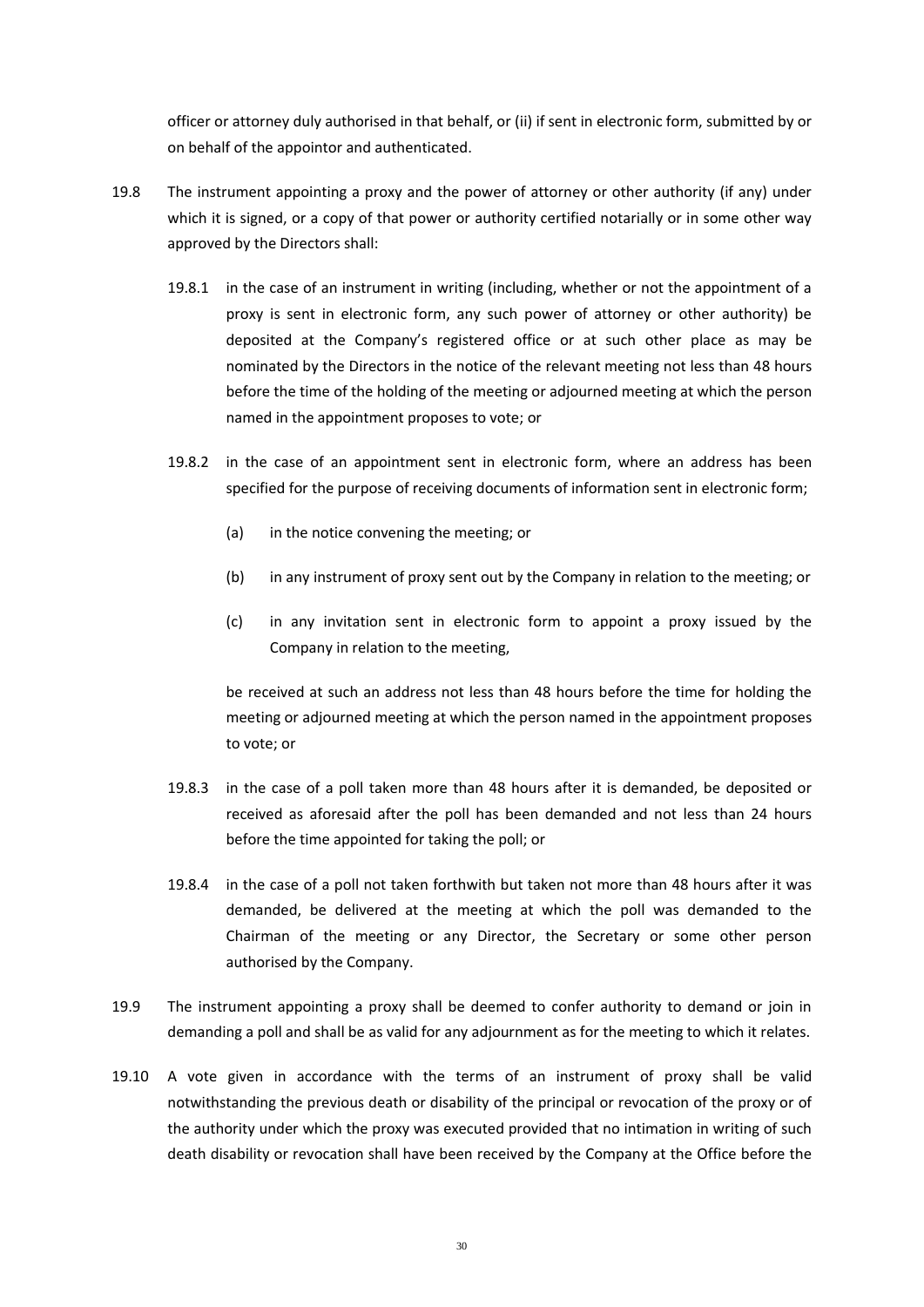commencement of the meeting or adjournment or the taking of the poll at which the proxy is used.

19.11 Any corporation which is a Member may by resolution of its directors or other governing body authorise such person as it thinks fit to act as its representative at any meeting of the Company or of any class of Members or to approve any resolution submitted in writing and the person so authorised shall be entitled to exercise on behalf of the corporation which he represents the same powers (other than to appoint a proxy) as that corporation could exercise if it were an individual Member.

#### 20A **NUMBER AND APPOINTMENT OF DIRECTORS**

- 19.12 Until otherwise determined by the Board, the number of Directors shall be not less than two nor more than ten.
- <span id="page-33-0"></span>19.13 The Board shall have power at any time to appoint any person to be a Director either to fill a casual vacancy or as an addition to the existing Directors but so that the total number of Directors shall not at any time exceed the number (if any) fixed pursuant to these Articles.
- 19.14 At each annual general meeting, each of the Directors shall retire and shall be eligible for reelection by the Company at such annual general meeting.
- 19.15 No person other than a Director retiring at a general meeting shall, unless recommended by the Directors, be eligible for election by the Company to the office of Director unless not less than 7 nor more than 42 clear days before the date appointed for the meeting there shall have been left at the Office notice in writing signed by a Member duly qualified to attend and vote at the meeting for which such notice is given of his intention to propose such person for election together with notice in writing signed by that person of his willingness and eligibility to be elected.
- 19.16 The Company at the meeting at which a Director retires in the manner aforesaid may fill the vacated office by appointing a person thereto by ordinary resolution and in default the retiring Director shall, if willing to act, be deemed to have been re-appointed unless at such meeting it is expressly resolved not to fill the vacated office or a resolution for the re-appointment of such Director shall have been put to the meeting and lost. The Company at such meeting may also (subject to Article [19.13\)](#page-33-0) fill up any other vacancies.
- 19.17 Without prejudice to the powers of the Board, the Company by ordinary resolution may appoint any person to be a Director either to fill a casual vacancy or as an additional Director, but so that the total number of Directors shall not thereby exceed the maximum number (if any) fixed by or in accordance with these Articles. Any person so appointed by the Directors shall hold office only until the next annual general meeting and shall then be eligible for election.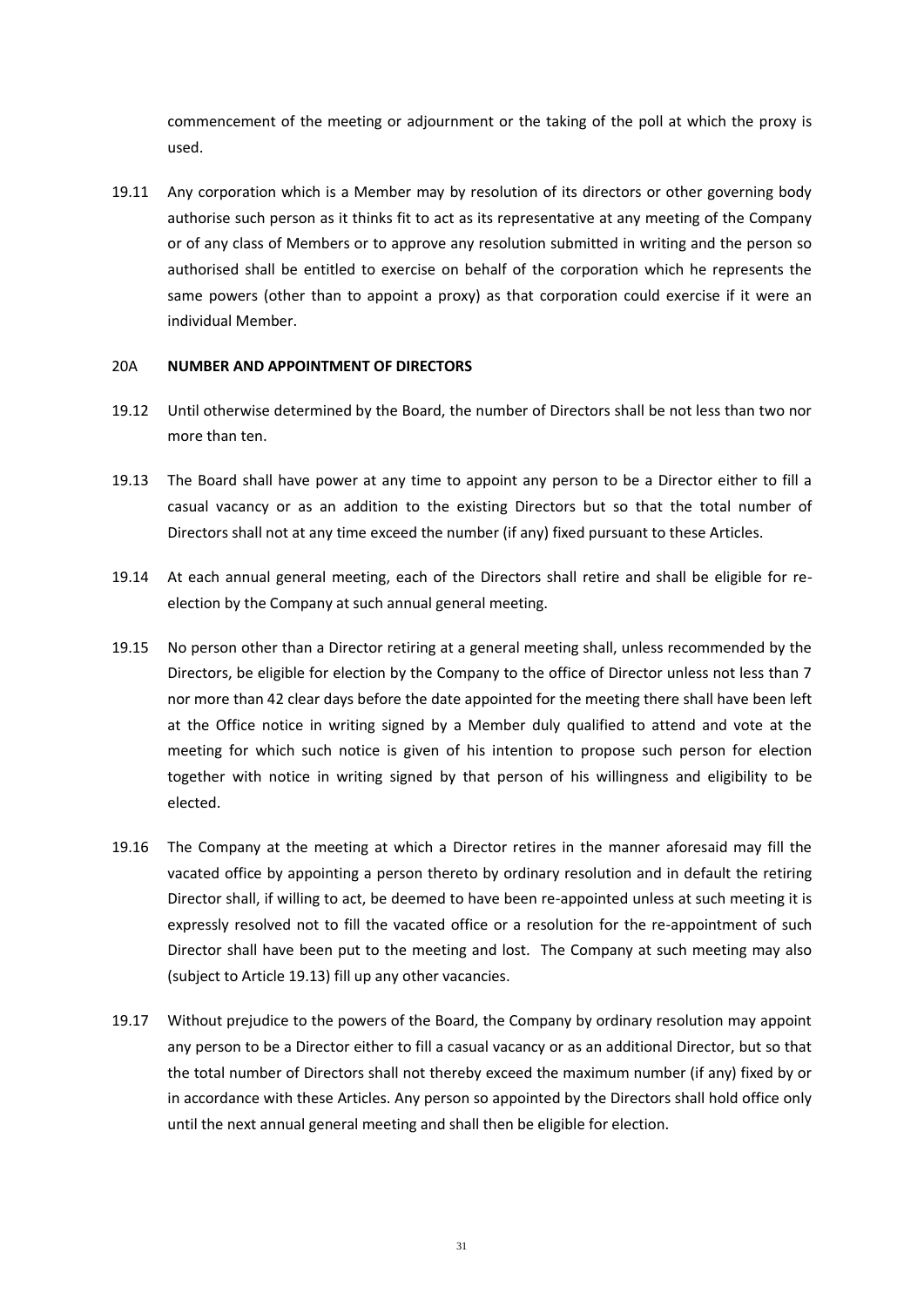19.18 At a general meeting a motion for the appointment of two or more persons as Directors of the Company by a single resolution shall not be made unless a resolution that it shall be so made has been first agreed to by the meeting without any vote being given against it.

#### 20. **QUALIFICATION AND REMUNERATION OF DIRECTORS**

- 20.1 A Director need not be a Member. A Director who is not a Member shall nevertheless be entitled to attend and speak at shareholders' meetings.
- 20.2 The Directors (other than alternate Directors) shall be entitled to receive by way of fees for their services as Directors such sum as the Board may from time to time determine provided that the amount paid to each Director by way of fees shall not exceed €160,000 in any financial year, or such higher amount as may be determined from time to time by ordinary resolution of the Company. Any fees payable pursuant to these Articles shall be distinct from and shall not include any salary, remuneration for any executive office or other amounts payable to a Director pursuant to any other provisions of these Articles and shall accrue from day to day. The Directors shall be entitled to be repaid all reasonable travelling, hotel and other expenses properly incurred by them in or about the performance of their duties as Directors, including expenses incurred in attending meetings of the Board or any committee of the Board or general meetings or separate meetings of the holders of any class of shares or of debentures of the Company. If by arrangement with the Board, any Director shall perform or render any special duties or services outside his ordinary duties as a Director, he may be paid such reasonable additional remuneration as the Board may determine.
- 20.3 The Directors shall also be entitled to be repaid all reasonable out of pocket expenses properly incurred by them in or with a view to the performance of their duties or in attending meetings of the Board or of committees or general meetings.
- 20.4 If any Director having been requested by the Board shall render or perform extra or special services or shall travel or go to or reside in any country not his usual place of residence for any business or purpose of the Company he shall be entitled to receive such sum as the Board may think fit for expenses and also such remuneration as the Board may think fit either as a fixed sum or as a percentage of profits or otherwise and such remuneration may as the Board shall determine be either in addition to or in substitution for any other remuneration which he may be entitled to receive.
- 20.5 The Directors shall have power to pay and agree to pay gratuities, pensions or other retirement, superannuation, death or disability benefits to (or to any person in respect of) any Director or ex-Director and for the purpose of providing any such gratuities, pensions or other benefits to contribute to any scheme or fund or to pay premiums.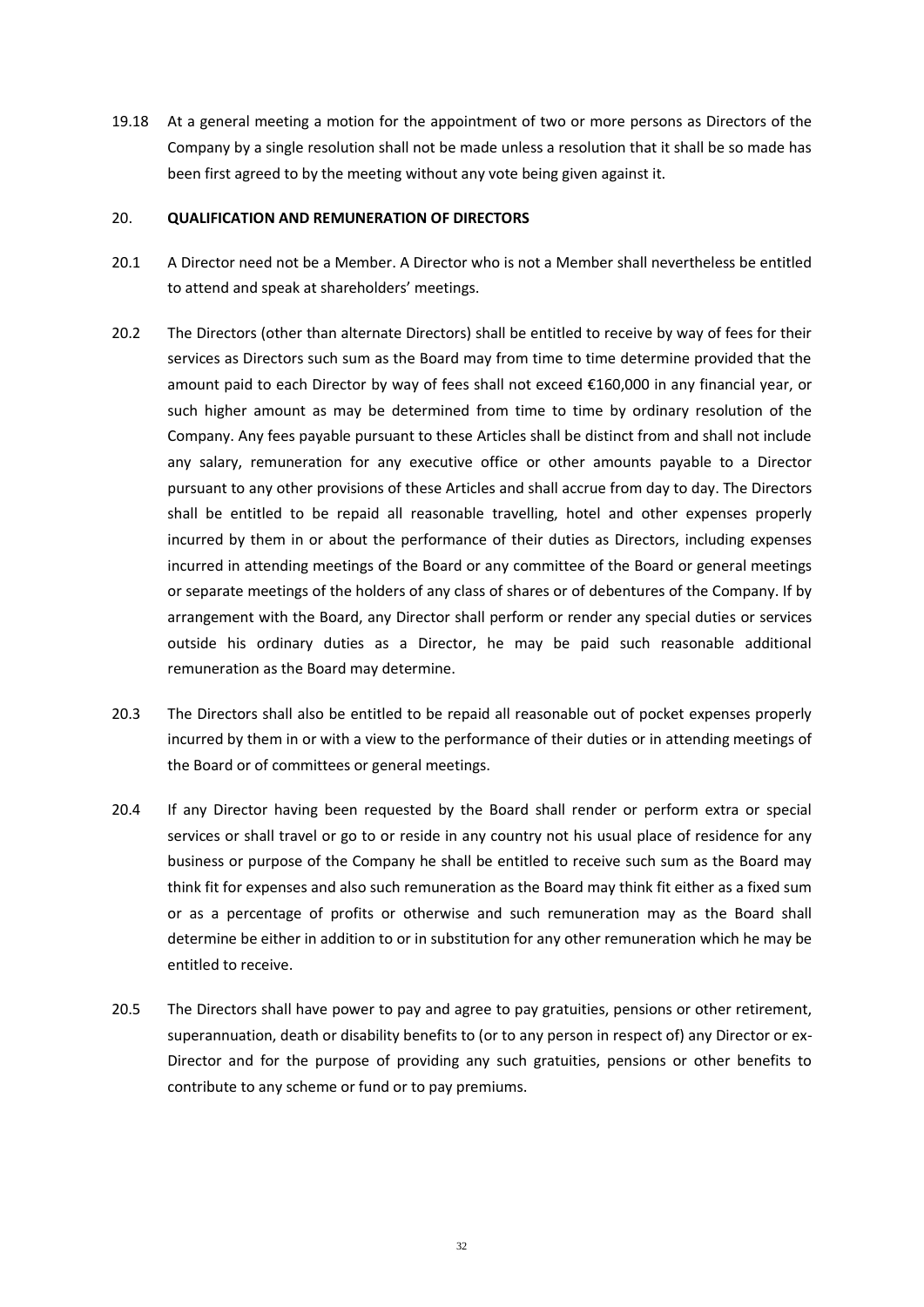#### 21. **ALTERNATE DIRECTORS**

- 21.1 Any Director may by notice in writing under his hand served upon the Company appoint any person approved by the Board as an alternate Director to attend and vote in his place at any meeting of the Directors at which he is not personally present or to undertake and perform such duties and functions and to exercise such rights as he could personally and such appointment may be made generally or specifically or for any period or for any particular meeting and with and subject to any particular restrictions provided that the alternate director in question has provided notice in writing of his willingness and eligibility to act. Every such appointment shall be effective and the following provisions shall apply:-
- 21.2 Every alternate Director while he holds office as such shall be entitled:-
	- 21.2.1 if his appointor so directs the Secretary, to notice of meetings of the Directors; and
	- 21.2.2 to attend and to exercise (subject to any restrictions) all the rights and privileges of his appointor at all such meetings at which his appointor is not personally present and generally at such meetings to perform all functions of his appointor as a Director and for the purposes of the proceedings at such meetings the provisions of these Articles shall apply as if he (instead of his appointor) were a Director.
- 21.3 Every alternate Director shall *ipso facto* vacate office if and when his appointment expires by effluxion of time or his appointor vacates office as a Director or removes the alternate Director from office as such by notice in writing under his hand served upon the Company.
- 21.4 No alternate Director shall be entitled as such to receive any remuneration from the Company but every alternate Director shall be entitled to be paid all reasonable expenses incurred in the exercise of his duties.
- 21.5 A Director may act as alternate Director for another Director and shall be entitled to vote for such other Director as well as on his own account but no Director shall at any meeting be entitled to act as alternate Director for more than one other Director. He shall not be counted more than once for the purposes of the quorum.
- 21.6 An alternate Director shall be entitled to contract and be interested in and benefit from contracts or arrangements or transactions and to be indemnified to the same extent *mutatis mutandis* as if he were a Director.

#### 22. **BORROWING POWERS OF THE BOARD**

The Board may exercise all the powers of the Company to borrow money and to give guarantees, mortgage, hypothecate, pledge or charge all or part of its undertaking property or assets (present or future) and uncalled capital and, subject to the provision of the Laws, to issue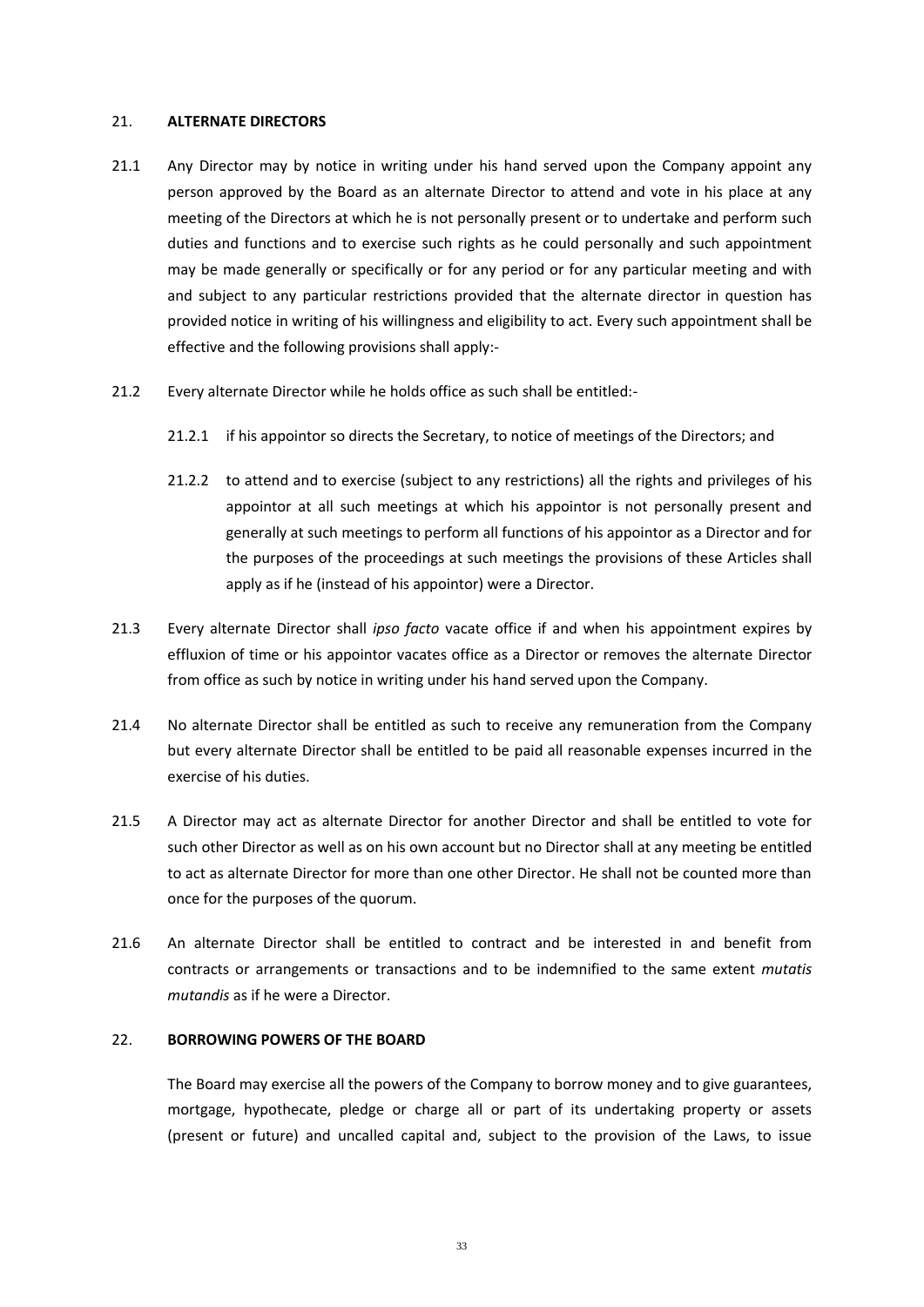debentures, loan stock and other securities whether outright or as collateral security for any debt, liability or obligation of the Company or of any third party.

#### 23. **OTHER POWERS AND DUTIES OF THE BOARD**

- 23.1 The business of the Company shall be managed by the Board who may exercise all such powers of the Company as are not required to be exercised by the Company in general meeting subject nevertheless to these Articles and to the Laws and to such regulations as may be prescribed by the Company in general meeting but no regulation so made shall invalidate any prior act of the Board. The general powers given by this Article shall not be limited or restricted by any special authority or power given to the Board by any other Article.
- 23.2 The Board may arrange that any branch of the business carried on by the Company or any other business in which the Company may be interested shall be carried on by or through one or more subsidiary companies and the Board may on behalf of the Company make such arrangements as it thinks advisable for taking the profits or bearing the losses of any branch or business so carried on or for financing assisting or subsidising any such subsidiary company or guaranteeing its contracts obligations or liabilities.
- 23.3 The Board may establish any local boards or agencies for managing any of the affairs of the Company and may appoint any one or more of its number or any other persons to be members of such local Boards or any managers or agents and may fix their remuneration and may delegate to any local board manager or agent any of the powers authorities and discretion vested in the Board with power to sub-delegate and may authorise the members of any local board to fill any vacancies and to act notwithstanding vacancies and any such appointment or delegation may be made upon such terms and subject to such conditions as the Board may think fit and the Board may remove any person so appointed and may annul or vary any such delegation but no person dealing in good faith and without notice of any such annulment or variation shall be affected thereby.
- 23.4 The Board may at any time by power of attorney given under the hand of such person or persons duly authorised in that behalf appoint any person or any fluctuating body of persons whether nominated directly or indirectly by the Board to be the attorney of the Company for such purposes and with such powers and discretion and for such periods and subject to such conditions as the Board may think fit and any such power of attorney may contain such provisions for the protection and convenience of persons dealing with any attorney as the Board may think fit and may also authorise any attorney to sub-delegate all or any of his powers and discretion.
- 23.5 A Director who to his knowledge is in any way directly or indirectly interested in a contract or arrangement or proposed contract or arrangement with the Company shall immediately after becoming aware of the fact that he is so interested disclose the nature and monetary value or, if that value is not quantifiable, the extent of his interest at a meeting of the Board. In the case of a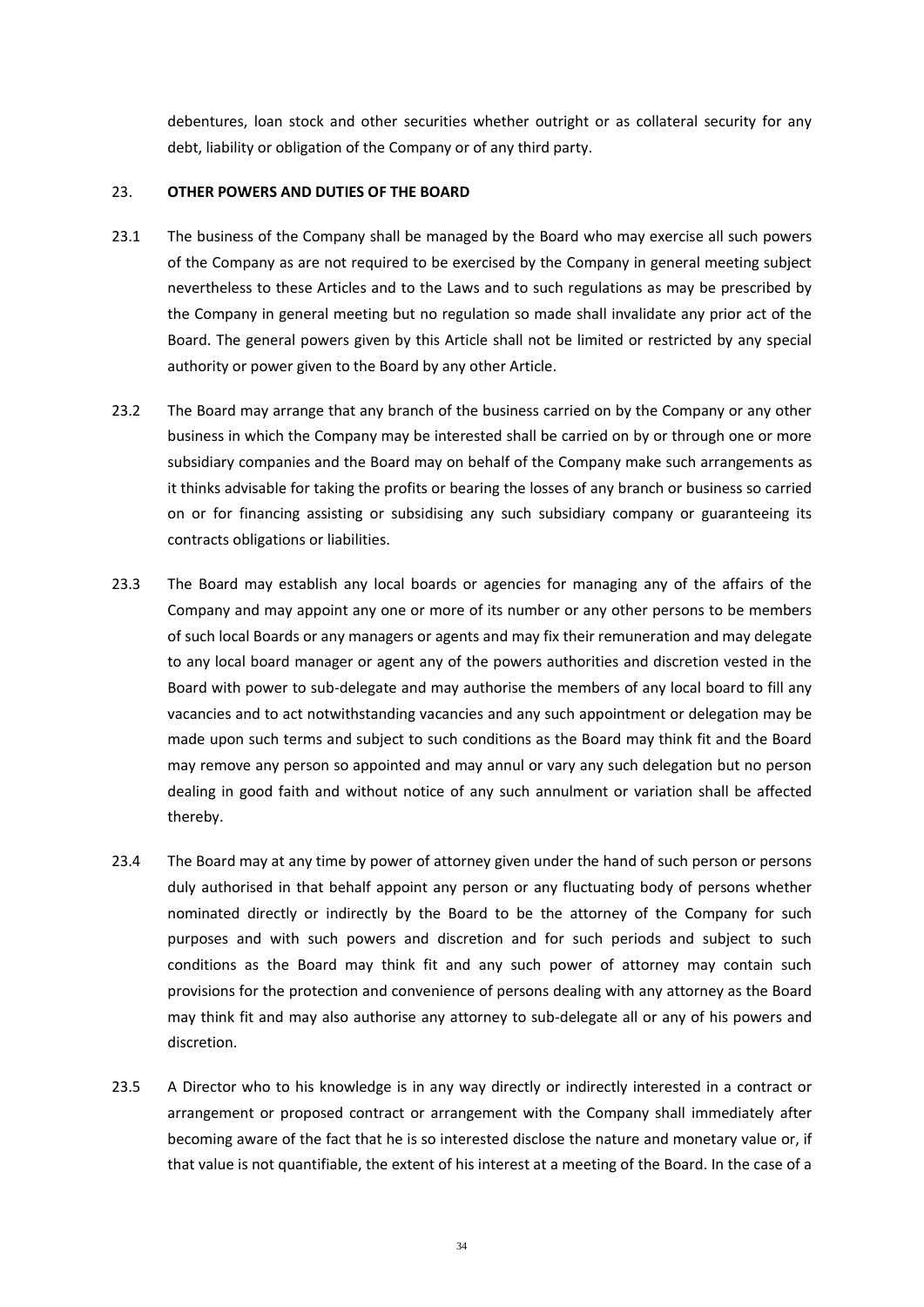proposed contract such disclosure shall be made at the meeting of the Board at which the question of entering into the contract or arrangement is first taken into consideration or if the Director was not at the date of that meeting interested in the proposed contract or arrangement at the next meeting of the Board held after he became so interested. In a case where the Director becomes interested in a contract or arrangement after it is made, disclosure shall be made at the first meeting of the Board held after the Director becomes so interested. For the purpose of the foregoing a general notice given to the Board by a Director to the effect that he is a member of a specified company or firm and is to be regarded as interested in any contract or arrangement which may after the date of the notice be made with that company or firm shall be deemed to be a sufficient disclosure of interest if either it is given at a meeting of the Board or the Director takes reasonable steps to ensure that it is raised and read at the next meeting of the Board after it is given.

- 23.6 A Director may not vote (or be counted in the quorum) in respect of any resolution of the Directors or committee of the Directors concerning a contract, arrangement, transaction or proposal to which the Company is or is to be a party and in which he has an interest which (together with any interest of any person connected with him) is, to his knowledge, a material interest (otherwise than by virtue of his interest in shares or debentures or other securities of or otherwise in or through the Company) but, in the absence of some other material interest than is mentioned below, this prohibition does not apply to a resolution concerning any of the following matters:-
	- 23.6.1 the giving of a guarantee, security or indemnity in respect of money lent or obligations incurred by him or any other person at the request of or for the benefit of the Company or any of its subsidiaries;
	- 23.6.2 the giving of a guarantee, security or indemnity in respect of a debt or obligation of the Company or any of its subsidiaries for which he himself has assumed responsibility in whole or in part, either alone or jointly with others, under a guarantee or indemnity or by the giving of security;
	- 23.6.3 a contract, arrangement, transaction or proposal concerning an offer of shares, debentures or other securities of the Company or any of its subsidiaries for subscription or purchase, in which offer he is or may be entitled to participate as a holder of securities or in the underwriting or sub-underwriting of which he is to participate;
	- 23.6.4 a contract, arrangement, transaction or proposal to which the Company is or is to be a party concerning another company (including a member of the Group) in which he (and any persons connected with him) is interested and whether as an officer, shareholder, creditor or otherwise, if he does not to his knowledge hold an interest in shares representing one per cent. or more of either a class of the equity share capital (or of any third party company through which his interest is derived) or of the voting rights in the relevant company;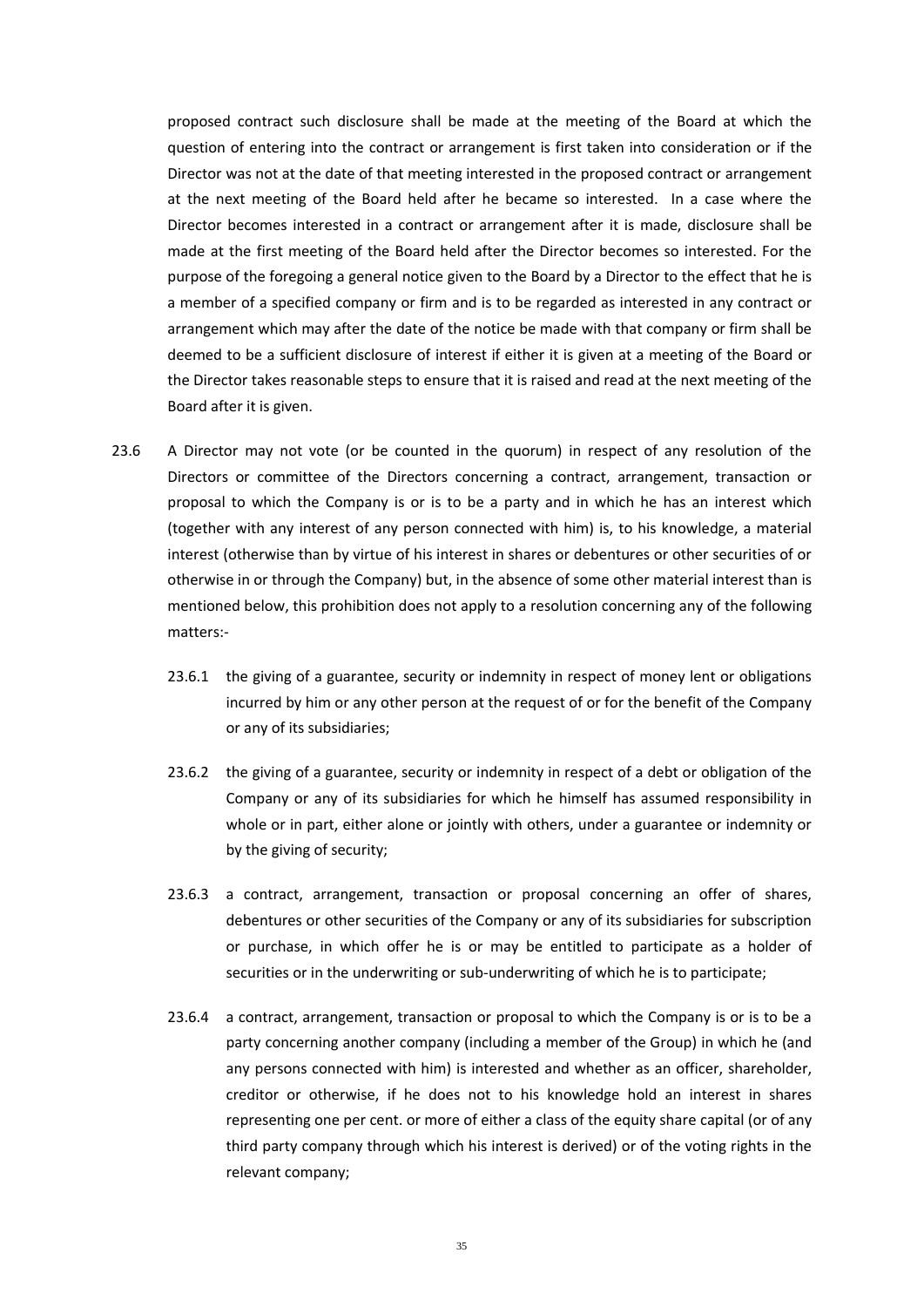- 23.6.5 any contract, arrangement, transaction or proposal relating to an arrangement for the benefit of the employees of the Company or its subsidiaries which does not award him any privilege or benefit not generally awarded to the employees to which such arrangement relates concerning the adoption, modification or operation of a pension, superannuation or similar scheme or retirement, death or disability benefits scheme or employees' share scheme under which he may benefit and which either has been approved by or is subject to and conditional on approval by the Board of Inland Revenue of the United Kingdom for taxation purposes or relates to both employees and Directors of the Company (or any of its subsidiaries) and does not accord to any Director as such any privilege or advantage not accorded to the employees to which such scheme or fund relates; and
- 23.6.6 a contract, arrangement, transaction or proposal concerning the purchase and/or maintenance of any insurance policy for the benefit of Directors or for the benefit of persons including Directors.
- <span id="page-38-2"></span><span id="page-38-1"></span><span id="page-38-0"></span>23.7 For the purposes of this Article a person shall be treated as being connected with a Director if that person is:-
	- 23.7.1 a spouse, child (under the age of eighteen) or step child (under the age of eighteen) of the Director; or
	- 23.7.2 an associated body corporate which is a company in which the Director alone, or with connected persons, is directly or indirectly beneficially interested in 20% or more of the nominal value of the equity share capital or is entitled (alone or with connected persons) to exercise or control the exercise of more than 20% of the voting power at general meetings; or
	- 23.7.3 a trustee (acting in that capacity) of any trust, the beneficiaries of which include the Director or persons falling within Articles [23.7.1](#page-38-1) o[r 23.7.2](#page-38-2) above excluding trustees of an employees' share scheme or pension scheme; or
	- 23.7.4 a partner (acting in that capacity) of the Director or persons described in Articles [23.7.1](#page-38-1) to [23.7.3](#page-38-3) above.
- <span id="page-38-3"></span>23.8 A Director, notwithstanding his interest, may be counted in the quorum present at any meeting whereat he or any other Director is appointed to hold any such office or place of profit under the Company, or whereat the terms of any such appointment are arranged or whereat any contract in which he is interested is considered, and he may vote on any such appointment or arrangement other than his own appointment or the arrangement of the terms thereof. Where proposals are under consideration concerning the appointment (including without limitation fixing or varying the terms of appointment or its termination) of 2 or more Directors to offices or places of profit with the Company or a company in which the Company is interested, such proposals shall be divided and a separate resolution considered in relation to each Director. In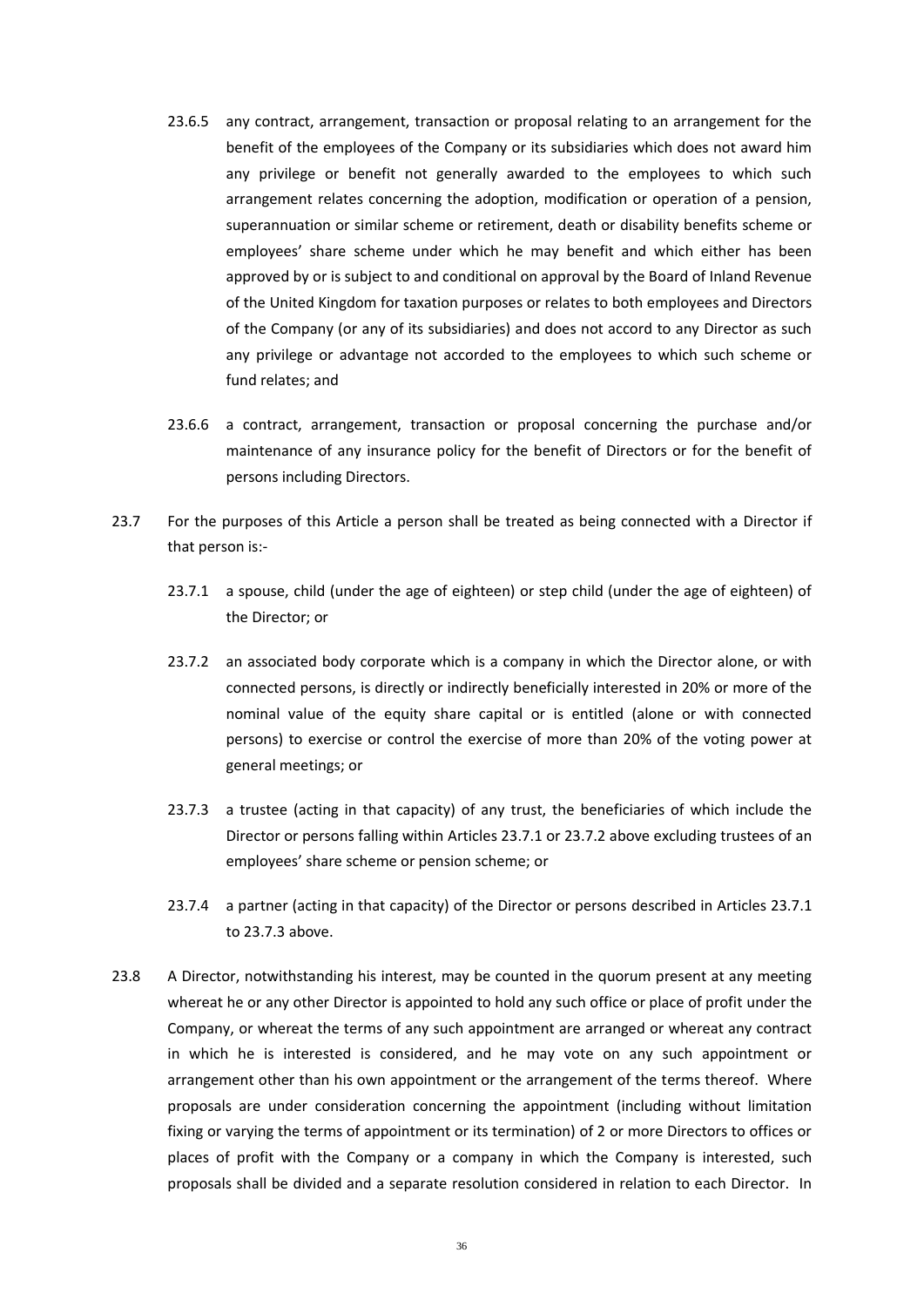such case each of the Directors concerned (if not otherwise debarred from voting under these provisions) is entitled to vote (and be counted in the quorum) in respect of each resolution except that concerning his own appointment.

- 23.9 A Director may hold any other office or place of profit under the Company (other than Auditor) in conjunction with his office of Director for such period and on such terms (as to remuneration and otherwise) as the Board may determine and no Director or intending Director shall be disqualified by his office from contracting with the Company either with regard to his tenure of any such other office or place of profit or as vendor purchaser or otherwise nor shall any such contract or any contract or arrangement entered into by or on behalf of the Company in which any Director is in any way interested be liable to be avoided nor shall any Director so contracting or being so interested be liable to account to the Company for any profits realised by any such contract or arrangement by reason of such Director holding that office or of the fiduciary relationship thereby established.
- 23.10 Any Director may act by himself or his firm in a professional capacity for the Company, other than as auditor, and he or his firm shall be entitled to remuneration for professional services as if he were not a Director.
- 23.11 Any Director may continue to be or become a director, managing director, manager or other officer or member of any company promoted by the Company or in which the Company may be interested, and any such Director shall not be accountable to the Company for any remuneration or other benefits received by him as a director, managing director, manager or other officer or member of any such company. The Directors may exercise the voting power conferred by the shares in any other company held or owned by the Company or exercisable by them as directors of such other company, in such manner in all respects as they think fit (including the exercise thereof in favour of any resolution appointing themselves or any of them directors, managing directors, managers or other officers of such company, or voting or providing for the payment of remuneration to themselves as directors, managing directors, managers or other officers of such company) and any Director of the Company may vote in favour of the exercise of such voting rights in the manner aforesaid, notwithstanding that he may be or be about to be appointed a director, managing director, manager or other officer of such other company, and as such is or may become interested in the exercise of such voting rights in the manner aforesaid.
- 23.12 If a question arises at any time as to the materiality of a Director's interest or as to his entitlement to vote and such question is not resolved by his voluntarily agreeing to abstain from voting, such question shall be referred to the chairman of the meeting and his ruling in relation to any Director other than himself shall be final and conclusive except in a case where the nature or extent of the interest of such Director has not been fairly disclosed.
- 23.13 All cheques, promissory notes, drafts, bills of exchange and other negotiable instruments and all receipts for moneys paid to the Company shall be signed, drawn, accepted, endorsed or otherwise executed in such manner as the Board shall at any time determine.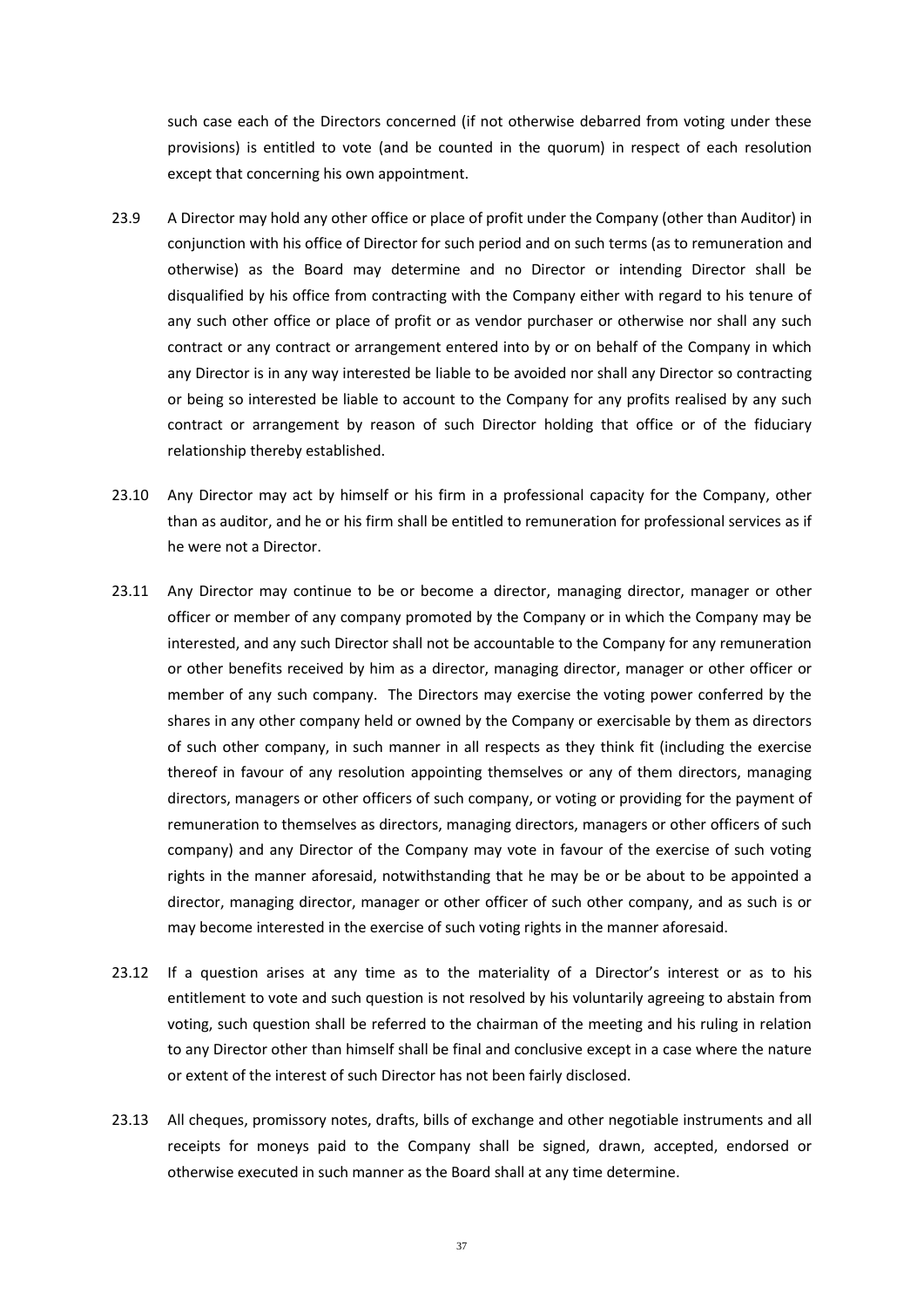- 23.14 The Board shall cause minutes to be made in books provided for the purpose:-
	- 23.14.1 of all appointments of officers;
	- 23.14.2 of the names of the Directors present at each meeting of the Board and of any committee;
	- 23.14.3 of all resolutions and proceedings at meetings of the Company and meetings of the Board and of committees.

Any such minutes if purporting to be signed by the chairman of the meeting at which the proceedings took place, or by the chairman of the next succeeding meeting, shall be evidence of their proceedings.

23.15 A register of Directors' interests in shares shall be kept at the Office and shall be open to the inspection of any Member or holder of debentures of the Company between the hours of 10:00 a.m. and noon for a period beginning 14 days before and ending 3 days after the annual general meeting. The said register shall also be produced at the commencement of each annual general meeting and shall remain open and accessible during the continuance of the meeting to any person attending the meeting.

### 24. **NET ASSET VALUE**

The net asset value per share shall be calculated at least annually and disclosed to members from time to time in such manner as may be determined by the Board.

#### 25. **INFORMATION MADE AVAILABLE TO MEMBERS**

- <span id="page-40-0"></span>25.1 Investor Disclosures shall be made available to members and prospective members in such manner as may be determined by the Board from time to time (including, without limitation and where so determined, by posting some or all of the Investor Disclosures on the Company's website or by electronic notice).
- 25.2 For the purposes of Article [25.1](#page-40-0), the term 'Investor Disclosures' means solely the information required to be made available to members and prospective members pursuant to FUND 3.2.2 R of the FCA Handbook as amended or replaced from time to time.

### 26. **VALUATION**

Without prejudice to any other provision of these Articles, valuation of the Company's assets shall be performed in accordance with prevailing accounting standards.

# 27. **DISQUALIFICATION AND REMOVAL OF DIRECTORS**

27.1 The office of a Director shall *ipso facto* be vacated:-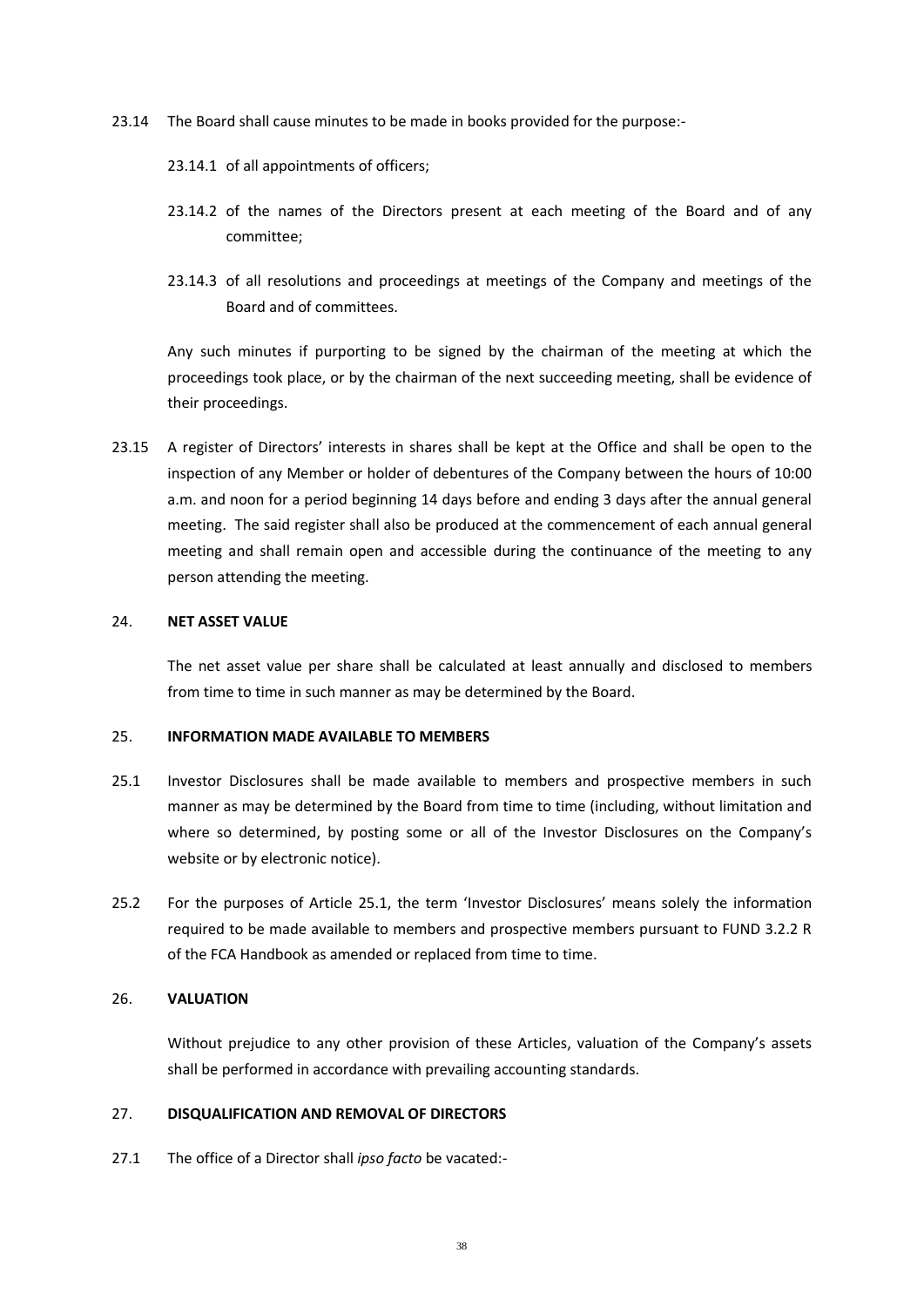- 27.1.1 if he (not being a person holding for a fixed term an executive office subject to termination if he ceases from any cause to be a Director) resigns his office by written notice signed by him sent to or deposited at the Office;
- 27.1.2 if he shall have absented himself (such absence not being absence with leave or by arrangement with the Board on the affairs of the Company) from meetings of the Board for a consecutive period of 12 months and the Board resolves that his office shall be vacated;
- 27.1.3 if he becomes bankrupt, insolvent, suspends payment or compounds with his creditors;
- 27.1.4 if he is requested to resign by written notice signed by all his co-Directors;
- 27.1.5 if the Company by ordinary resolution shall declare that he shall cease to be a Director; or
- 27.1.6 if he shall become prohibited by law from acting as a Director.

PROVIDED THAT there shall be no age limit for retirement.

27.2 If the Company by ordinary resolution removes any Director before the expiration of his period of office it may by an ordinary resolution appoint another person to be a Director in his stead who shall retain his office so long only as the Director in whose stead he is appointed would have held the same if he had not been removed. Such removal shall be without prejudice to any claims such Director may have for damages for breach of any contract of service between him and the Company.

### 28. **PROCEEDINGS OF DIRECTORS**

- 28.1 The Board may meet for the despatch of business adjourn and otherwise regulate its meetings as it thinks fit. Questions arising at any meeting shall be decided by a majority of votes. In case of an equality of votes the chairman at the meeting shall not have a second or casting vote.
- 28.2 A video link or telephone conference call or other electronic or telephonic means of communication in which a quorum of Directors participates and all participants can hear and speak to each other shall be a valid meeting.
- 28.3 The Board shall also determine the notice necessary for its meetings and the persons to whom such notice shall be given.
- 28.4 A meeting of the Board at which a quorum is present shall be competent to exercise all powers and discretion exercisable by the Board.
- 28.5 The continuing Directors may act notwithstanding any vacancy but if and so long as their number is reduced below the minimum number fixed pursuant to these Articles the continuing Directors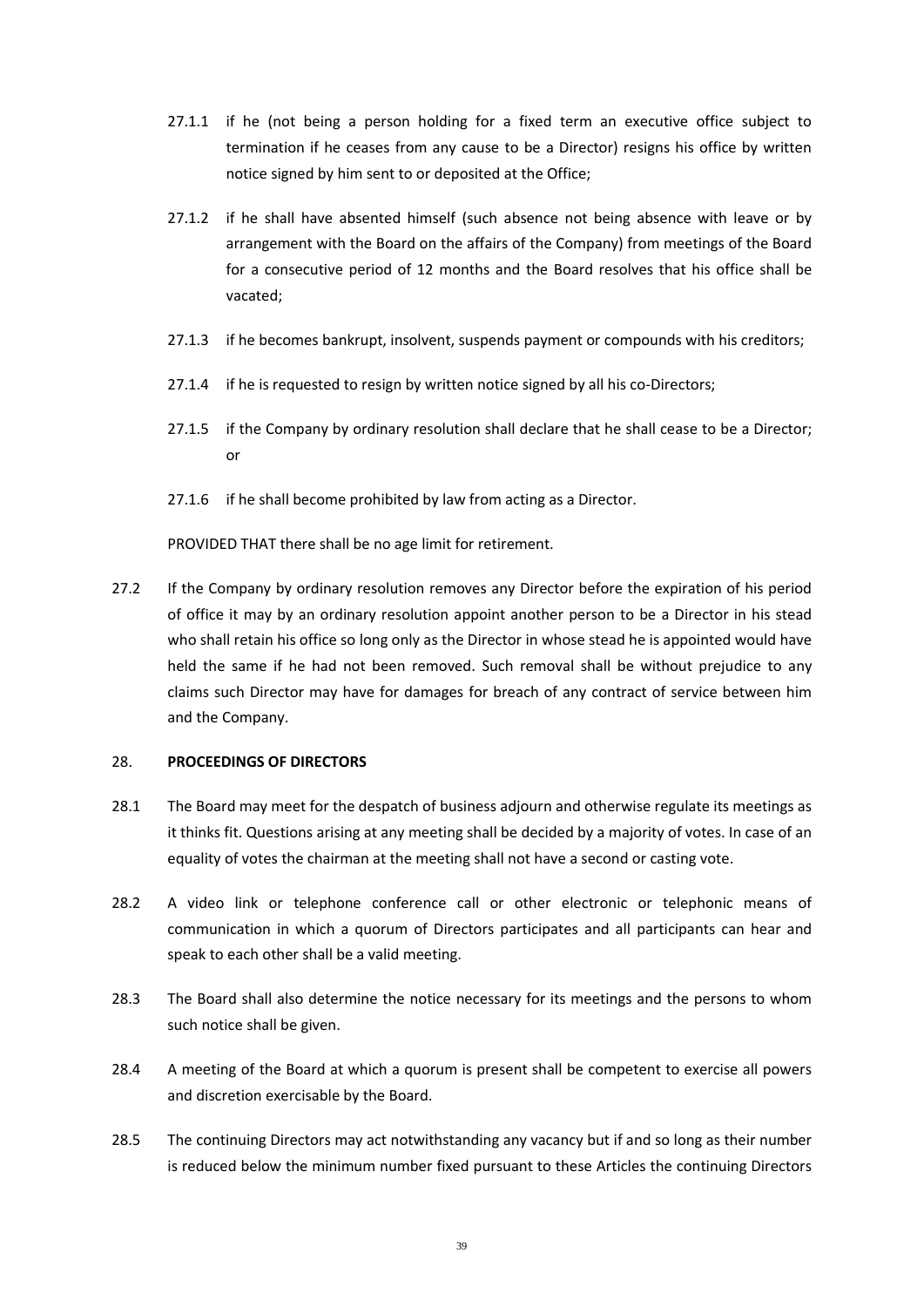may act for the purpose of increasing the number of Directors to that number or of summoning a general meeting but for no other purpose. If there be no Directors able or willing to act then any Member may summon a general meeting for the purpose of appointing Directors.

- 28.6 The Board may elect one of their number as chairman of their meetings and determine the period for which he is to hold office. If no such chairman be elected or if at any meeting the chairman be not present within five minutes after the time appointed for holding the same the Directors present may choose one of their number to be chairman of the meeting.
- 28.7 The Board may delegate any of their powers to committees consisting of such one or more Directors as they think fit. Any committee so formed shall in the exercise of the powers so delegated conform to any regulations that may be imposed on it by the Board.
- 28.8 The quorum necessary for the transaction of the business of the Board may be fixed by the Board and unless so fixed shall be two. For the purposes of this Article an alternate appointed by a Director shall be counted in a quorum at a meeting at which the Director appointing him is not present.
- 28.9 A resolution in writing signed by each Director (or his alternate) entitled to receive notice of a meeting of the Board or by all the members of a committee shall be as valid and effectual as a resolution passed at a meeting of the Board or committee. Such resolution may be contained in one document or in several documents in like form each signed by one or more of the Directors or members of the committee and may be transmitted to the Company by facsimile.

#### 29. **EXECUTIVE DIRECTOR**

- 29.1 The Board may at any time appoint one or more of their body to be holder of any executive office including the office of managing Director on such terms and for such periods as they may determine.
- 29.2 The appointment of any Director to any executive office shall be subject to termination if he ceases from any cause to be a Director but without prejudice to any claim for damages for breach of any contract of service between him and the Company.
- 29.3 The Board may entrust to and confer upon a Director holding any executive office any of the powers exercisable by the Board upon such terms and conditions and with such restrictions as it thinks fit either collaterally with or to the exclusion of their own powers and may at any time revoke withdraw alter or vary all or any of such powers.

### 30. **SECRETARY**

30.1 The Secretary shall be appointed (and may be removed) by the Board. Anything required or authorised to be done by or to the Secretary, may, if the office is vacant or there is for any other reason no Secretary capable of acting be done by or to any Assistant or Deputy Secretary or if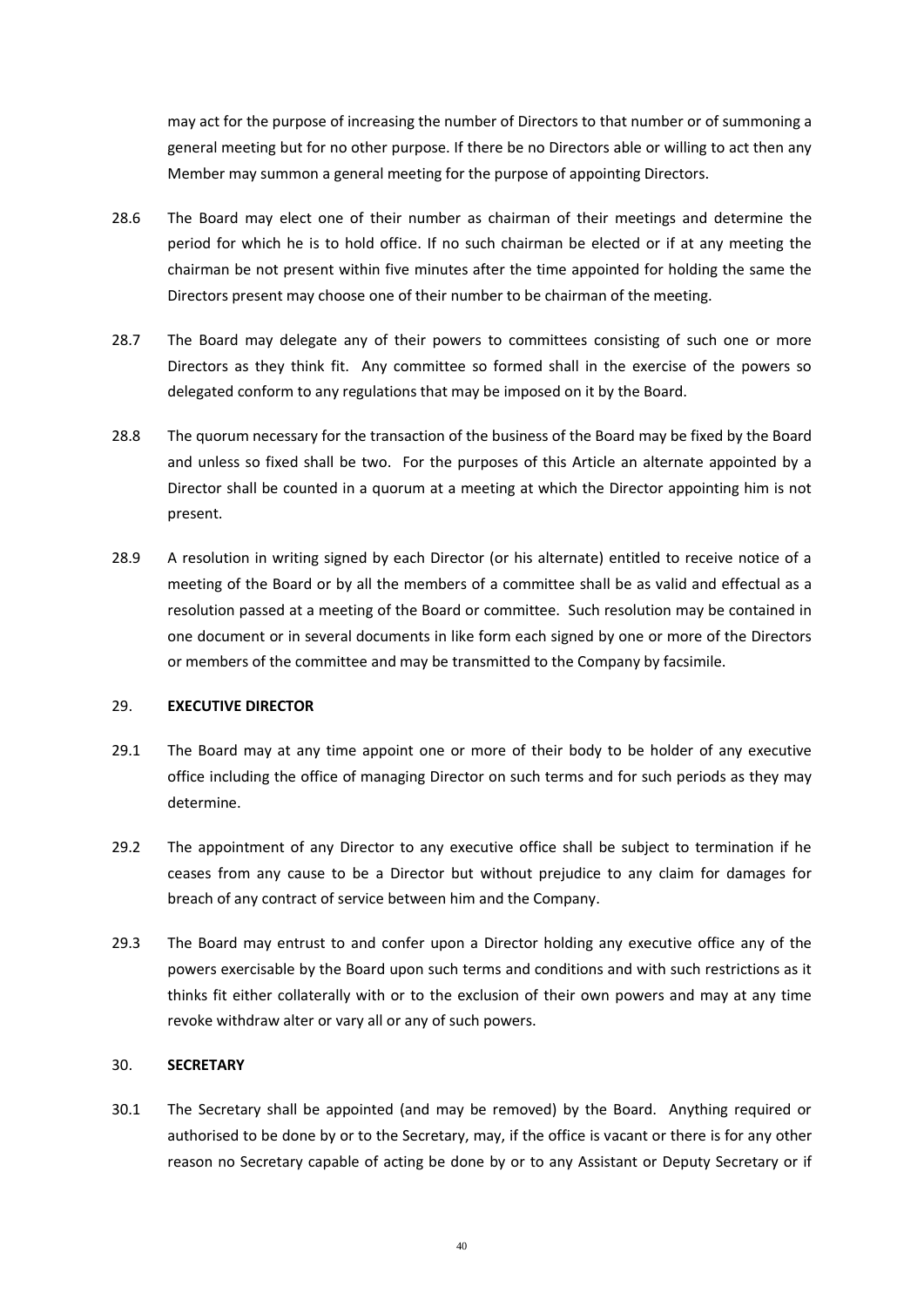there is no Assistant or Deputy Secretary capable of acting, by or to any officer of the Company authorised generally or specially in that behalf by the Directors PROVIDED THAT any provisions of these Articles requiring or authorising a thing to be done by or to a Director and the Secretary shall not be satisfied by its being done by or to the same person acting both as Director and as, or in the place of, the Secretary.

- 30.2 No person shall be appointed or hold office as Secretary who is:
	- 30.2.1 the sole Director of the Company;
	- 30.2.2 a corporation the sole Director of which is the sole Director of the Company;
	- 30.2.3 the sole Director of a corporation which is the sole Director of the Company; or
	- 30.2.4 otherwise ineligible to act as such under the Companies Law.

#### 31. **THE SEAL**

- 31.1 The Company may have a common seal (the "**Seal**") and if the Directors resolve to adopt a Seal the following provisions shall apply.
- 31.2 The Seal shall have the Company's name engraved on it in legible letters.
- 31.3 The Directors shall provide for the safe custody of the Seal, which shall only be used pursuant to a resolution passed at a meeting of the Directors, or a committee of the Directors authorised to use the Seal, and in the presence either of two Directors or of one Director and the Secretary or of such person or persons as the Directors may from time to time appoint, and such person or persons, as the case may be, shall sign every instrument to which the Seal is affixed.
- 31.4 The Company may have for use in any territory, district or place abroad an official seal which shall bear on its face the Company's name in legible characters with the addition of the name of the territory, district or place where it is to be used.

#### 32. **AUTHENTICATION OF DOCUMENTS**

Any Director or the Secretary or any person appointed by the Board for the purpose shall have power to authenticate any documents affecting the Company (including the Memorandum and these Articles) and any resolutions passed by the Company or the Board and any books, records, documents and accounts relating to the business of the Company and to certify copies or extracts as true copies or extracts; and where any books, records, documents or accounts are elsewhere than at the Office, the local manager or other officer of the Company having their custody shall be deemed to be a person appointed by the Board as aforesaid.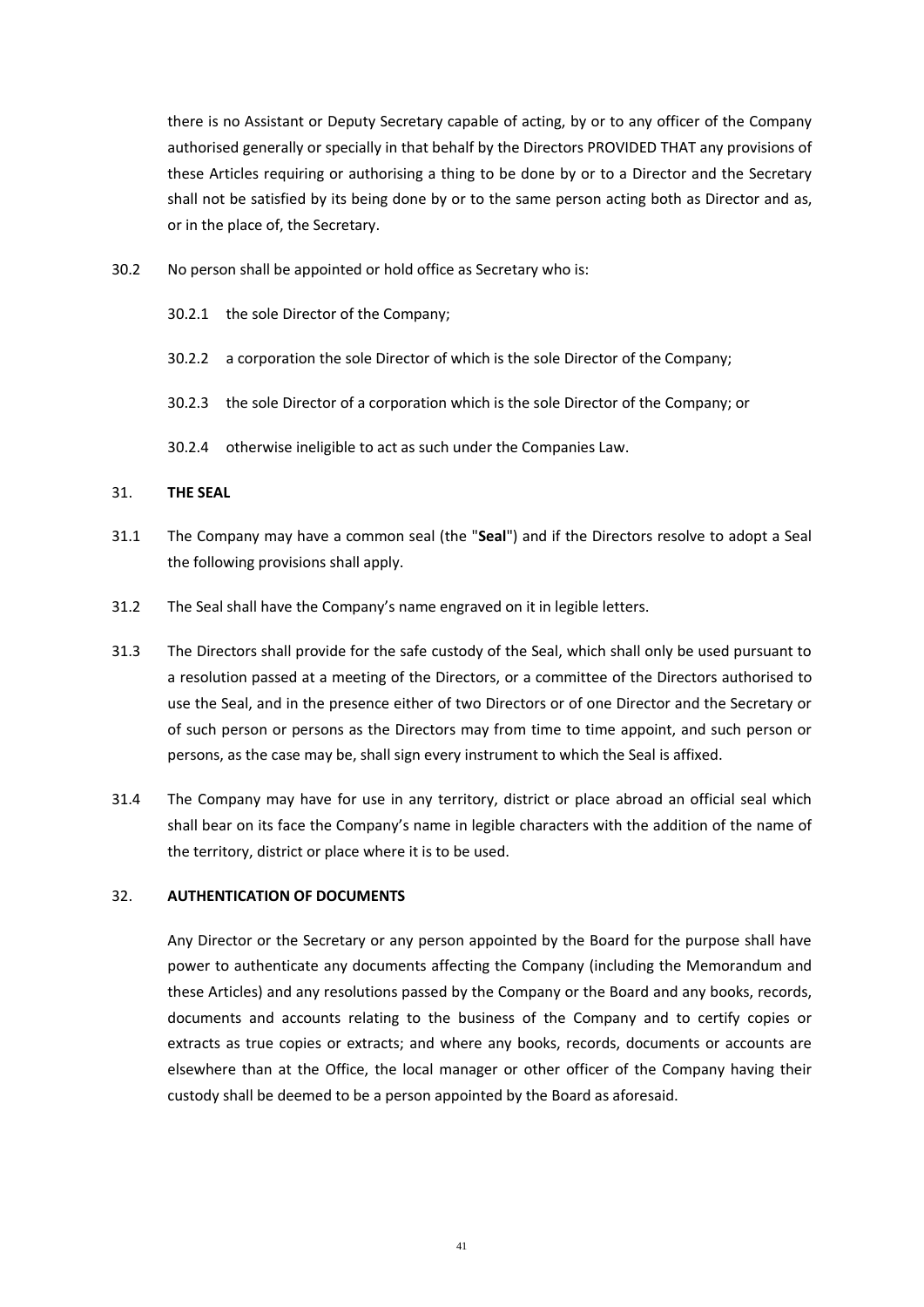#### 33. **DIVIDENDS**

- 33.1 The Company may, by ordinary resolution of the Members, declare dividends to the holders of Ordinary Shares out of the assets of the Company, but no dividend shall exceed the amount recommended by the Board.
- 33.2 No dividend shall be paid otherwise than in accordance with the Companies Law.
- 33.3 Subject to Article 8, unless and to the extent that the rights attached to any shares or the terms of issue thereof otherwise provide, all dividends shall be declared and paid according to the amounts paid up on the shares in respect whereof the dividend is paid.
- 33.4 The Board may at any time declare and pay such interim dividends to the holders of Ordinary Shares as appear to be justified by the position of the Company.
- 33.5 The Board may issue shares in lieu of dividends in accordance with section 306 of the Companies Law.
- 33.6 The Board may deduct from any dividend payable to any Member on or in respect of a share all sums of money (if any) presently payable by him to the Company on account of calls or otherwise.
- 33.7 The Board may retain any dividend or other moneys payable on or in respect of a share on which the Company has a lien and may apply the same in or towards satisfaction of the liabilities or obligations in respect of which the lien exists.
- 33.8 The Board may retain dividends payable upon shares in respect of which any person is entitled to become a Member until such person has become a Member.
- 33.9 Any dividend or other moneys payable on or in respect of a share shall be paid to the Member or to such other person as the Member (or, in the case of joint holders of a share, all of them) may in writing direct. Such dividend or other moneys may be paid (i) by cheque sent by post to the payee or, where there is more than one payee, to any one of them, or (ii) by inter-bank transfer to such account as the payee or payees shall in writing direct, or (iii) (if so authorised by the holder of shares in Uncertificated form) using the facilities of the relevant Uncertificated System (subject to the facilities and requirements of the relevant Uncertificated System), or (iv) by such other method of payment as the Member (or in the case of joint holders of a share, all of them) may agree to. Every such cheque shall be sent at the risk of the person or persons entitled to the money represented thereby, and payment of a cheque by the banker upon whom it is drawn, and any transfer or payment within (ii), (iii) or (iv) above, shall be a good discharge to the Company.
- 33.10 No dividend or other moneys payable on or in respect of a share shall bear interest against the Company.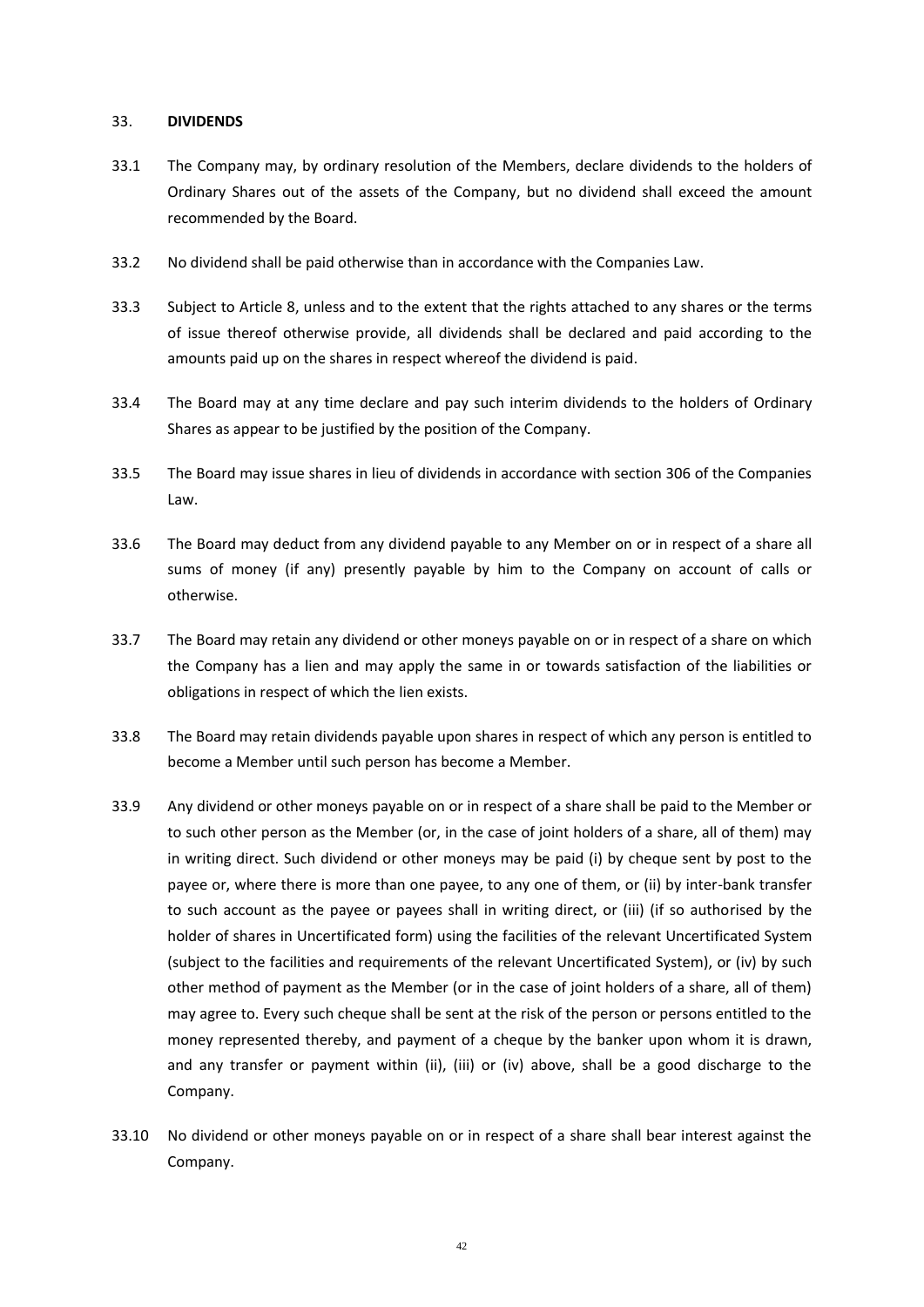- 33.11 All unclaimed dividends may be invested or otherwise made use of by the Board, as the case may be, until claimed and the Company shall not be constituted a trustee in respect thereof. All dividends unclaimed for a period of twelve years after having been declared or became due for payment shall be forfeited and shall revert to the Company.
- 33.12 Subject to the provisions of these Articles and to the rights attaching to any shares, any dividend or other moneys payable on or in respect of a share may be paid in such currency as the Directors may determine, using such exchange rate for currency conversions as the Directors may select.
- 33.13 The Company may cease to send any cheque, warrant or order by post for any dividend on any shares which is normally paid in that manner if in respect of at least two consecutive dividends payable on those shares the cheque, warrant or order has been returned undelivered or remains uncashed but, subject to the provisions of these Articles, shall recommence sending cheques, warrants or orders in respect of the dividends payable on those shares if the holder or person entitled by transmission claims the arrears of dividend and does not instruct the Company to pay future dividends in some other way.
- 33.14 If two or more persons are registered as joint holders of any share, or are entitled jointly to a share in consequence of the death or bankruptcy of the holder or otherwise by operation of law, any one of them may give effectual receipts for any dividend or other moneys payable or property distributable on or in respect of the share.
- 33.15 Any resolution for the declaration or payment of a dividend on shares of any class, whether a resolution of the Company in general meeting or a resolution of the Directors, may specify that the same shall be payable to the persons registered as the holders of such shares at the close of business on a particular date, notwithstanding that it may be a date prior to that on which the resolution is passed, and thereupon the dividend shall be payable to them in accordance with their respective holdings so registered, but without prejudice to the rights *inter se* in respect of such dividend of transferors and transferees of any such shares.
- 33.16 The waiver in whole or in part of any dividend on any share shall be effective only if such waiver is in writing signed by the shareholder (or the person entitled to the share in consequence of the death or bankruptcy of the holder or otherwise by operation of law) and delivered to the Company and if or to the extent that the same is accepted as such or acted upon by the Company.

### 34. **ACCOUNTS**

34.1 The Board shall cause proper books of account to be kept with respect to all the transactions assets and liabilities of the Company and so as to enable the accounts of the Company to be prepared in accordance with the Laws.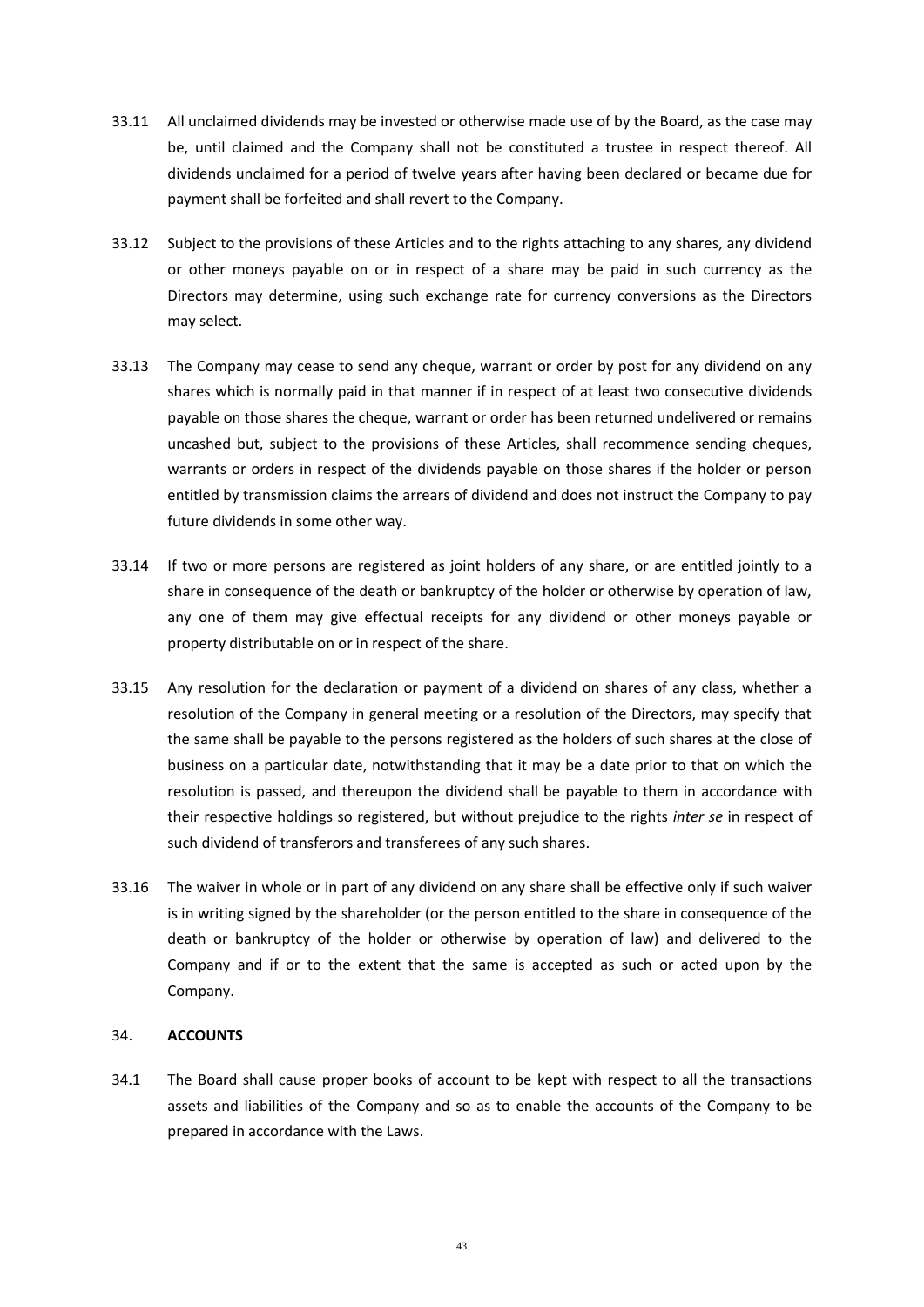- 34.2 The books of account shall be kept at the Office or at such other place as the Board shall think fit and shall at all times be open to the inspection of the Directors but no person other than a Director or Auditor or other person whose duty requires and entitles him to do so shall be entitled to inspect the books accounts and documents of the Company except as provided by the Laws or authorised by the Board or by the Company in general meeting.
- 34.3 A balance sheet shall be laid before the Company at its annual general meeting and such balance sheet shall contain a general summary of the assets and liabilities of the Company. The balance sheet shall be accompanied by a report of the Directors as to the state of the Company as to the amount (if any) which they recommend to be paid by way of dividend and the amount (if any) which they have carried or propose to carry to reserve. The Auditors' report shall be attached to the balance sheet or there shall be inserted at the foot of the balance sheet a reference to the report.
- 34.4 A copy of every balance sheet and of all documents annexed thereto including the reports of the Directors and the Auditors shall, within 12 months after the end of the financial year to which they relate, be delivered or sent by post to each Member and to the Auditors.
- 34.5 The Directors may elect to prepare the annual report and accounts in accordance with generally acceptable accounting principles in the United Kingdom or such other international accounting standards as may be permitted under the laws of England and Wales from time to time.

### 35. **AUDITORS**

- 35.1 A Director shall not be capable of being appointed as an Auditor.
- 35.2 A person other than a retiring Auditor shall not be capable of being appointed Auditor at an ordinary general meeting unless notice of intention to nominate that person as Auditor has been given by a Member to the Company not less than 14 days before the meeting and the Board shall send a copy of any such notice to the retiring Auditor and shall give notice to the Members not less than 7 days before the meeting provided that if after notice of the intention to nominate an Auditor has been so given a meeting is called for a date 14 days or less after such notice has been given the requirements of this provision as to time in respect of such notice shall be deemed to have been satisfied and the notice to be sent or given by the Company may instead of being sent or given within the time required by this Article be sent or given at the same time as the notice of the meeting.
- 35.3 The Board may fill any casual vacancy in the office of Auditor but while any such vacancy continues the surviving or continuing Auditors (if any) may act.
- 35.4 The remuneration of the Auditors shall be fixed by the Company in general meeting or in such manner as the Company may determine except that the remuneration of any Auditors appointed by the Directors shall be fixed by the Directors.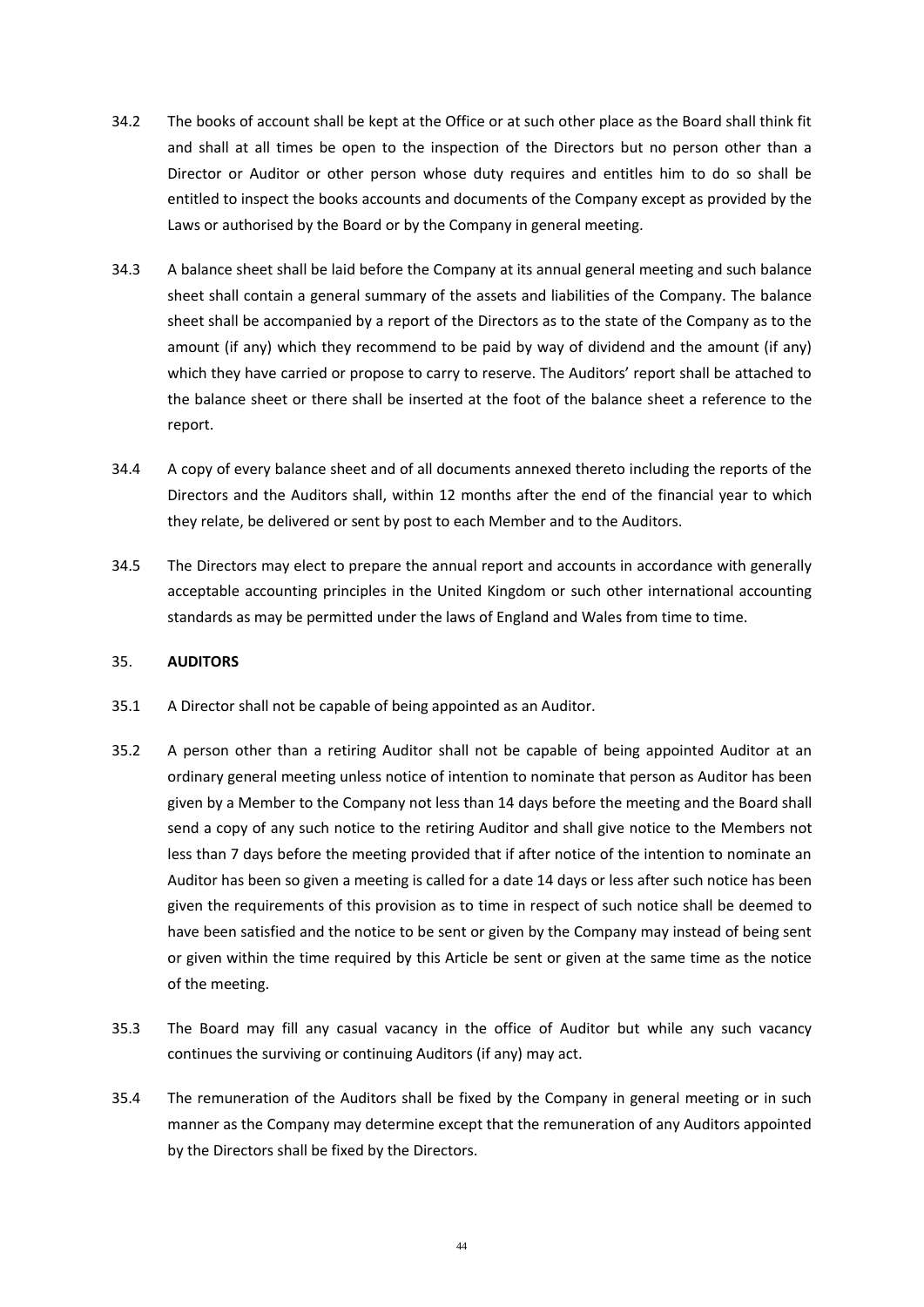- 35.5 Every Auditor shall have a right of access at all times to the books accounts and documents of the Company and as regards books accounts and documents of which the originals are not readily available shall be entitled to rely upon copies or extracts certified by an officer of the Company and shall be entitled to require from the Board such information and explanations as may be necessary for the performance of their duties and the Auditors shall make a report to the Members on the accounts examined by them and the report shall state whether in their opinion the accounts give a true and fair view of the state of the Company's affairs and whether they have been prepared in accordance with the Laws.
- 35.6 Any Auditor shall be eligible for re-election.

#### 36. **UNTRACEABLE MEMBERS**

- <span id="page-47-0"></span>36.1 The Company shall be entitled to sell at the best price reasonably obtainable the shares of a Member or any shares to which a person is entitled by transmission on death or bankruptcy if and provided that:-
	- 36.1.1 for a period of twelve years no cheque or warrant sent by the Company through the post in a pre-paid letter addressed to the Member or to the person so entitled to the share at his address in the Register or otherwise the last known address given by the Member or the person entitled by transmission to which cheques and warrants are to be sent has been cashed and no communication has been received by the Company from the Member or the person so entitled provided that in any such period of twelve years the Company has paid at least three dividends whether interim or final;
	- 36.1.2 the Company has at the expiration of the said period of twelve years by advertisement in a newspaper circulating in the area in which the address referred to in Article [36.1.1](#page-47-0) above is located given notice of its intention to sell such shares;
	- 36.1.3 the Company has not during the period of three months after the date of the advertisement and prior to the exercise of the power of sale received any communication from the Member or person so entitled; and
	- 36.1.4 if any part of the share capital of the Company is quoted on any stock exchange the Company has given notice in writing to the quotations department of such stock exchange of its intention to sell such shares. To give effect to any such sale the Directors may appoint any person to execute as transferor an instrument of transfer of the said shares and such instrument of transfer of the said shares shall be as effective as if it had been executed by the registered holder of, or person entitled by transmission to, such shares and the title of the purchaser or other transferee shall not be effected by any irregularity or invalidity in the proceedings relating thereto. The net proceeds of sale shall belong to the Company which shall be obliged to account to the former Member or other person previously entitled as aforesaid for an amount equal to such proceeds and shall enter the name of such former Member or other person in the books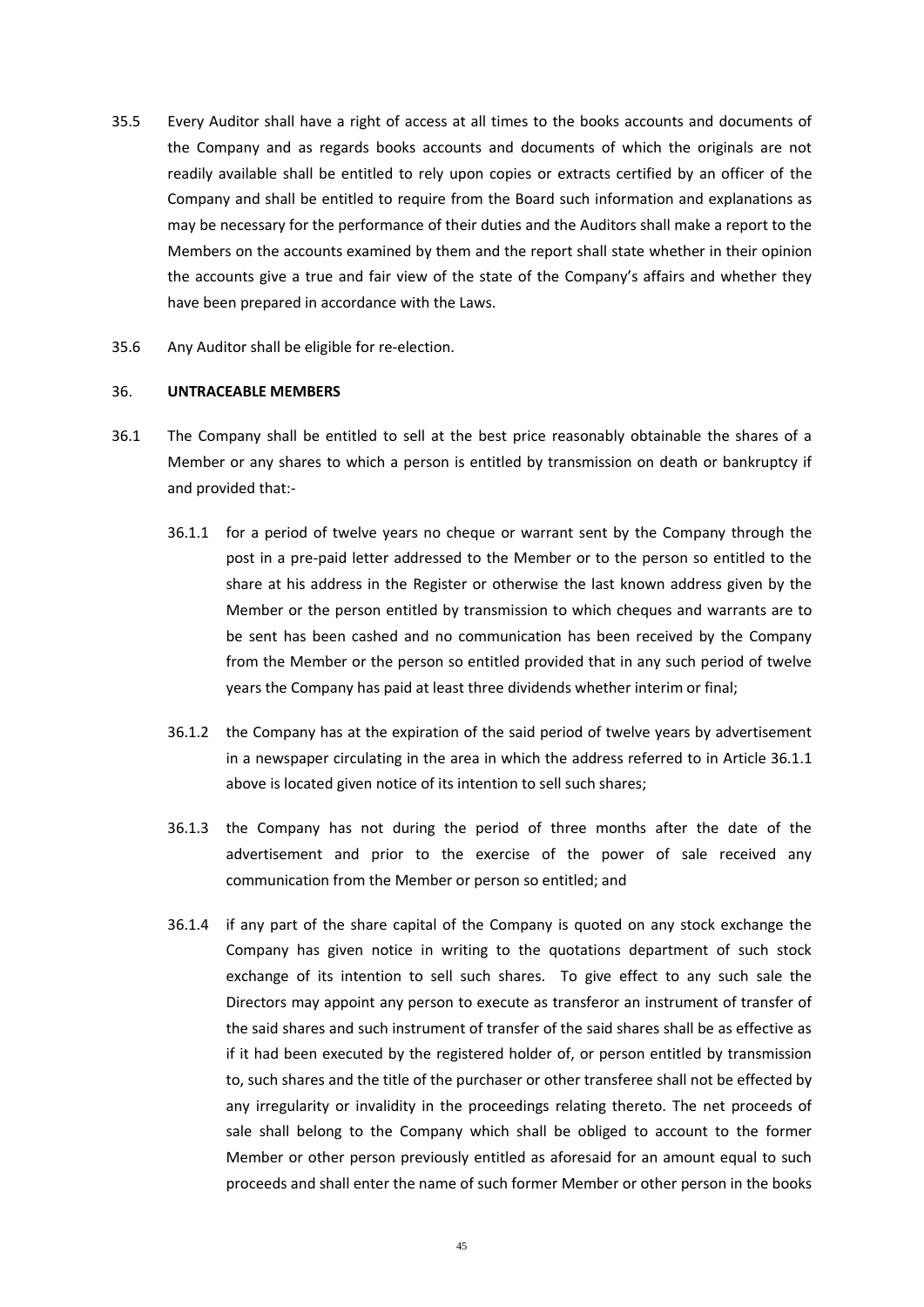of the Company as a creditor for such amount. No trust shall be created in respect of the debt, no interest shall be payable in respect of the same and the Company shall not be required to account for any money earned on the net proceeds, which may be employed in the business of the Company or invested in such investments (other than shares of the Company) as the Directors may from time to time think fit.

#### <span id="page-48-0"></span>37. **NOTICES**

- 37.1 A notice may be given by the Company to any Member either personally or by sending it by prepaid post addressed to such Member at his registered address or if he desires that notices shall be sent to some other address or person to the address or person nominated for such purpose. Notices to be posted to addresses outside the Channel Islands and the United Kingdom shall so far as practicable be forwarded by prepaid airmail.
- 37.2 The Company shall, where no other period is specified in these Articles, give all Members sufficient notice to enable them to exercise their rights or comply with the terms of the notice.
- 37.3 Any notice or other document, if served by post, shall be deemed to have been served twenty four hours after the time when the letter containing the same is posted (or such other mandatory period as may from time to time be specified by the Laws) and in proving such service it shall be sufficient to prove that the letter containing the notice or document was properly addressed and duly posted. A notice given by advertisement shall be published in at least one UK national newspaper and one daily newspaper circulated widely in each of Guernsey and Jersey and shall be deemed to have been served before noon the day on which the advertisement appears.
- 37.4 A notice may be given by the Company to the joint holders of a share by giving the notice to the joint holder first named in the Register in respect of the share.
- 37.5 Any notice or document delivered or sent by post to or left at the registered address of any Member shall notwithstanding the death, disability or insolvency of such Member and whether the Company has notice thereof be deemed to have been duly served in respect of any share registered in the name of such Member as sole or joint holder and such service shall for all purposes be deemed a sufficient service of such notice or document on all persons interested (whether jointly with or as claiming through or under him) in any such share.
- 37.6 Any document or notice which, in accordance with these Articles, may be sent by the Company by electronic means shall, if so sent, be deemed to be received at the expiration of 24 hours after the time it was sent. Proof (in accordance with the formal recommendations of best practice contained in the guidance issued by the Institute of Chartered Secretaries and Administrators) that an communication sent by electronic means was sent by the Company shall be conclusive evidence of such sending.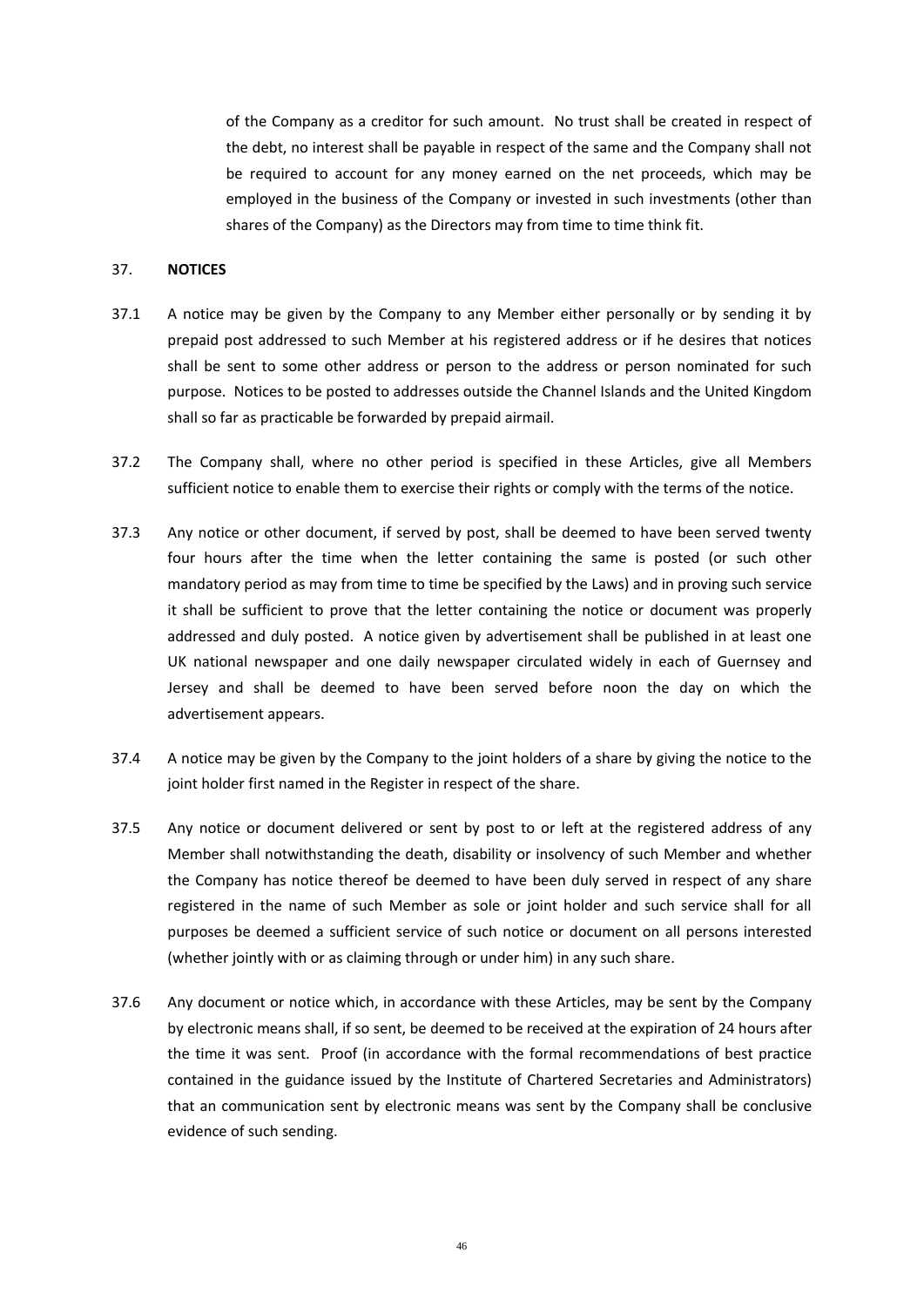- 37.7 The accidental failure to send, or the non-receipt by any person entitled to, any notice of or other document relating to any meeting or other proceeding shall not invalidate the relevant meeting or other proceeding.
- 37.8 A person entitled to a share in consequence of the death or bankruptcy of a Member or otherwise by operation of law, upon supplying to the Company such evidence as the Directors may reasonably require to show his title to the share, and upon supplying also a postal address for the service of notices, shall be entitled to have served upon or delivered to him at such address any notice or document to which the said Member would have been entitled, and such service or delivery shall for all purposes be deemed a sufficient service or delivery of such notice or document on all persons interested (whether jointly with or as claiming through or under him) in the share. Save as aforesaid any notice or document delivered or sent to any Member in pursuance of these Articles shall, notwithstanding that such Member be then dead or bankrupt or in liquidation, and whether or not the Company has notice of his death or bankruptcy or liquidation, be deemed to have been duly served or delivered in respect of any share registered in the name of such Member as sole or first-named joint holder.
- 37.9 Where under these Articles a document requires to be signed by a Member or other person then, if in the form of an electronic communication, it must to be valid incorporate the electronic signature or personal identification details (which may be details previously allocated by the Company) of that Member or other person, in such form as the Directors may approve, or be accompanied by such other evidence as the Directors may require to satisfy themselves that the document is genuine. The Company may designate mechanisms for validating any such document, and any such document not so validated by use of such mechanisms shall be deemed not to have been received by the Company.
- 37.10 Any Member may notify the Company of an address for the purpose of his receiving communications sent in electronic from by the Company, and having done so shall be deemed to have agreed to receive notices and other documents from the Company sent by electronic means of the kind to which the address relates. In addition, if a Member notifies the Company of his e-mail address, the Company may satisfy its obligation to send him and such Member shall be deemed to have agreed to receive any notice or other document by:
	- 37.10.1 publishing such notice or document on a web site; and
	- 37.10.2 notifying him by e-mail to that e-mail address that such notice or document has been so published, specifying the address of the web site on which it has been published, the place on the web site where it may be accessed, how it may be accessed and (if it is a notice relating to a shareholders' meeting) stating (i) that the notice concerns a notice of a company meeting served in accordance with the Companies Law, (ii) the place, date and time of the meeting, (iii) whether the meeting is to be an annual or extraordinary general meeting and (iv) such other information as the Statutes may prescribe.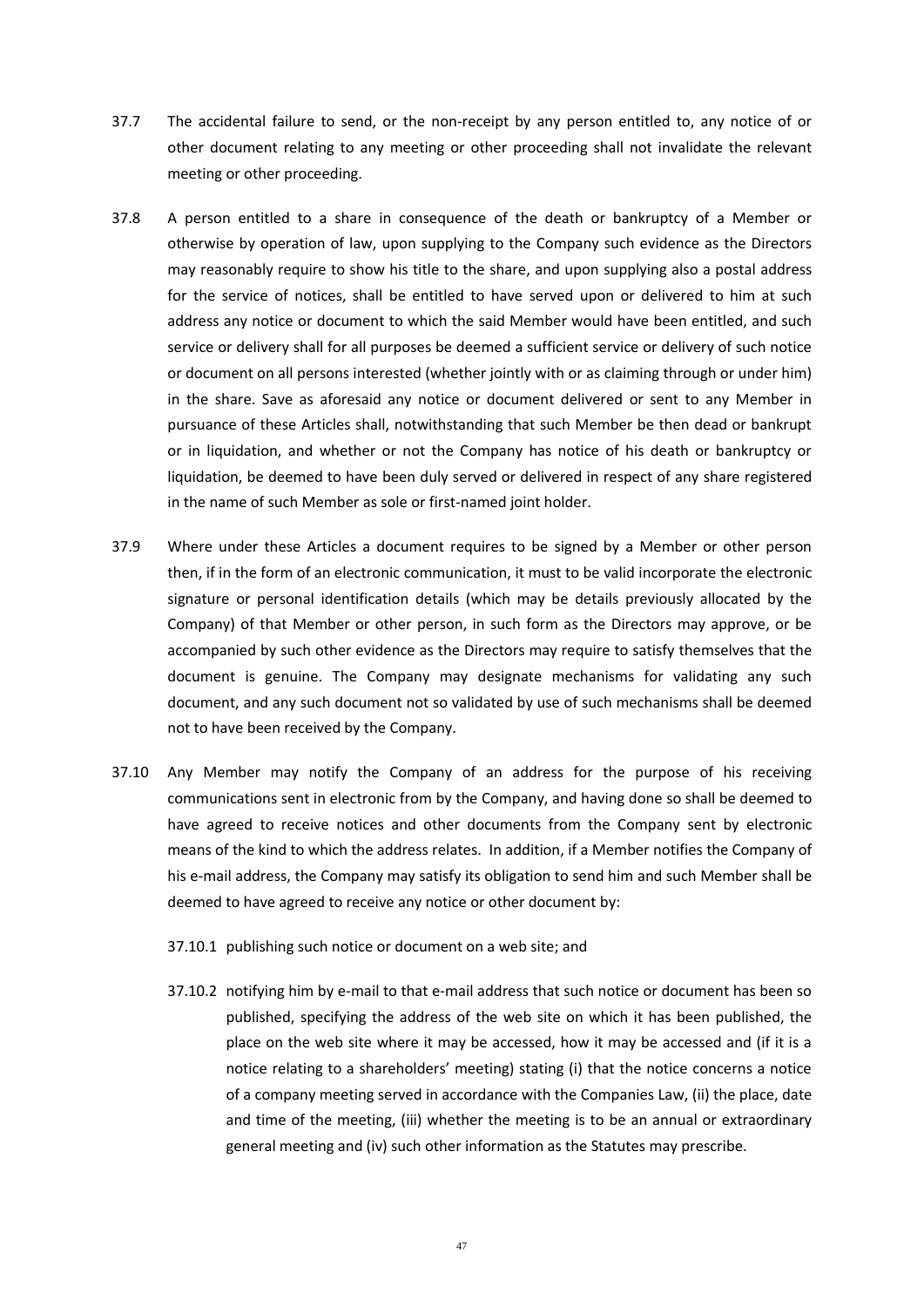37.11 A communication sent in electronic form shall not be treated as received by the Company if it is rejected by computer virus protection arrangements.

#### <span id="page-50-1"></span>38. **WINDING UP**

- <span id="page-50-0"></span>38.1 The Company may be wound up at any time by Special Resolution in accordance with the Laws.
- 38.2 In a winding up of the Company pursuant to Article [38.1,](#page-50-0) the Members of the Company shall, by Ordinary Resolution, appoint and fix the remuneration of a Liquidator (who may be one or more Directors of the Company) to wind up the Company's affairs and to realise and distribute its assets in satisfaction of creditors' claims in such manner and order as he thinks fit but at all times by reference to the Laws as it relates to protected cell companies in this respect.
- 38.3 If the Company shall be wound up, the surplus assets remaining after payment of all creditors, including the repayment of bank borrowings, shall be divided *pari passu* among the Members *pro rata* to their holdings of those shares which are subject to the rights of any shares which may be issued with special rights or privileges.
- 38.4 If the Company shall be wound up the Liquidator may with the authority of an Extraordinary Resolution divide among the holders of the Ordinary Shares *in specie* the whole or any part of the assets of the Company and whether or not the assets shall consist of property of a single kind and may for such purposes set such value as he deems fair upon any one or more class or classes or property and may determine how such division shall be carried out as between the Members or different classes of Members. The Liquidator may with the like authority vest any part of the assets in trustees upon such trusts for the benefit of Members as the Liquidator with the like authority shall think fit and the liquidation of the Company may be closed and the Company dissolved but so that no Member shall be compelled to accept any shares or other assets in respect of which there is any outstanding liability.
- 38.5 Where the Company is proposed to be or is in course of being wound up and the whole or part of its business or property is proposed to be transferred or sold to another company ("**the transferee**") the Liquidator may, with the sanction of an ordinary resolution, conferring either a general authority on the Liquidator or an authority in respect of any particular arrangement, receive in compensation or part compensation for the transfer or sale, shares policies or other like interests in the transferee for distribution among the Members or may enter into any other arrangement whereby the Members may, in lieu of receiving cash, shares, policies or other like interests, or in addition thereto, participate in the profits of or receive any other benefits from the transferee.
- 38.6 Notwithstanding any other provision of these Articles, the Liquidator of the Company may pay any amounts or make any distributions of assets in accordance with this Article [38](#page-50-1) to the holders of the Ordinary Shares, as applicable, or as such Member shall direct.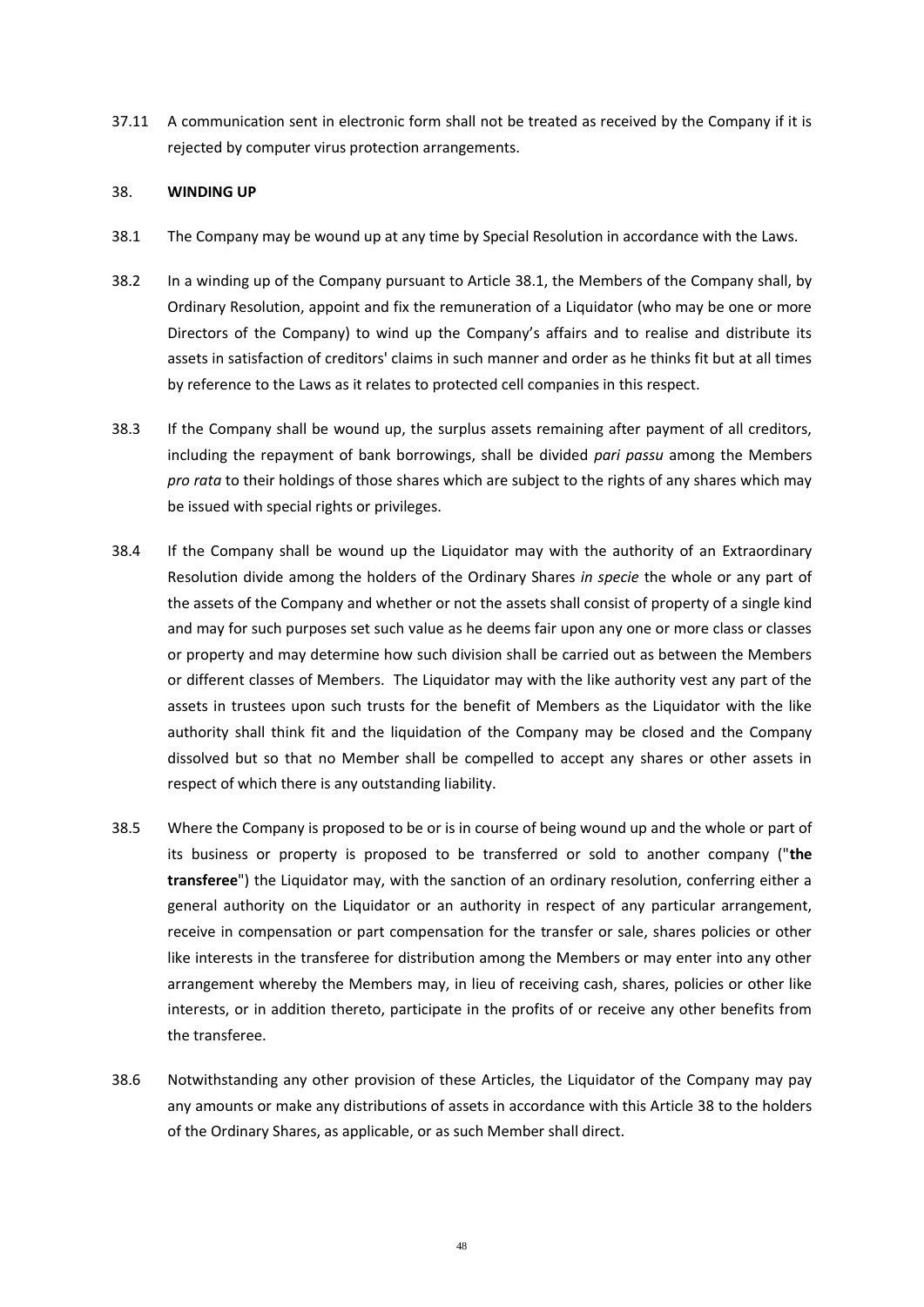#### 39. **INDEMNITY**

The Directors, managers, agents, Secretary and other officers or servants for the time being of the Company and the trustees (if any) for the time being acting in relation to any of the affairs of the Company and their respective heirs and executors shall be fully indemnified out of the assets and profits of the Company from and against all actions expenses and liabilities which they or their respective heirs or executors may incur by reason of any contract entered into or any act in or about the execution of their respective offices or trusts except such (if any) as they shall incur by or through their own breach of trust, breach of duty, or negligence respectively and none of them shall be answerable for the acts, receipts, neglects, or defaults of the others of them or for joining in any receipt for the sake of conformity or for any bankers or other person with whom any moneys or assets of the Company may be lodged or deposited for safe custody or for any bankers or other persons into whose hands any money or assets of the Company may come or for any defects of title of the Company to any property purchased or for insufficiency or deficiency of or defect in title of the Company to any security upon which any moneys of the Company shall be placed out or invested or for any loss misfortune or damage resulting from any such cause as aforesaid or which may happen in or about the execution of their respective offices or trusts except the same shall happen by or through their own breach of duty, breach of trust, or negligence.

#### 40. **INSURANCE**

Without prejudice to any other provisions of these Articles, the Directors may exercise all the powers of the Company to purchase and maintain insurance for or for the benefit of any persons who are or were at any time Directors, officers, employees or auditors of the Company, or of any other body (whether or not incorporated) which is or was its subsidiary of the Company (together "**Group Companies**") or otherwise associated with the Company or any Group Company or in which the Company or any such Group Company has or had any interest, whether direct or indirect, or of any predecessor in business of any of the foregoing, including (without prejudice to the generality of the foregoing) insurance against any costs, charges, expenses, losses or liabilities suffered or incurred by such persons in respect of any act or omission in the actual or purported execution and/or discharge of their duties and/or the exercise or purported exercise of their powers and discretion and/or otherwise in relation to or in connection with their duties, powers or offices in relation to the Company or any such other body.

#### 41. **INSPECTION OF DOCUMENTS**

Subject to the Laws, the Board shall determine whether and to what extent and at what times and places and under what conditions the accounts books and documents of the Company shall be open to inspection and no Member shall have any right of inspecting any account or book or document except as conferred by the Laws or authorised by the Board.